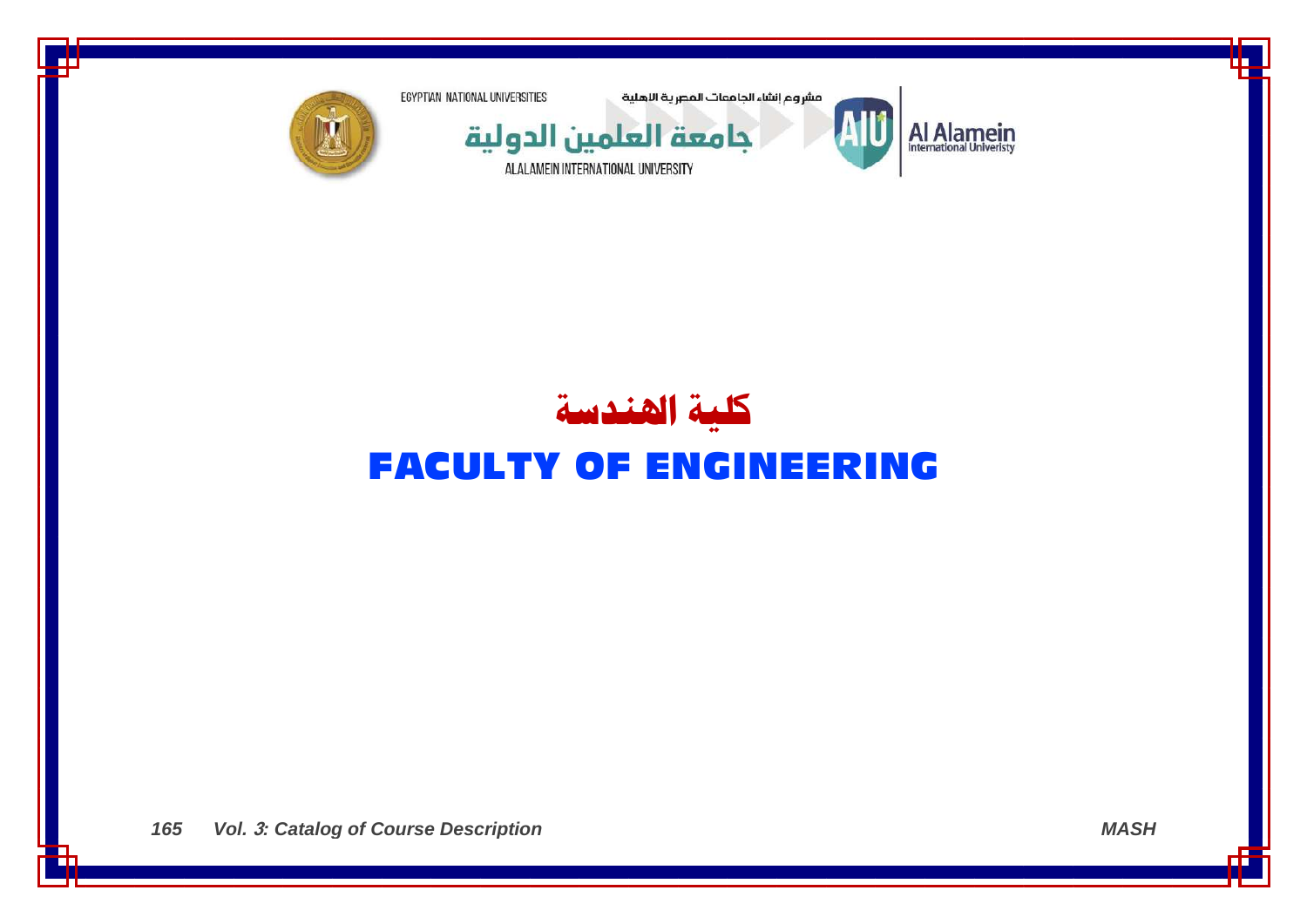

# **Department of Mechanical Engineering**

# **MEC011 Engineering Drawing (1)**

*3* Cr. Hrs. = (*1* LCT + *3* TUT + *2* LAB + *0* OTH) – SWL = *180* – ECTS = *6*

#### Prerequisite **- - -**

Engineering drawing techniques and skills. Conventional lettering and dimensioning. Geometric constructions. Theories of view derivation. Orthographic projection of engineering bodies. Derivation of views from isometric drawings and vice versa. Derivation of views and sections from given views. Sectioning views: (half, removed, rotates, offset and partial sectioning). Introduction of assembly drawing. Computer aided drafting (CAD).

# **MEC012 Engineering Drawing (2)**

*3* Cr. Hrs. = (*1* LCT + *3* TUT + *2* LAB + *0* OTH) – SWL = *180* – ECTS = *6*

#### Prerequisite **MEC011**

AutoCAD fundamentals, Roaming facilities, create new drawings, Modifying Commands, create layers and assign properties, Create and set text styles with different fonts and Dimensions, Isometric, 3D Plotting.

# **MEC013 Technical Report Writing**

**2** Cr. Hrs. =  $(2$  LCT + 0 TUT + 0 LAB + 0 OTH) – SWL =  $90 -$  ECTS = 4

#### Prerequisite **- - -**

Typography and writing, Formal report components, types of engineering reports, content and appearance, communication types, nonverbal communication, memo, letter, email and social media,

*166 Vol.* **3***: Catalog of Course Description MASH*

infographics in reports and presentations, types of graphs, how to evaluation written material and oral presentations.

### **MEC014 Engineering and Technology History**

*2* Cr. Hrs. = (*2* LCT + *0* TUT + *0* LAB + *0* OTH) – SWL = *90* – ECTS = *4*

Prerequisite **- - -**

Provide students with an understanding of the historical development of Engineering with relation to societal expectations of the period, Interaction between human society and Engineers to develop and guide the advancement of engineering technology; with society posing problems for Engineers to solve and Engineers developing new technology that changed the course of human history, and helped shape the world we live in, General philosophy behind Engineering work to fulfil the needs of society (water, electricity, technological improvements etc.), The role of engineers in society from a humanistic perspective, Other relevant philosophical analyses of Engineering as a skill and profession such as, aesthetics, creativity, the epistemology of Engineering and more. Examples from the contributions of Arab Scientists in different fields.

### **MEC041 Production Engineering**

**3** Cr. Hrs. =  $(2$  LCT + 0 TUT + 3 LAB + 0 OTH) – SWL =  $165 -$  ECTS = 6

#### Prerequisite **- - -**

This course aims to provide engineering students with a simple introduction and general knowledge about engineering parts, their materials, and primary production processes and manufacturing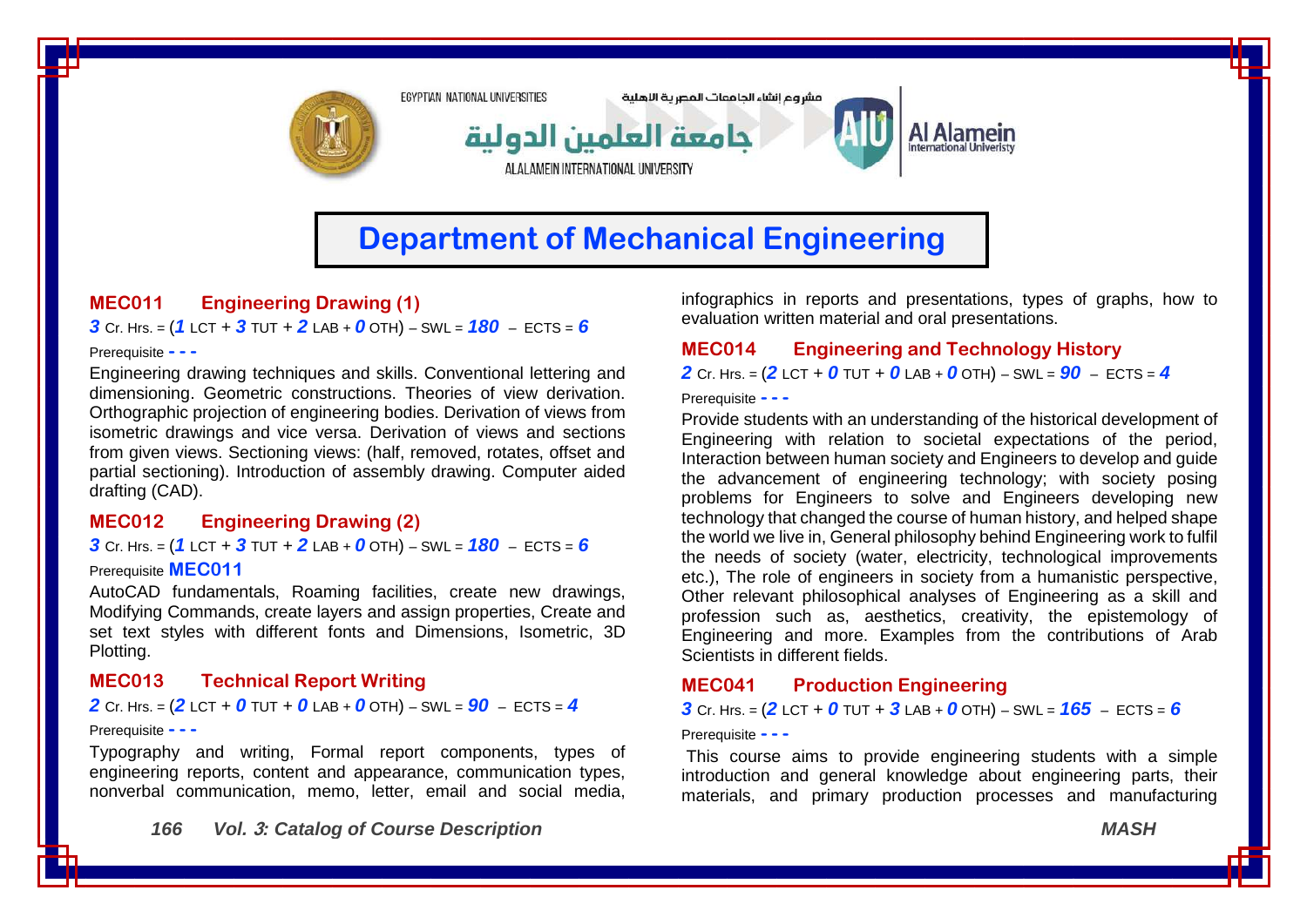

technologies. It includes engineering materials classification, characteristics, and materials selection for different applications. Production processes such as casting, joining and metal forming processes. Some manufacturing processes of polymers, machining processes of metals. Machining processes of wood and Measuring instrumentations. In addition, a brief view on new materials (e.g. Nanomaterials, metallic glass… etc.) and advanced processing techniques (e.g., CNC, high deformation rate, water jet cutting…. etc.) is provided.

### **MEC111 Mechanical Engineering Drawing**

### *3* Cr. Hrs. = (*1* LCT + *3* TUT + *2* LAB + *0* OTH) – SWL = *180* – ECTS = *6* Prerequisite **MEC012**

In the tutorial these contents will be covered: Introduction to Machine parts and assembly drawing, Types of threaded fasteners and washers, Internal and external Thread Standards, definitions and drawings, Bearing drawings, types of fittings, Fits and Tolerances, Geometrical Tolerances, Surface Finish. Exercises on assembly drawings such as: crane hook, stuffing box, valves, grinding wheel drive, worm and worm gear, machine vice, hand press, transmission shaft, …, etc. In the Lab. These contents will be covered: Introduction to solid modeling on a CAD software such as Solid-works, Inventor, or any other CAD, Sketcher workbench, Solid work-features: applied features, pattern features, fillets, design tables. 3D Modeling techniques;3D Part design, Parametric part design. 3D Assembly. 3D animation. Drafting and 2D drawings: basics, cross sections, dimensions, fits and tolerance. Sheet metal design; Weldment features.

# **MEC112 Machine Construction**

*3* Cr. Hrs. = (*2* LCT + *2* TUT + *0* LAB + *0* OTH) – SWL = *150* – ECTS = *6* Prerequisite **MEC111**

Loading Diagrams, General concepts of Stress and Strain, Types of Stresses (Normal Stresses and Shear Stresses), Combined Stresses, Theories of Elastic Failure, Safety Factor. Constructional details as affected by manufacturing, assembly, and strength considerations, Connections (Centering, Flanged, Riveted, Keyed, Splined, Screwed), Power Screw and its joints, Seals, Springs, Stress Concentrations, Reverse Engineering.

## **MEC120 Manufacturing Technology**

 $4$  Cr. Hrs. =  $(3$  LCT +  $0$  TUT +  $3$  LAB +  $0$  OTH) – SWL =  $210$  – ECTS =  $8$ 

Prerequisite **MEC041**

Machining: Principles of machining, turning machines and processes, drilling machines and processes, Shaping and planning machines and processes, Milling machines and processes, Methods of tools and work piece fixation, Machining time, Introduction to Non-conventional machining processes. Forming: Introduction includes mechanical behavior of the materials, Plastic deformation, Effect of temperature on plastic behavior, Types of forming processes: Hot, Cold, Massive or sheet metal work, Metal forming processes: Forging and its types, Rolling, Extrusion, Types of drawing (rod, wire, tube, and deep), Sheet metal work (shearing, pressing, blanking, spinning, bending, coining, etc.), Brief explanation to forming machines and equipment. Used.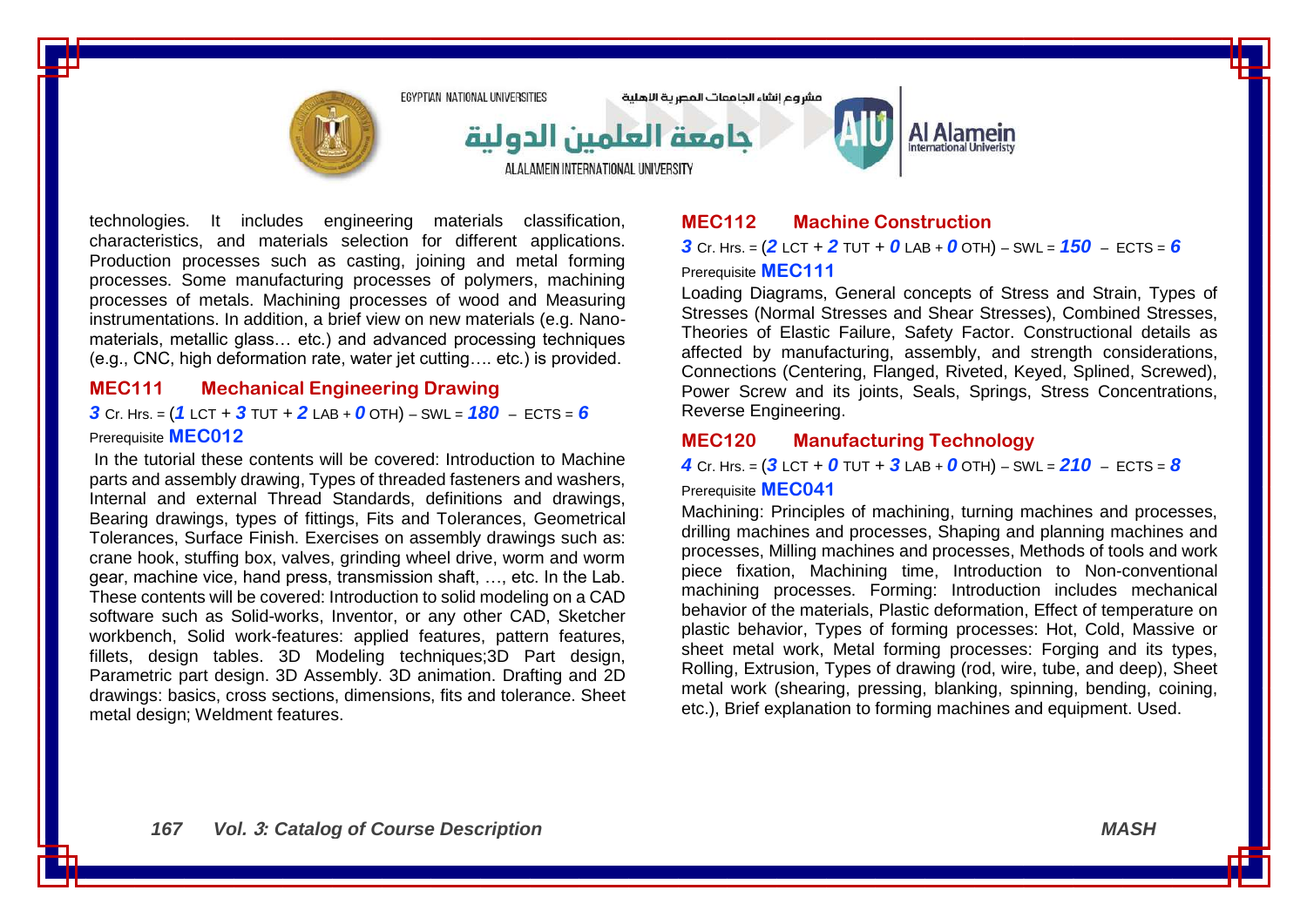

مشروع انشاء الحامعات المصرية الاهلية



Al Alamein

### **MEC121 Manufacturing Technology**

**3** Cr. Hrs. =  $(2$  LCT + 0 TUT + 3 LAB + 0 OTH) – SWL =  $165$  – ECTS = 6 Prerequisite **MEC041**

Machining: Principles of machining, turning machines and processes, drilling machines and processes, Shaping and planning machines and processes, Milling machines and processes, Methods of tools and work piece fixation, Machining time, Introduction to Non-conventional machining processes. Forming: Introduction includes mechanical behavior of the materials, Plastic deformation, Effect of temperature on plastic behavior, Types of forming processes: Hot, Cold, Massive or sheet metal work, Metal forming processes: Forging and its types, Rolling, Extrusion, Types of drawing (rod, wire, tube, and deep), Sheet metal work (shearing, pressing, blanking, spinning, bending, coining, etc.), Brief explanation to forming machines and equipment. Used.

#### **MEC131 Metallurgy and Material Testing**

*3* Cr. Hrs. = (*3* LCT + *1* TUT + *1* LAB + *0* OTH) – SWL = *165* – ECTS = *6* Prerequisite **PHY111**

This course provides a general treatment of the principles and problems of engineering materials and testing with specific reference to the mechanical properties. It also covers the common methods of static and dynamic testing: tension, compression, bending, shear, hardness, impact, creep and fatigue. Other topics are also included namely the types of fracture and the nondestructive testing of materials.

# **MEC151 Thermal Energy**

*3* Cr. Hrs. = (*2* LCT + *2* TUT + *0* LAB + *0* OTH) – SWL = *150* – ECTS = *6*

#### Prerequisite **- - -**

Fundamental concepts of energy, Thermal System, Types of thermal energy, Heat Exchange with the Surroundings, Transmission of thermal energy, Thermal Conduction, Thermal Conductivity, Thermal Radiation, Thermodynamic Properties, Internal Energy, Applications of thermal energy, Heat Engines, Refrigerator and Heat Pump, Solar energy, Thermal Energy Storage.

#### **MEC211 Mechanics of Machines and Vibrations**

*3* Cr. Hrs. = (*2* LCT + *2* TUT + *1* LAB + *0* OTH) – SWL = *165* – ECTS = *6* Prerequisite **MEC221**

Mechanisms: Definitions, open-chain systems, closed-chain systems constraints, degrees of freedom, reference frames, inversions of four linkages (lower pair) mechanisms, slotted lever mechanism, steering mechanisms, inversions of mechanisms, Hook's joint, and synthesis of mechanisms. Kinematics: Kinematics of rigid bodies, position analysis, velocity analysis, acceleration analysis, rotation representations, Euler angles, rotation matrix, homogeneous transformation matrix, direct and inverse kinematics. Dynamics: Equilibrium of machines, D'Alembert's principle, force analysis, power analysis, Friction and inertia-effects, center of percussion, flywheel design. Cams: Types of cams, types of followers, kinematics and kinetics of cam. Gears: Concept of gear motion transmission, gear geometry and gear trains. Introduction, Vibration of single degree of freedom systems (free, damped, forced), Vibration isolation, Vibration of two degree of freedom systems (free, forced), Vibration absorber, Torsional vibrations (free, forced), Equivalent torsional systems.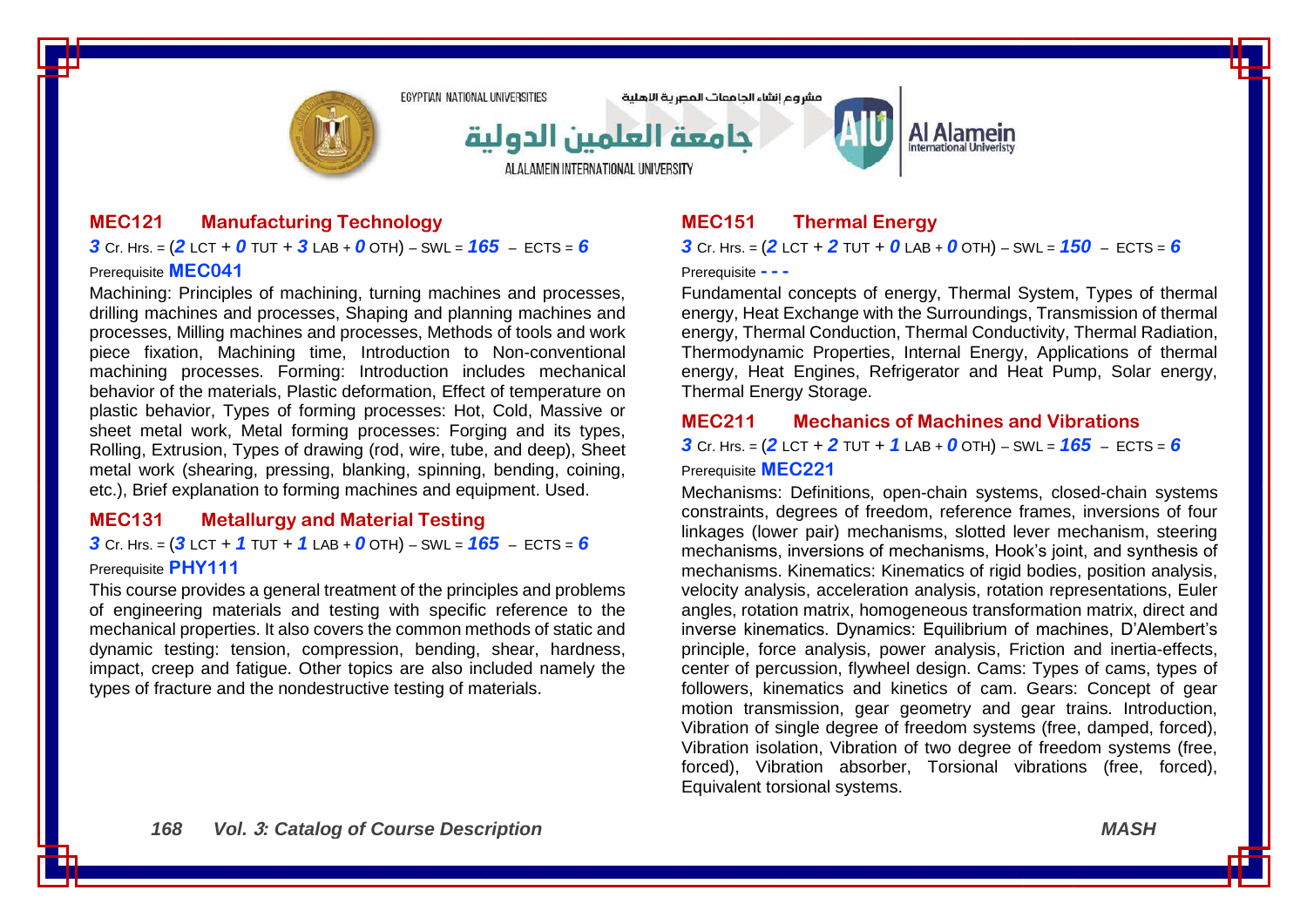

#### **MEC212 Machine Elements Design**

*3* Cr. Hrs. = (*2* LCT + *2* TUT + *0* LAB + *0* OTH) – SWL = *150* – ECTS = *6* Prerequisite **MEC112**

Introduction to Design Concepts, General Concepts of (Deflection, Buckling and Thermal Stresses), Design for Fatigue, Design of Machine Elements (Bolts, Power Screws, Rivets, Keys, Welded Joints, Springs), Design of Power Transmission Elements (Shafts, Couplings, Gears, Belt Drives, Chain Drives), Selection of Bearings, Design of Pressure Cylinders. Use of interactive Finite Element computer programs for problem solving is illustrated and used.

### **MEC213 Stress Analysis**

*3* Cr. Hrs. = (*2* LCT + *1* TUT + *2* LAB + *0* OTH) – SWL = *165* – ECTS = *6*

### Prerequisite **MEC131**

Principles of statics and its application on deformable bodies. Stress and strain. Elastic behavior of simple elements under axial loading, bending and twisting. Principal stresses, Normal Stresses and Shear Stresses, Combined Stresses, Beams deflection. Statically indeterminate beams, Thermal Stresses.

#### **MEC231 Engineering Economy**

#### *3* Cr. Hrs. = (*3* LCT + *1* TUT + *0* LAB + *0* OTH) – SWL = *150* – ECTS = *6*

#### Prerequisite **MAT112**

Origins of engineering economy, Principles of engineering economy, Design and manufacturing processes and EE, Cost estimation and cost terminology, Accounting, Balance sheet, Profit loss statement, Concept of equivalence, Money time relationships, Simple and compound interest rates, Single amounts and uniform series, Increasing and decreasing gradient, Application of money, Time relationships, Present

*169 Vol.* **3***: Catalog of Course Description MASH*

value, Internal rate of return, External rate of return, Payback period, Evaluation of alternatives for different useful life and study period, Depreciation methods, Replacement analysis, Determination of the economic life of challenger and defender, Engineering economy techniques for evaluation of public projects.

### **MEC235 Nanotechnology Basics and Health Risk**

*2* Cr. Hrs. = (*2* LCT + *0* TUT + *2* LAB + *0* OTH) – SWL = *120* – ECTS = *4*

#### Prerequisite **- - -**

Introduction to Nano technology, engineering of Nano-materials with emphasis on structural, optical, photonic, magnetic and electronic materials. Synthetic methods and analytical characterization with design for applications.

#### **MEC251 Fluid Mechanics**

*3* Cr. Hrs. = (*2* LCT + *2* TUT + *1* LAB + *0* OTH) – SWL = *165* – ECTS = *6* Prerequisite **MAT112, MAT121**

This course will provide the student with a basic understanding of fluid properties, fluid statics and dynamics, and fluid flow. The flow of incompressible fluids in pressure systems constitutes the major portion of this course. Fluid measurement is covered both in the lecture and the laboratory portion of the course.

#### **MEC252 Heat and Mass Transfer**

**3** Cr. Hrs. =  $(2$  LCT + 2 TUT + 1 LAB + 0 OTH) – SWL =  $165$  – ECTS = 6

#### Prerequisite **MEC151**

Thermal Conduction: The General Equation, Steady One Dimensional Conduction, Conduction without Heat Generation, Plane Wall, Composite Plane Wall, Composite Plane Wall Subjected to Convection, Overall Heat Transfer Coefficient, Cylindrical Shell, Composite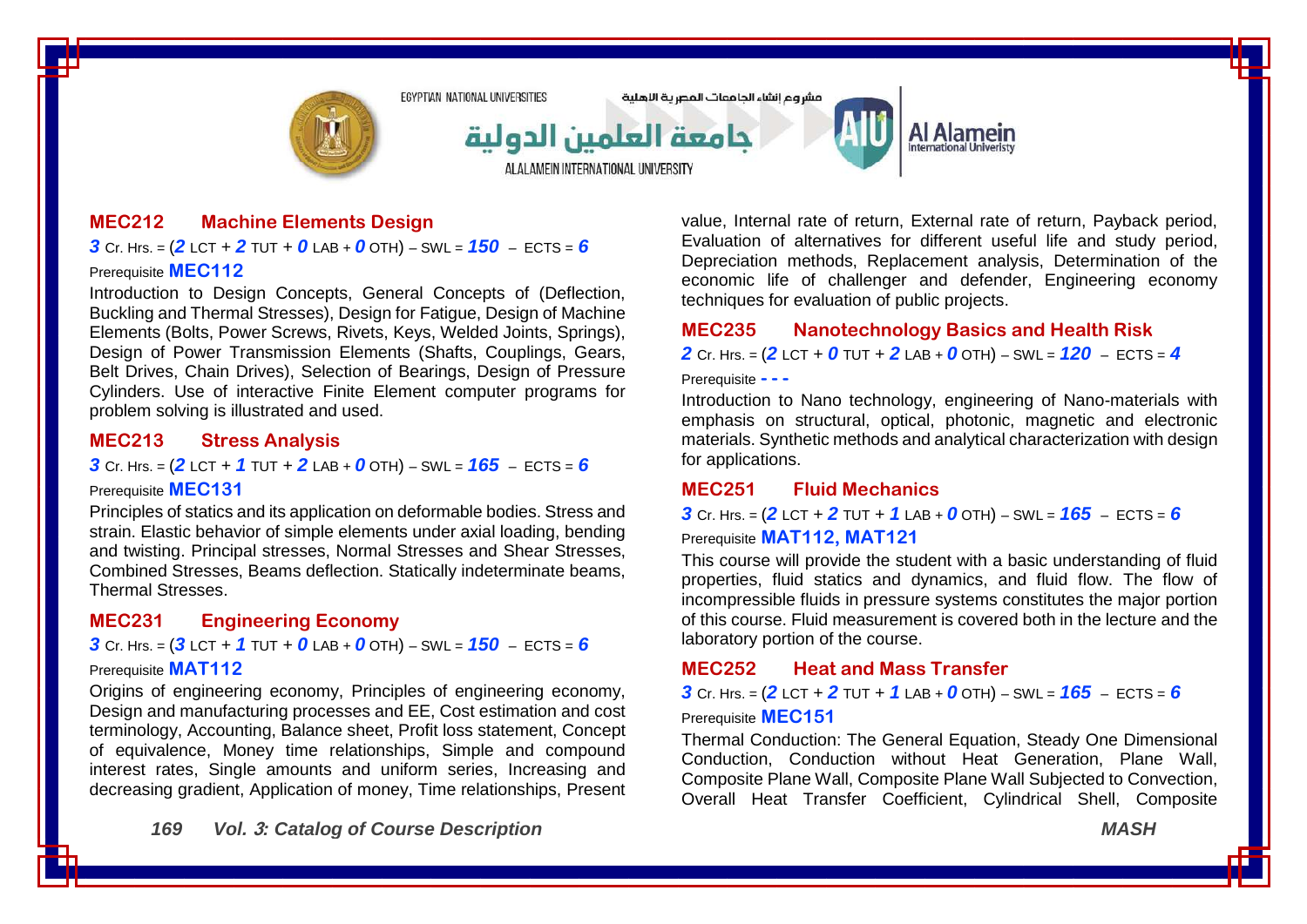

Cylindrical Wall Subjected to Convection, Spherical Shell, Composite Spherical Shell Subjected to Convection, Extended Surfaces (Fins), Conduction with Uniform Internal Heat Generation, Conduction with Variable Thermal Conductivity, Steady Two Dimensional Conduction, Unsteady One Dimensional Conduction (Transient Conduction), Periodic Conduction. Convection: Types of Convection, Dimensionless Groups, Dimensional Analyses, Buckingham's Pi Theory, Dimensionless Groups in Convection, Natural Convection, Forced Convection. Heat Exchanger: Heat Exchanger Types, Logarithmic Mean Temperature Difference, Effectiveness of Heat Exchangers. Thermal Radiation: Basic Concepts, Stefan-Boltzmann Law, Planck's Law, Radiation Properties of Real Surfaces, Emissivity and Absorptivity, Kirchhoff's Law, Emissivity of Real Surfaces, Gray Surfaces, Selective Surfaces, Heat Exchange by Radiation, Heat Exchange between Two Planes, Heat Exchange between Two Cylinders or Spheres, Heat Exchange between Gray Surfaces, View Factors. Mass Transfer, Fick's Law of Diffusion, Mass Transfer Rate from a Pool of Liquid, and from a Liquid Droplet.

#### **MEC253 Thermodynamics**

*3* Cr. Hrs. = (*2* LCT + *2* TUT + *1* LAB + *0* OTH) – SWL = *165* – ECTS = *6* Prerequisite **MEC151, MEC252**

Thermodynamic activity in solid and liquid systems, Gibbs free energy of solutions, entropy and enthalpy, binary phase diagrams, equilibrium constant, reaction equilibrium in gases, heats of reactions, stoichiometric phases with complex gas phases, mixed gas thermodynamics, Ellingham diagrams.

# **MEC254 Flow Machines and Advanced Fluid Dynamics** *3* Cr. Hrs. = (*2* LCT + *2* TUT + *1* LAB + *0* OTH) – SWL = *165* – ECTS = *6* Prerequisite **- - -**

Identifying all energy resources: thermal, chemical, nuclear, kinetic, gravitational field, magnetic field, electric field. Rank and classification of different energies. Regenerative energy resources: solar, wind, biomass, wave energy, geothermal. Possible energy conversions. Cautionary and safety measures and introduction to environmental issues.

#### **MEC255 Energy Resources**

*3* Cr. Hrs. = (*2* LCT + *2* TUT + *2* LAB + *0* OTH) – SWL = *180* – ECTS = *6*

Prerequisite **MEC151**

Identifying all energy resources: thermal, chemical, nuclear, kinetic, gravitational field, magnetic field, electric field. Rank and classification of different energies. Regenerative energy resources: solar, wind, biomass, wave energy, geothermal. Possible energy conversions. Cautionary and safety measures and introduction to environmental issues.

#### **MEC271 Automatic Control**

*4* Cr. Hrs. = (*3* LCT + *1* TUT + *2* LAB + *0* OTH) – SWL = *210* – ECTS = *8*

#### Prerequisite **- - -**

Identifying all energy resources: thermal, chemical, nuclear, kinetic, gravitational field, magnetic field, electric field. Rank and classification of different energies. Regenerative energy resources: solar, wind, biomass, wave energy, geothermal. Possible energy conversions. Cautionary and safety measures and introduction to environmental issues.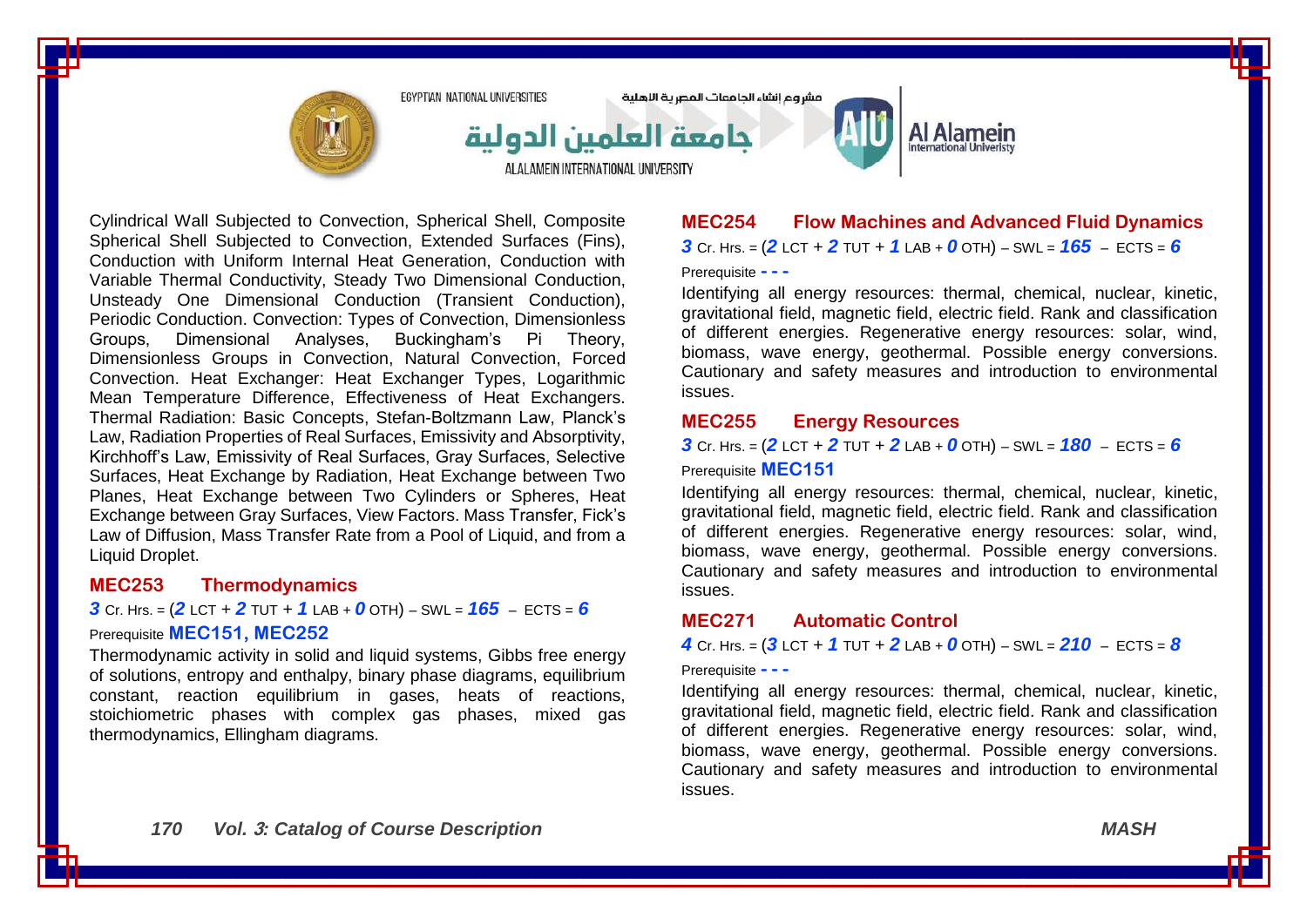

مشروع انشاء الحامعات المصرية اللهلية



# Al Alamein

## **MEC272 Energy Resources**

*2* Cr. Hrs. = (*2* LCT + *1* TUT + *1* LAB + *0* OTH) – SWL = *120* – ECTS = *4* Prerequisite **MEC151**

Identifying all energy resources: thermal, chemical, nuclear, kinetic, gravitational field, magnetic field, electric field. Rank and classification of different energies. Regenerative energy resources: solar, wind, biomass, wave energy, geothermal. Possible energy conversions. Cautionary and safety measures and introduction to environmental issues.

### **MEC273 Hydraulics and Pneumatics Control**

*3* Cr. Hrs. = (*3* LCT + *1* TUT + *1* LAB + *0* OTH) – SWL = *165* – ECTS = *6*

Prerequisite **- - -**

Physical principles and fundamentals of fluidic control systems, applications of pneumatic and hydraulic systems. Hydraulic control system components: power units, reservoirs, filters, piping and hoses, accumulators, pumps (positive versus non-positive displacement pumps, vane pumps, gear pumps, variable displacement pumps, piston pumps, swashplate pumps, pump control systems), valves (spool valve, poppet valve, pilot-operated valves, pressure control valves, flow control valves, check valves, sequence valves, proportional valves, servo valves, cartridge valves, etc.), actuators (motors and cylinders), hydraulic and electrohydraulic circuits design, interfacing and control. Case studies from industry, heavy and earthmoving equipment. Pneumatic systems: service unit, compressors (piston, screw, rotary), filters, air dryers, lubricators, pressure regulation valves, control valves, etc., electro-pneumatic circuits design and control using sequential approaches.

# **MEC314 Mechanical System Design**

*3* Cr. Hrs. = (*3* LCT + *1* TUT + *1* LAB + *0* OTH) – SWL = *165* – ECTS = *6* Prerequisite **MEC212**

Drum and disc brakes: Mechanical advantage, Assisted brake systems. Introduction to chassis design, Chassis types. Belts: Stresses, Design, Load carrying capacity, Pulleys, Shafts, Clutches, Design of springs, Hydraulic coupling, Gears: Spur, Helical, Worm, Bevel. Gearbox: Gear ratios, Torque distribution, Shifts.

### **MEC321 Doe and Quality Control**

*3* Cr. Hrs. = (*2* LCT + *2* TUT + *0* LAB + *0* OTH) – SWL = *150* – ECTS = *6*

Prerequisite **MAT211**

History of quality control Quality definitions and concepts, Process capability analysis, Theory of control charts, Statistical control charts for attributes, Statistical control charts for variables, Acceptance sampling: Principles and concepts, Acceptance sampling by attributes, Acceptance sampling by variables.

### **MEC324 Operations Research**

*3* Cr. Hrs. =  $(2$  LCT + 2 TUT + 0 LAB + 0 OTH) – SWL =  $150$  – ECTS = 6

#### Prerequisite **MEC041**

Linear programming: Formulation, Graphical solution, Simplex method, and Duality and sensitivity analysis, Transportation models: Transportation algorithm, Assignment problem and transshipment problem, Network models: Minimal spanning tree algorithm, Shortest route problem and Maximum flow problem, Branch and bound algorithm.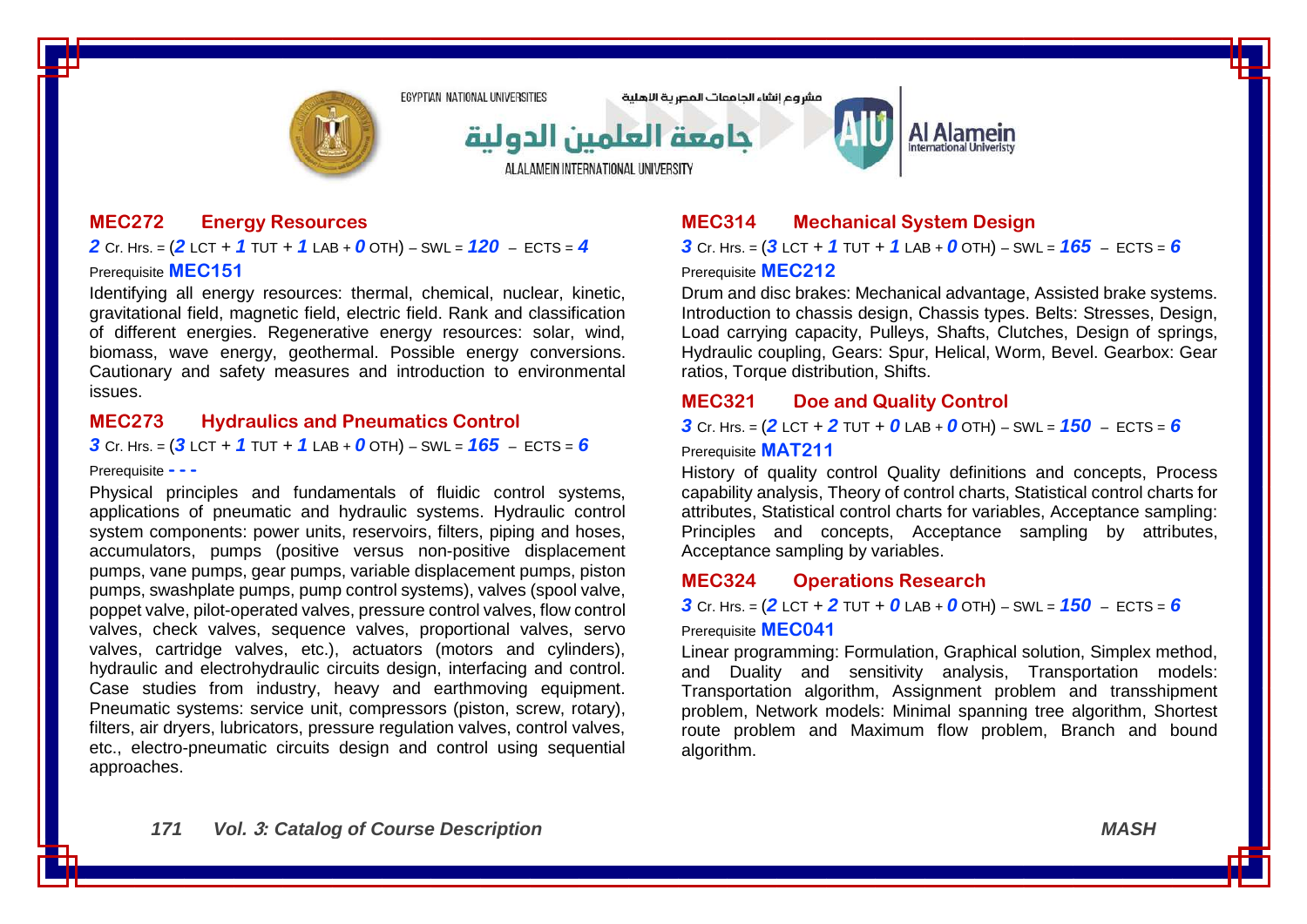

#### **MEC328 Revenue Management Pricing**

#### $3$  Cr. Hrs. =  $(3$  LCT + 0 TUT + 0 LAB + 0 OTH) – SWL =  $135$  – ECTS = 6

#### Prerequisite **- - -**

Introduction to Revenue Management and Pricing, Supply and demand, Revenue Management, Capacity Management, Segmentation, Competitive Factors, Forecasting and Budgeting, Pricing, Dynamic pricing strategies, Pricing under uncertainty, Risk analysis, Strategic decisions in revenue management.

#### **MEC329 Industrial Robotics**

*3* Cr. Hrs. = (*3* LCT + *1* TUT + *1* LAB + *0* OTH) – SWL = *165* – ECTS = *6*

#### Prerequisite **MEC271**

Introduction to robotics: history of robotics, types of robotics (Serial, parallel, walking, bipedal, etc.), robotics applications, Transformation. Kinematics analysis: generalized coordinates, rotation representations, Euler angles, rotation matrix, homogeneous transformation matrix, Denavit Hartenberg rules, forward and inverse kinematics, Jacobian matrix, singularities. Trajectory planning: trajectory generation problem, joint and Cartesian planning, cubic polynomial, higher order polynomials. Dynamics analysis: joint space dynamics, Newton-Euler algorithm, inertia tensor, Lagrange equations, inverse and forward dynamics. Control: computed torque techniques, joint space control, PD control stability, trajectory tracking.

### **MEC331 Modern Ferrous and Non-Ferrous Making**

*2* Cr. Hrs. = (*2* LCT + *1* TUT + *1* LAB + *0* OTH) – SWL = *120* – ECTS = *4*

#### Prerequisite **MEC336**

Types of Metals, History of metals making, Status of steel and nonferrous metal making in Egypt and world, Steel, Aluminum, copper, Magnesium and

Titanium production and consumption, metals making fundamentals: Solution thermodynamics, Role of slag in steelmaking, properties of slag. Steel making fundamentals: Steelmaking reactions such as oxidation of carbon, silicon, manganese, iron, phosphorous and chromium, Numerical problems, Role of refractory. Steel making practice: Bessemer and openhearth steel making, Blast furnace iron making, Basic oxygen steel making, Electric furnace steel making and vacuum treatment, ladle metallurgy, deoxidation and teeming practice, ingot production, ingot defects and remedies, testing of steel products, inspection of steel products. Clean steel, ingot and continuous casting, final finishing operations like heat treatment and deformation processing.

### **MEC332 Biochemistry for Nano Technology**

*2* Cr. Hrs. = (*2* LCT + *1* TUT + *1* LAB + *0* OTH) – SWL = *120* – ECTS = *4*

Prerequisite **- - -**

to study Nano technology, engineering of Nano-materials with emphasis on structural, optical, photonic, magnetic and electronic materials. Synthetic methods and analytical characterization with design for applications. to link with Biochemistry, and applications of Nanotechnology.

#### **MEC333 Glass, Ceramics, and Binding Materials**

*2* Cr. Hrs. = (*2* LCT + *1* TUT + *1* LAB + *0* OTH) – SWL = *120* – ECTS = *4*

#### Prerequisite **- - -**

Structure of amorphous and crystalline polymeric materials, mechanical, electrical and optical properties and their modification through processing, Newtonian and non-Newtonian behavior, viscoelastic behavior, viscosity, review on destructive and nondestructive testing, mechanical analysis (DMA, TMA), quick overview on polymer processing technologies.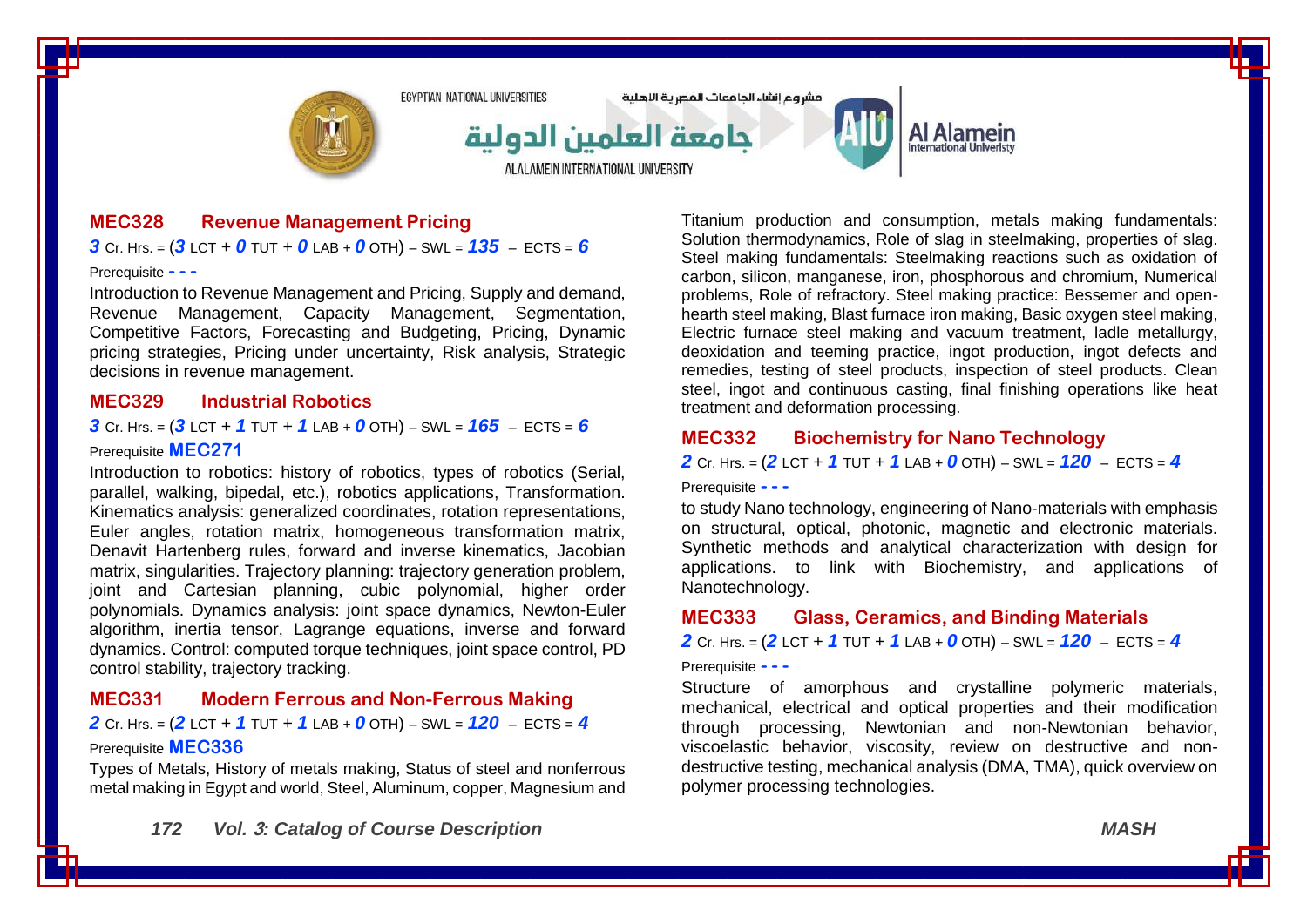

مشروع انشاء الحامعات المصرية الاهلية



Al Alamein

### **MEC334 Polymer Materials**

*2* Cr. Hrs. = (*2* LCT + *1* TUT + *1* LAB + *0* OTH) – SWL = *120* – ECTS = *4* Prerequisite **CHE342**

Structure of amorphous and crystalline polymeric materials, mechanical, electrical and optical properties and their modification through processing, Newtonian and non-Newtonian behavior, viscoelastic behavior, viscosity, review on destructive and nondestructive testing, mechanical analysis (DMA, TMA), quick overview on polymer processing technologies.

#### **MEC335 Corrosion and Failure Analysis**

*3* Cr. Hrs. = (*3* LCT + *1* TUT + *1* LAB + *0* OTH) – SWL = *165* – ECTS = *6*

Prerequisite **MEC131**

Introduction, corrosion types, atmospheric corrosion, principles of cathodic protection, corrosion by soils, corrosion by water and steam, localized corrosion, fundamentals of inhibitors, stress corrosion, metallurgical factors affecting corrosion, at high temperature, alloy behavior at high temperature, coatings, corrosion testing, materials for corrosive environments, analysis of corrosion failure. General approaches of Failure Analysis: data and sample collection, preliminary examination, nondestructive inspection, macroscopic and microscopic examination of metallographic sections and fractured surfaces, modes of failure (ductile, brittle) causes of failure (overloads, fatigue, creep, corrosion, wear, elevated temperature failures, etc.), solve the problems of cracks' initiation and propagation, writing a standardized failure technical report, and failure prevention recommendations.

# **MEC336 Materials Characterization**

*3* Cr. Hrs. = (*3* LCT + *1* TUT + *1* LAB + *0* OTH) – SWL = *165* – ECTS = *6*

Prerequisite **- - -**

Introduction to characterization, characterization techniques, principles, analysis and applications: optical metallography, measurements and analysis, quantitative analysis, SEM, EDX, TEM, x-ray diffraction, AFM, introduction to thermal analyses methods (TGA, DSC, DMA, DTA) etc.

#### **MEC341 Measurement and Instrumentation**

*2* Cr. Hrs. = (*1* LCT + *0* TUT + *3* LAB + *0* OTH) – SWL = *120* – ECTS = *4* Prerequisite **ELE112**

Characteristics of Sensors, Flow rate Measurement Principles, Orifice-Meter, Venturi-Meter, Coriolis Flow Meter, Turbine Flow Meter, Rotameter, Velocity Measurements, Pitot Tube, Vane Anemometer, Hot Wire Anemometer, Laser Doppler Anemometer, Particle Image Velocimetry, Pressure Measurement, Manometer, Bourdon Tube Gauge, Piezoelectric Sensor, Temperature Measurement, Thermometer, Thermocouple, Thermistor, Optical Pyrometer, Rotational Speed Meters, Tachometer, Torque Measurement, Strain Gauges, Gas Analysis, Electro-Chemical Gas Analyzer, Accuracy, Precision, Statistical Methods Error Analysis and Uncertainty.

# **MEC342 Additive Manufacturing 1**

**3** Cr. Hrs. =  $(2$  LCT + 1 TUT + 2 LAB + 0 OTH) – SWL =  $165$  – ECTS = 6

#### Prerequisite **MEC121**

Additive Manufacturing (AM) is driving a paradigm shift in design and manufacturing. Provides a comprehensive overview of AM, from process physics and material chemistry to process and technology development. Explores new engineering and product design degrees of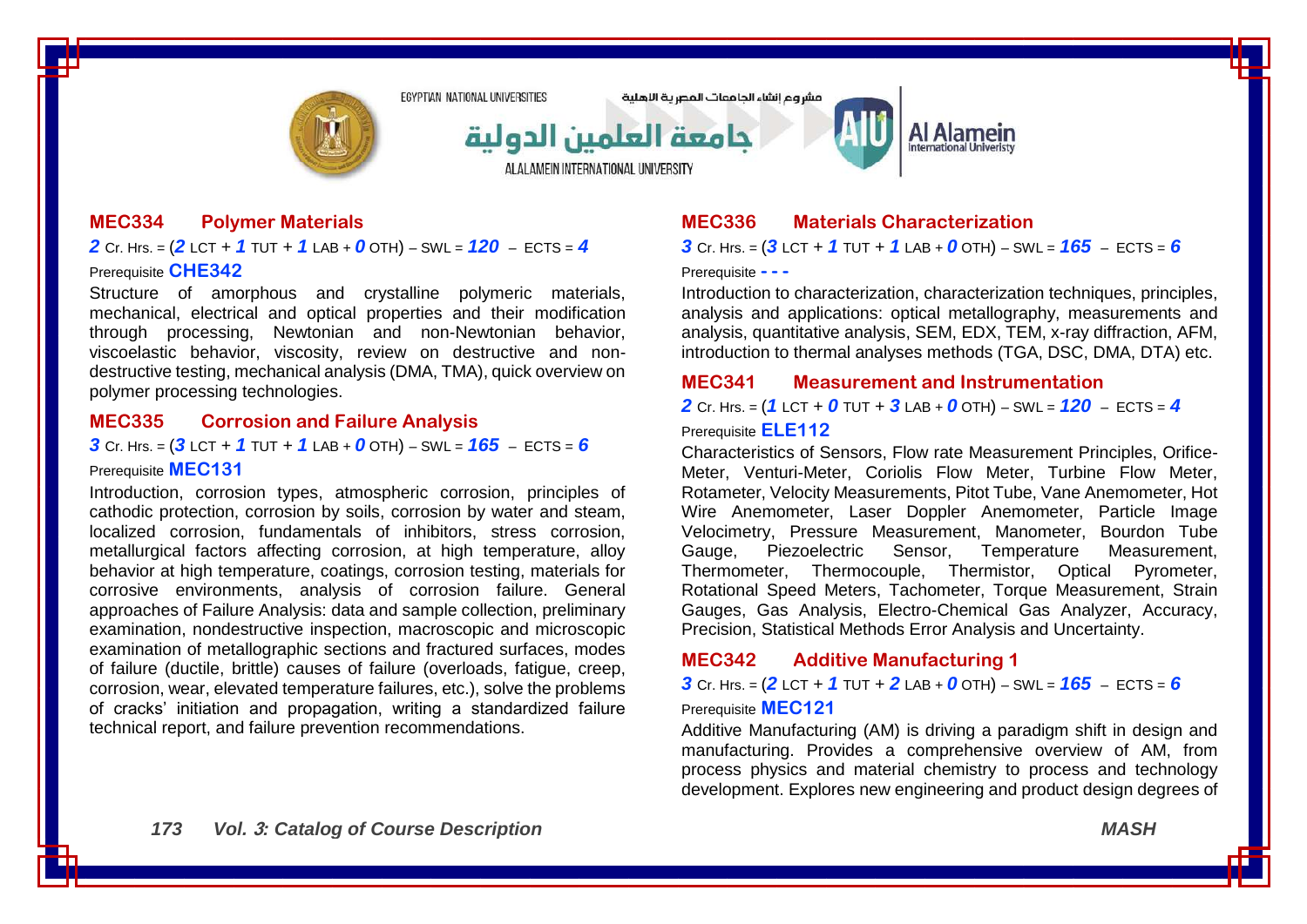

freedom enabled by AM. Topics include fundamentals of polymer, metal and composite AM processes; process capabilities such as rate and resolution; material properties and their dependence on material characteristics, process parameters and machine designs; existing and new applications of AM; and a perspective on current and future technical challenges in AM.

### **MEC343 Micro and Nanosystem Computer-Aided Design**

*3* Cr. Hrs. = (*3* LCT + *1* TUT + *1* LAB + *0* OTH) – SWL = *165* – ECTS = *6*

Prerequisite **- - -**

Modeling and simulation. Lumped versus distributed approaches. Review of differential-equation systems, constitutive relations, boundary conditions, and solvers for complex, coupled transport problems pertinent to micro and nano-systems. Coupling strategies. Numerical schemes for nonlinear systems. Basic modeling and simulation of micro and Nano-systems, and fluidic systems. Relevant nanotechnology applications: optical, thermal, mechanical, and fluidic microstructures, and nanoscale devices.

# **MEC344 Additive Manufacturing II**

*3* Cr. Hrs. = (*3* LCT + *1* TUT + *1* LAB + *0* OTH) – SWL = *165* – ECTS = *6*

#### Prerequisite **MEC342**

Additive Manufacturing (AM) is driving a paradigm shift in design and manufacturing. Provides a comprehensive overview of AM, from process physics and material chemistry to process and technology development. Explores new engineering and product design degrees of freedom enabled by AM. Topics include fundamentals of polymer, metal

*174 Vol.* **3***: Catalog of Course Description MASH*

and composite AM processes; process capabilities such as rate and resolution; material properties and their dependence on material characteristics, process parameters and machine designs; existing and new applications of AM; and a perspective on current and future technical challenges in AM.

# **MEC353 Thermal Power Engineering**

*2* Cr. Hrs. = (*2* LCT + *1* TUT + *1* LAB + *0* OTH) – SWL = *120* – ECTS = *4*

#### Prerequisite **MEC151**

Thermal System, Control Volume, States of the Working Medium, Processes and Cycles, Calculation of Work, Heat Exchange with the Surroundings, Ideal Gases, Equation of State, Pure Substances, Phase Equilibrium, Tables of Thermodynamic Properties, First Law of Thermodynamics on Steady State Steady Flow Open Systems, and Applications such as simple Steam Rankine cycle, Brayton cycle, Diesel cycle, Otto cycle (introduction to Internal Combustion Engines), Heat transfer of electrical and electronic devices.

# **MEC354 Modelling and Simulation of Power Systems** *3* Cr. Hrs. = (*3* LCT + *0* TUT + *1* LAB + *0* OTH) – SWL = *150* – ECTS = *6*

Prerequisite **- - -**

Fuel Bonding Energies, Chemical Structure Change due to Oxidation, Fuel Heating Values, Adiabatic and Non-Adiabatic Combustion Temperatures, Concentrations of Combustion Products under Chemical Equilibrium Conditions, Rates of Chemical Reactions, Stabilization of Premixed Flames, Laminar Flame Speed, Turbulent Flame Speed, Flame Stabilization at Higher Flow rates, Reaction Zones in Non-Premixed Flames, Diffusion Flame Length, Diffusion Flame Blowout Limits, Combustion Efficiency and Flame Generated Pollution, Liquid Fuel Sprays, Atomizers, Time of Fuel Droplet Evaporation, Physical and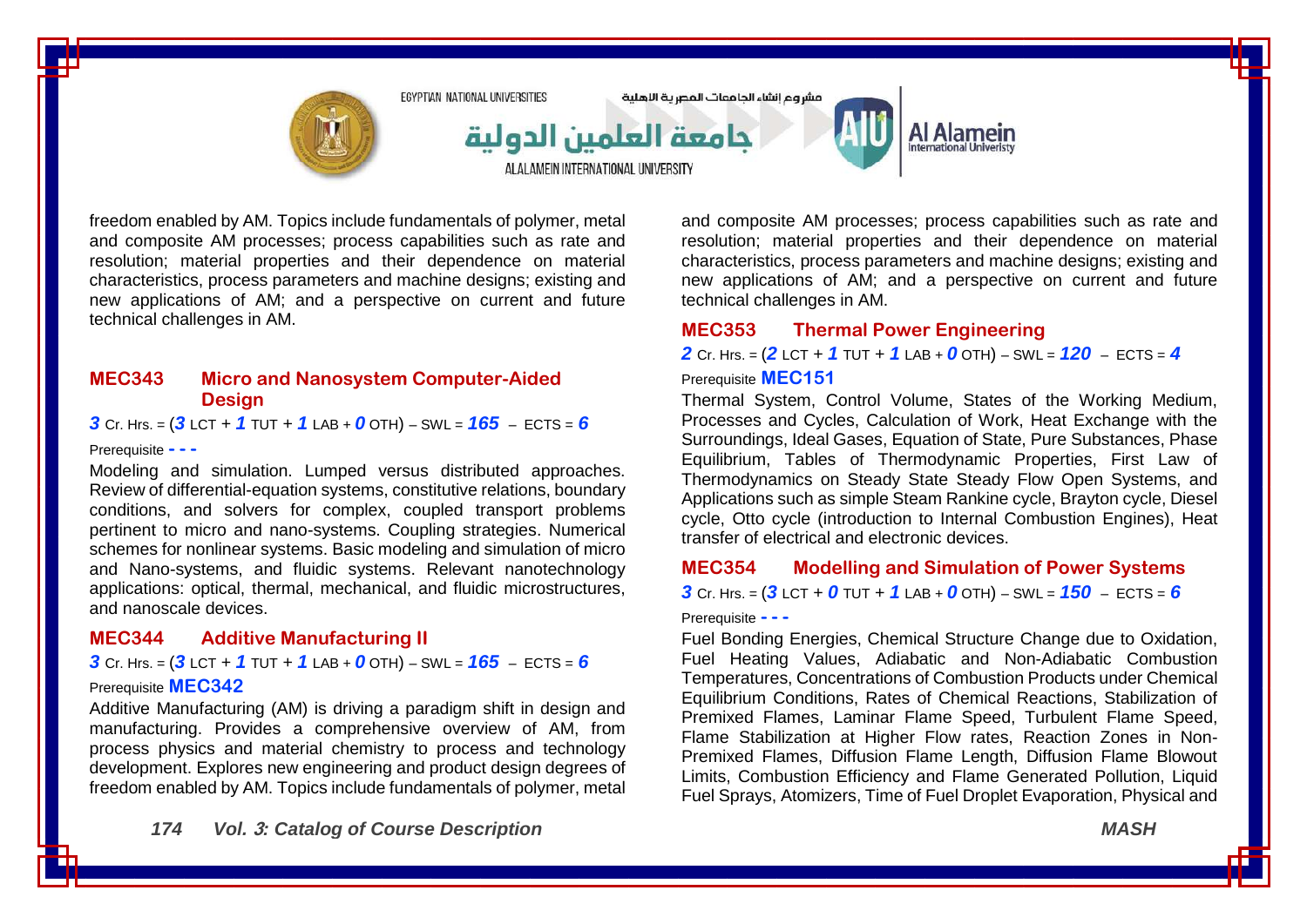

Chemical Ignition Delays, Combustion of Solid Fuels on Grates, Pulverized Coal Combustion, Proximate and Ultimate Analysis of Coal, Detonation and Explosives.

#### **MEC355 Combustion**

**3** Cr. Hrs. =  $(2$  LCT + 0 TUT + 3 LAB + 0 OTH) – SWL =  $165$  – ECTS = 6

#### Prerequisite **MEC353**

Fuel Bonding Energies, Chemical Structure Change due to Oxidation, Fuel Heating Values, Adiabatic and Non-Adiabatic Combustion Temperatures, Concentrations of Combustion Products under Chemical Equilibrium Conditions, Rates of Chemical Reactions, Stabilization of Premixed Flames, Laminar Flame Speed, Turbulent Flame Speed, Flame Stabilization at Higher Flow rates, Reaction Zones in Non-Premixed Flames, Diffusion Flame Length, Diffusion Flame Blowout Limits, Combustion Efficiency and Flame Generated Pollution, Liquid Fuel Sprays, Atomizers, Time of Fuel Droplet Evaporation, Physical and Chemical Ignition Delays, Combustion of Solid Fuels on Grates, Pulverized Coal Combustion, Proximate and Ultimate Analysis of Coal, Detonation and Explosives.

### **MEC363 System Psychology and Biomechanics**

*1* Cr. Hrs. = (*1* LCT + *1* TUT + *1* LAB + *0* OTH) – SWL = *75* – ECTS = *2*

#### Prerequisite **- - -**

Introduction to Biomechanics of human movement, fundamentals of biomechanics and qualitative analysis, introduction to psychology.

### **MEC372 Sensors and Measurement Systems**

*3* Cr. Hrs. = (*3* LCT + *1* TUT + *1* LAB + *0* OTH) – SWL = *165* – ECTS = *6* Prerequisite **MEC341 OR ELE212**

To build a measuring system for frequently occurring mechanical

*175 Vol.* **3***: Catalog of Course Description MASH*

measurement problems by selecting or designing the appropriate measuring system components. to analyze the components of measurement systems for mechanical quantities. to compare and critically evaluate measurement systems by combining the knowledge of measuring systems with the knowledge of dynamic mechanical systems and phenomena. During the practice oriented lab sessions, the student increases his/her experimental skills in designing and analyzing measuring systems. The student can in cooperation with others, within the frame work of lab sessions investigate and solve measurement problems and report about it. During two exercise sessions, the student acquires knowledge about the solution strategies needed to analyze measuring systems for mechanical quantities and to calculate the necessary parameters.

# **MEC381 Gait Analysis and Locomotion**

*2* Cr. Hrs. = (*1* LCT + *2* TUT + *1* LAB + *0* OTH) – SWL = *120* – ECTS = *4*

Prerequisite **- - -**

History of gait analysis and locomotion, techniques for gait analysis such as: kinematics, markerless gait capture, pressure measurement, kinetics, and dynamic electromyography. Applications of gait analysis.

### **MEC391 Industrial Project**

*3* Cr. Hrs. = (*1* LCT + *0* TUT + *6* LAB + *0* OTH) – SWL = *195* – ECTS = *6*

#### Prerequisite **100 CH**

The project is to be completed within the student's junior year. The student is requested to consider a simple engineering problem that is materials engineering related. The student should analyze the problem and find a systematic approach towards solving the problem. Practical work to achieve the goals are accomplished, the stages and results are analyzed. By the end the student is requested to submit a technical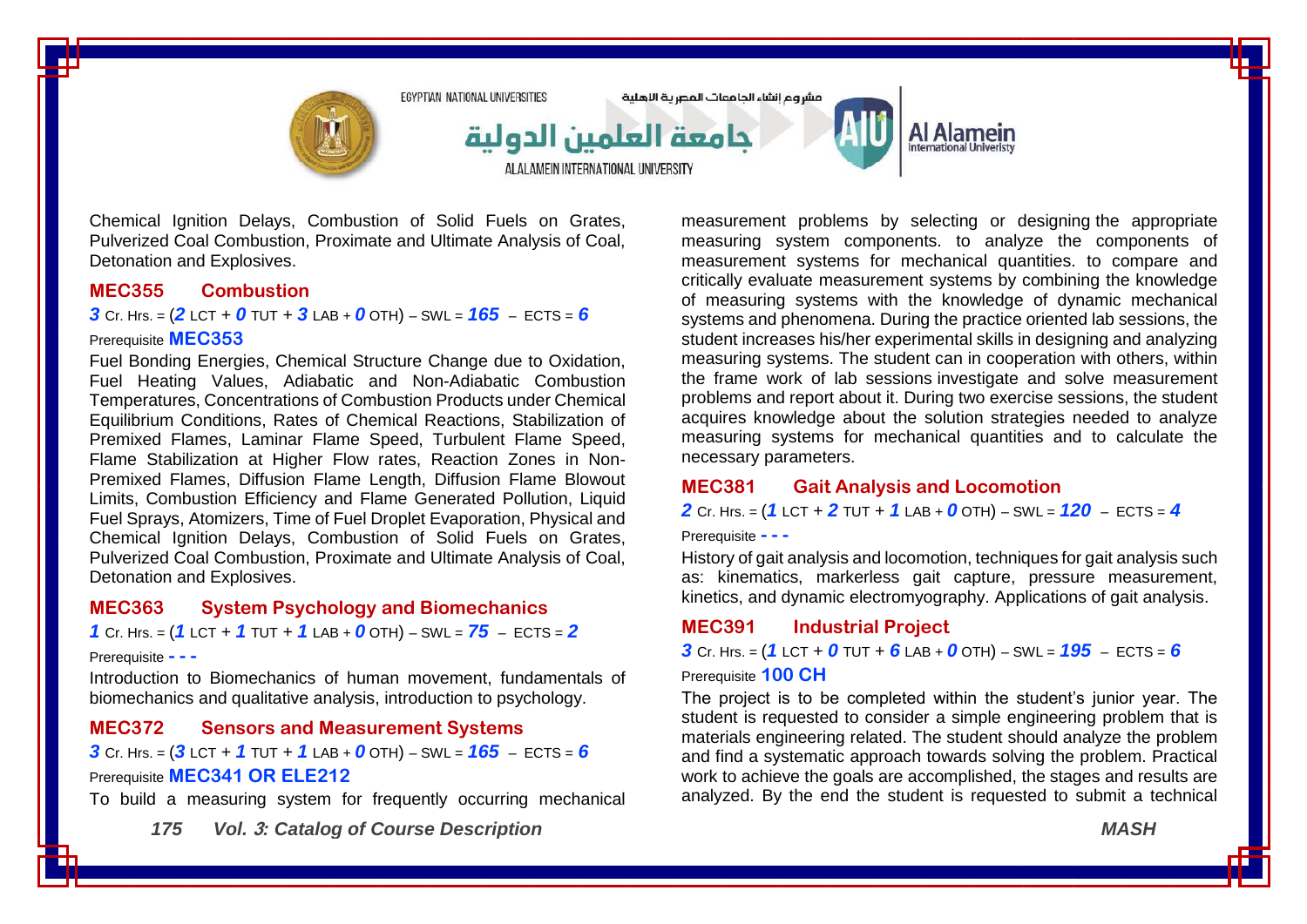

report and make an oral presentation to persuade the audience of his approach.

### **MEC411 Introduction to Bio Engineering**

*3* Cr. Hrs. = (*3* LCT + *0* TUT + *1* LAB + *0* OTH) – SWL = *150* – ECTS = *6*

#### Prerequisite **CHE142**

Bioengineering is the application of the life sciences, physical sciences, mathematics and engineering principles to define and solve problems in biology, medicine, health care and other fields. This course provides an introduction to biotechnology and its application in a variety of medical, clinical and science disciplines. Topics covered include GLP, GMP, solution chemistry, spectroscopy, chromatography, basic microbiology techniques and DNA and protein purification/separation techniques. This course emphasizes basic laboratory skills essential for beginning level employment in clinical, pharmaceutical and biotechnology laboratories.

### **MEC412 Introduction to Nanosystems Design**

*3* Cr. Hrs. = (*3* LCT + *1* TUT + *1* LAB + *0* OTH) – SWL = *165* – ECTS = *6*

#### Prerequisite **- - -**

Introduction to the engineering design process: problem definition and needs analysis; process synthesis, analysis, optimization and troubleshooting; safety and environmental protection in design; written and oral communication for design reports. Students form four-person design teams and start a team-oriented project based on the knowledge and skills acquired in previous courses and on co-operative work terms, culminating in a design proposal presentation.

#### **MEC428 Industrial Communication and Network Systems**

*1* Cr. Hrs. = (*1* LCT + *0* TUT + *1* LAB + *0* OTH) – SWL = *45* – ECTS = *2* Prerequisite **MEC325**

Introduction. Design and fabrication issues of MEMS/NEMS devices. Fundamentals of mechanics, micromechanical beams and damping, Electrostatic, mechanical, thermal, piezo-resistive, piezoelectric sensing and actuation principles. MEMS Fabrication. CAD tools for MEMS design. Designing simple MEMS devices.

#### **MEC429 Industrial Automated Assembly Mechanisms**

*1* Cr. Hrs. = (*1* LCT + *1* TUT + *1* LAB + *0* OTH) – SWL = *75* – ECTS = *2*

Prerequisite **- - -**

An overview of robotics and manufacturing automation technology and principles. Topics include: automatic production and assembly, sensors, actuators and drives, mechanization of part handling, industrial robots, and vision systems. Emphasis will be on the planning, design and implementation of automation systems and mechanisms.

# **MEC432 Material and Process Selection**

*3* Cr. Hrs. =  $(3$  LCT + 0 TUT + 1 LAB + 0 OTH) – SWL =  $150$  – ECTS = 6 Prerequisite **MEC131**

Understanding materials, their properties and behavior is fundamental to engineering design, and a key application of materials science. Written for all students of engineering, materials science and design, Materials Selection in Mechanical Design describes the procedures for material selection in mechanical design in order to ensure that the most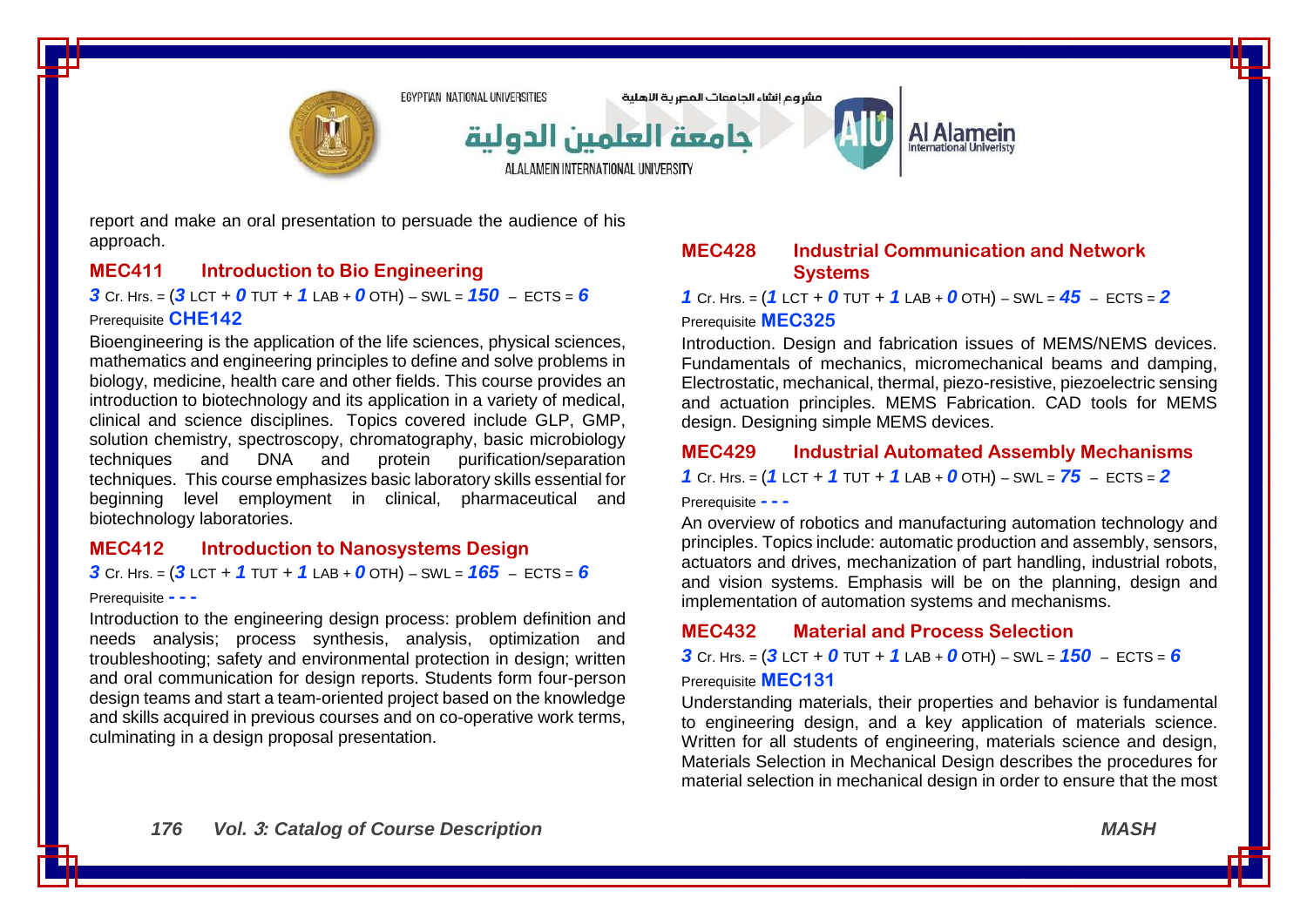

suitable materials for a given application are identified from the full range of materials and section shapes available.

## **MEC433 Polymeric Processing Techniques**

*3* Cr. Hrs. = (*3* LCT + *1* TUT + *1* LAB + *0* OTH) – SWL = *165* – ECTS = *6* Prerequisite **MEC131**

Introduction to the concepts of composite materials, matrix, reinforcement and interface, engineering matrices and reinforcements, production techniques for common reinforcing fibers, intrinsic properties of matrix materials and fibers, mechanical properties and fabrication of engineering composites including MMCs PMCs and CMCs, introduction to the mechanics of composites, rule of mixtures, methods for interfacial characterization.

### **MEC434 Composite Materials**

*3* Cr. Hrs. = (*3* LCT + *1* TUT + *1* LAB + *0* OTH) – SWL = *165* – ECTS = *6* Prerequisite **MEC336**

The use of heat treatment to produce required metallurgical properties, Cooling curves and equilibrium diagrams, Heat treatment of steels, phase transformations (e.g., martensitic transformations), Hardenability, Strength, and Toughness, Case hardening, Carburizing, and Nitriding, De-carburizing, Re-heat treatment, Re tempering, Annealing, and Normalizing, Heat treatment of Aluminum alloys, Annealing, Solution treatment, Natural ageing, Artificial ageing, Over ageing, Explanation of the heat treatment of Aluminum alloys, Control testing.

### **MEC435 Heat Treatment**

*3* Cr. Hrs. = (*3* LCT + *1* TUT + *1* LAB + *0* OTH) – SWL = *165* – ECTS = *6*

#### Prerequisite **- - -**

The use of heat treatment to produce required metallurgical properties,

*177 Vol.* **3***: Catalog of Course Description MASH*

Cooling curves and equilibrium diagrams, Heat treatment of steels, phase transformations (e.g., martensitic transformations), Hardenability, Strength, and Toughness, Case hardening, Carburizing, and Nitriding, De-carburizing, Re-heat treatment, Re tempering, Annealing, and Normalizing, Heat treatment of Aluminum alloys, Annealing, Solution treatment, Natural ageing, Artificial ageing, Over ageing, Explanation of the heat treatment of Aluminum alloys, Control testing.

## **MEC436 Phase Transformation and Thermodynamics of Materials**

*2* Cr. Hrs. = (*2* LCT + *1* TUT + *1* LAB + *0* OTH) – SWL = *120* – ECTS = *4*

Prerequisite **- - -**

The use of heat treatment to produce required metallurgical properties, Cooling curves and equilibrium diagrams, Heat treatment of steels, phase transformations (e.g., martensitic transformations), Hardenability, Strength, and Toughness, Case hardening, Carburizing, and Nitriding, De-carburizing, Re-heat treatment, Re tempering, Annealing, and Normalizing, Heat treatment of Aluminum alloys, Annealing, Solution treatment, Natural ageing, Artificial ageing, Over ageing, Explanation of the heat treatment of Aluminum alloys, Control testing.

### **MEC441 Computer Integrated Manufacturing**

*2* Cr. Hrs. = (*1* LCT + *1* TUT + *2* LAB + *0* OTH) – SWL = *120* – ECTS = *4* Prerequisite **CSC014, MEC121**

Introduction, Computer aided design (CAD) systems, computer aided graphical modeling, Cad database, computer aided manufacturing (Cam) systems, computer aided process planning (CAPP) systems, robotics systems, group technology and cellular manufacturing systems, automated material handling systems, automated inspection systems, flexible manufacturing systems (FMS).

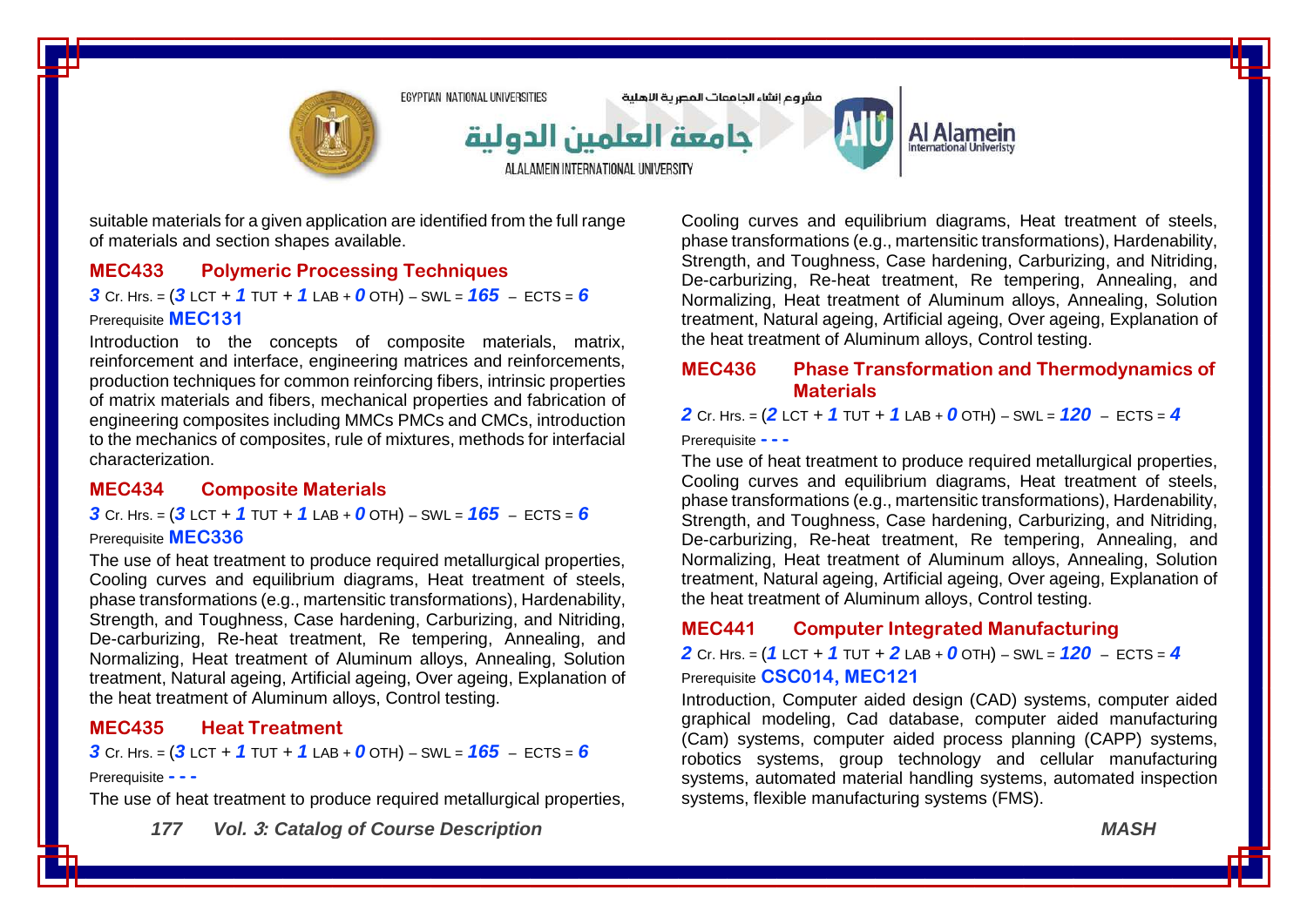

مشروع انشاء الحامعات المصرية اللهلية



Al Alamein

## **MEC442 Microfabrication and Thin-Film Technology Laboratory**

*4* Cr. Hrs. = (*3* LCT + *1* TUT + *1* LAB + *0* OTH) – SWL = *120* – ECTS = *7*

#### Prerequisite **- - -**

Introduction to Microfabrication and Thin-film Technology, modern CMOS technology, Wafer fabrication, Clean room wafer cleaning and gettering, Lithography, Thermal oxidation, Dopant diffusion, Ion implantation, Thin film deposition, Etching.

#### **MEC451 Solar Energy and Voltaics**

*3* Cr. Hrs. = (*2* LCT + *2* TUT + *1* LAB + *0* OTH) – SWL = *165* – ECTS = *6* Prerequisite **MEC272**

Intensity of Solar Radiation within the Outer Space, Calculation of the Solar Intensity on the Earth, Availability and Usability of Solar Energy, Measurement of the Solar Intensity, Direct and Diffuse Radiation, Reflection from the Ground, Solar Angles, Shades, the Equation of Time, Incidence Angle on Horizontal and Inclined Surfaces, Theory of the Flat Plate Collector, Transmission through Glass, Heat Loss Calculations, Collector Performance, Solar Energy Concentrators, Point and Line Concentrators, Cylindrical Trough, Parabolic Trough, Parabolic Dish, Central Receiver, Heliostat, Heliostat Optimum Placement, Sun Beam Tracking, Shadowing and Blocking, Concentration Ratios, Fresnel Lens, Thermal performance, Heat Transfer Coefficients, Receiver Efficiency.

# **MEC452 Renewable Energy Resources Interfacing**

*2* Cr. Hrs. = (*2* LCT + *1* TUT + *1* LAB + *0* OTH) – SWL = *120* – ECTS = *4* Prerequisite **MEC272**

Storage technologies: Supper Capacitors: structure, ratings, characteristics, use with the wind power plant, fuel cells, Superconducting magnetic energy storage (SMES): structure, operation, Batteries: types, characteristics and operation, charge and discharge, Flywheels energy storage. Interface technologies: Concept of Distributed Generation, Type of interface, Interconnection standards, static synchronous generators, control of active power and voltage regulation, Wind turbines and photovoltaic interface topologies.

### **MEC453 Wind Storage**

**3** Cr. Hrs. =  $(2$  LCT + 2 TUT + 2 LAB + 0 OTH) – SWL =  $180 -$  ECTS = 6

Prerequisite **MEC272**

Storage technologies: Supper Capacitors: structure, ratings, characteristics, use with the wind power plant, fuel cells, Superconducting magnetic energy storage (SMES): structure, operation, Batteries: types, characteristics and operation, charge and discharge, Flywheels energy storage. Interface technologies: Concept of Distributed Generation, Type of interface, Interconnection standards, static synchronous generators, control of active power and voltage regulation, Wind turbines and photovoltaic interface topologies.

# **MEC454 Hydroelectric Energy**

*3* Cr. Hrs. = (*2* LCT + *2* TUT + *2* LAB + *0* OTH) – SWL = *180* – ECTS = *6*

#### Prerequisite **- - -**

Tunneling system - Hydropower station - Optimization. Estimation of state and maintenance of electrical equipment - Hydropower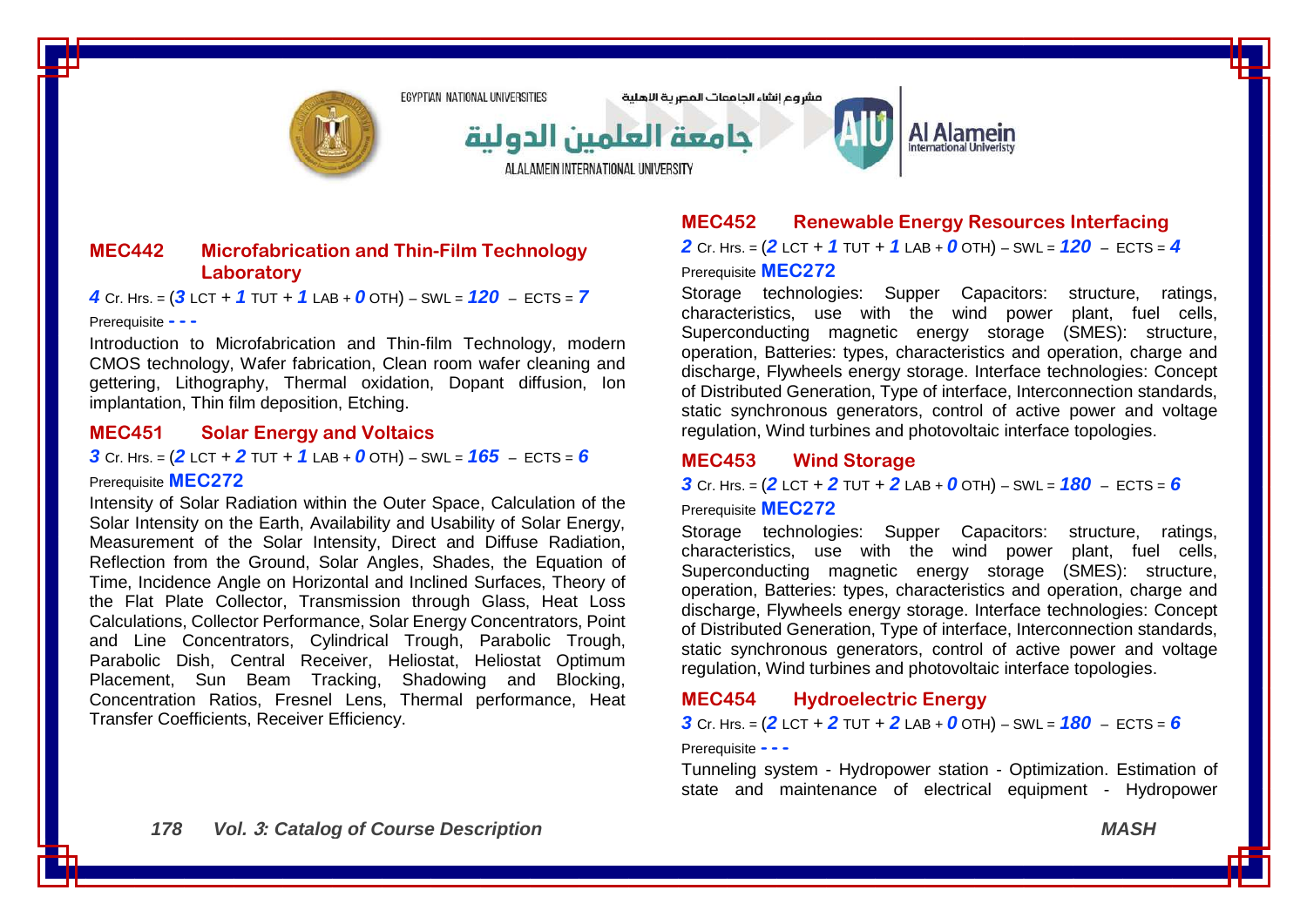

generators; Construction and design - Designing of electrical system in power-plant. Dimensioning of the turbine - Dynamical dimensioning and governing stability - Operation and maintenance of turbine - Efficiency measurements in laboratory and in field.

#### **MEC455 Geothermal Energy**

 $3$  Cr. Hrs. =  $(2$  LCT +  $2$  TUT +  $2$  LAB +  $0$  OTH) – SWL =  $180$  – ECTS =  $6$ 

Prerequisite **- - -**

………

# **MEC456 Propane and Natural Gas Energy**

*3* Cr. Hrs. = (*2* LCT + *2* TUT + *2* LAB + *0* OTH) – SWL = *180* – ECTS = *6*

Prerequisite **- - -**

...........

# **MEC457 Nuclear Energy**

*3* Cr. Hrs. = (*2* LCT + *2* TUT + *1* LAB + *0* OTH) – SWL = *165* – ECTS = *6*

#### Prerequisite **- - -**

overview of energy recourses and energy use. Production methods for electric power, thermal energy and cooling, and their consequences on the environment. Energy use in industry and buildings. Energy flexibility and transportation in district heating systems. Technology, distribution and infrastructure in the Nordic electric power system. The physics involved in electric power transmission, and the trade in the Nordic electric power market (Norpol). Energy balance and environmental accounts.

# **MEC463 Energy and Environment**

*3* Cr. Hrs. = (*2* LCT + *2* TUT + *2* LAB + *0* OTH) – SWL = *180* – ECTS = *6*

Prerequisite **- - -**

overview of energy recourses and energy use. Production methods for electric power, thermal energy and cooling, and their consequences on the environment. Energy use in industry and buildings. Energy flexibility and transportation in district heating systems. Technology, distribution and infrastructure in the Nordic electric power system. The physics involved in electric power transmission, and the trade in the Nordic electric power market (Norpol). Energy balance and environmental accounts.

### **MEC471 Microcontroller and Embedded Systems**

*3* Cr. Hrs. = (*3* LCT + *1* TUT + *1* LAB + *0* OTH) – SWL = *165* – ECTS = *6* Prerequisite **ELE111, MEC271**

Introduction to Embedded Systems. Microcontroller architectures. Interrupt signals and routines. Interface circuits. Analog and Digital Peripherals programming: Digital I/OS, Timers, ADC and Communication Peripherals, Low power modes of operation.

## **MEC472 Mechatronic Systems Design**

*3* Cr. Hrs. = (*2* LCT + *0* TUT + *4* LAB + *0* OTH) – SWL = *180* – ECTS = *6* Prerequisite **MEC472 -MEC273**

Mechatronic product development process, Product requirements and needs (customer and engineering requirements/specifications), design constraints, modular mechatronic systems and hierarchy. Mechatronics design methodology: traditional approaches, VDI 2206, V-model, nested Vmodel, simplified examples and case studies. Selections of mechanisms, actuators, sensors, and controllers, actuator and motor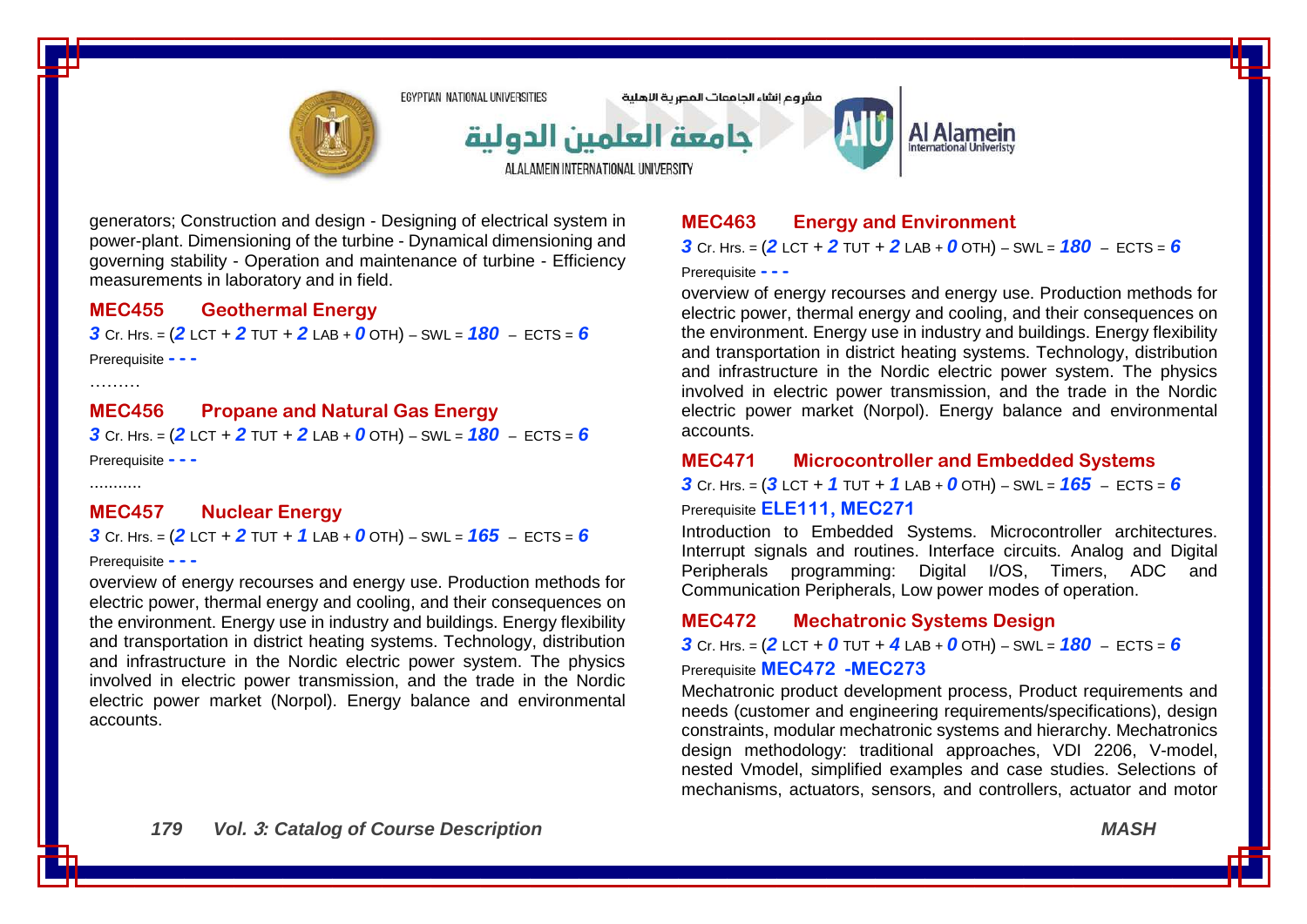

sizing. Essential tools for the mechatronics system design using the V-<br>model: MATLAB/SIMULINK. LabVIEW. PROTEUS VSM. model: MATLAB/SIMULINK, LabVIEW, PROTEUS VSM, SOLIDWORKS, microcontrollers, etc. packages. Design and implementation of mechatronic systems via mini-projects.

#### **MEC473 Design of Autonomous Systems**

*3* Cr. Hrs. = (*3* LCT + *1* TUT + *1* LAB + *0* OTH) – SWL = *165* – ECTS = *6*

#### Prerequisite **MEC329**

Introduction to autonomous systems: autonomous versus automatic systems, automated and autonomous human-centered technical systems, semi-autonomy, autonomous behavior. Perception: multisensor fusion, localization, navigation and mapping, obstacle recognition and detection. Planning and actuation: task decomposition, reactive behavior, preplanned knowledge and skill-based behavior. Knowledge-base: facts and procedures, acquisition, exploration, skill transfer, learning. Autonomous systems architecture: behavioral principles, expert systems, knowledge-bases, multi-level control concepts. Applications of autonomous systems.

## **MEC474 Modeling and Simulation of Mechatronics Systems**

### *1* Cr. Hrs. = (*1* LCT + *1* TUT + *1* LAB + *0* OTH) – SWL = *75* – ECTS = *2* Prerequisite **MEC271**

Automation history and applications, Automation vs Mechanization, Automation system architecture and components, Design of combinational and Sequential logic systems, Hardware considerations and wirings of automated systems. Computer based automation, Human Machine Interfaces (HMIs); PLC based automation (PLC): hardware, wiring, programming Languages (Ladder diagram (LLD), function block (FB), structured text, and sequential functional chart

*180 Vol.* **3***: Catalog of Course Description MASH*

(SFC)), Analogue Modules and Special Functions. Communications and Networks within automation systems; Supervisory Control and Data Acquisition (SCADA); Distributed Control Systems (DCS); Internet of Things (IoT) based Industrial Automation; Automation Systems Security. Applications and case studies relevant to the mechatronics and mechanical Engineering such as flexible manufacturing systems (FMS), Computer integrated manufacturing (CIM), Manufacturing and production systems, Digital factory, Power systems, Oil and gas industry, …etc.

### **MEC475 Advanced Automatic Control**

*3* Cr. Hrs. = (*3* LCT + *1* TUT + *1* LAB + *0* OTH) – SWL = *165* – ECTS = *6*

Prerequisite **MEC271**

Basic concepts, Dynamical systems, time-driven versus event driven control systems. State space modelling fundamentals, controller design, pole placement, controllability, observability, state feedback, observers design, state estimation. Digital control fundamentals, Digital control systems: digitization, analysis of discrete systems, Z-transform, pulse transfer function, the stability of a digital system, digital control systems design, digital state Space-Design and tune a digital PID controller, Discrete event systems control, Hybrid control systems design.

#### **MEC481 Rehabilitation of Robots**

*2* Cr. Hrs. = (*1* LCT + *1* TUT + *1* LAB + *0* OTH) – SWL = *60* – ECTS = *4*

Prerequisite **- - -**

Rehabilitation Robotics gives an introduction and overview of all areas of rehabilitation robotics, perfect for anyone new to the field. It also summarizes available robot technologies and their application to different pathologies for skilled researchers and clinicians. The editors have been involved in the development and application of robotic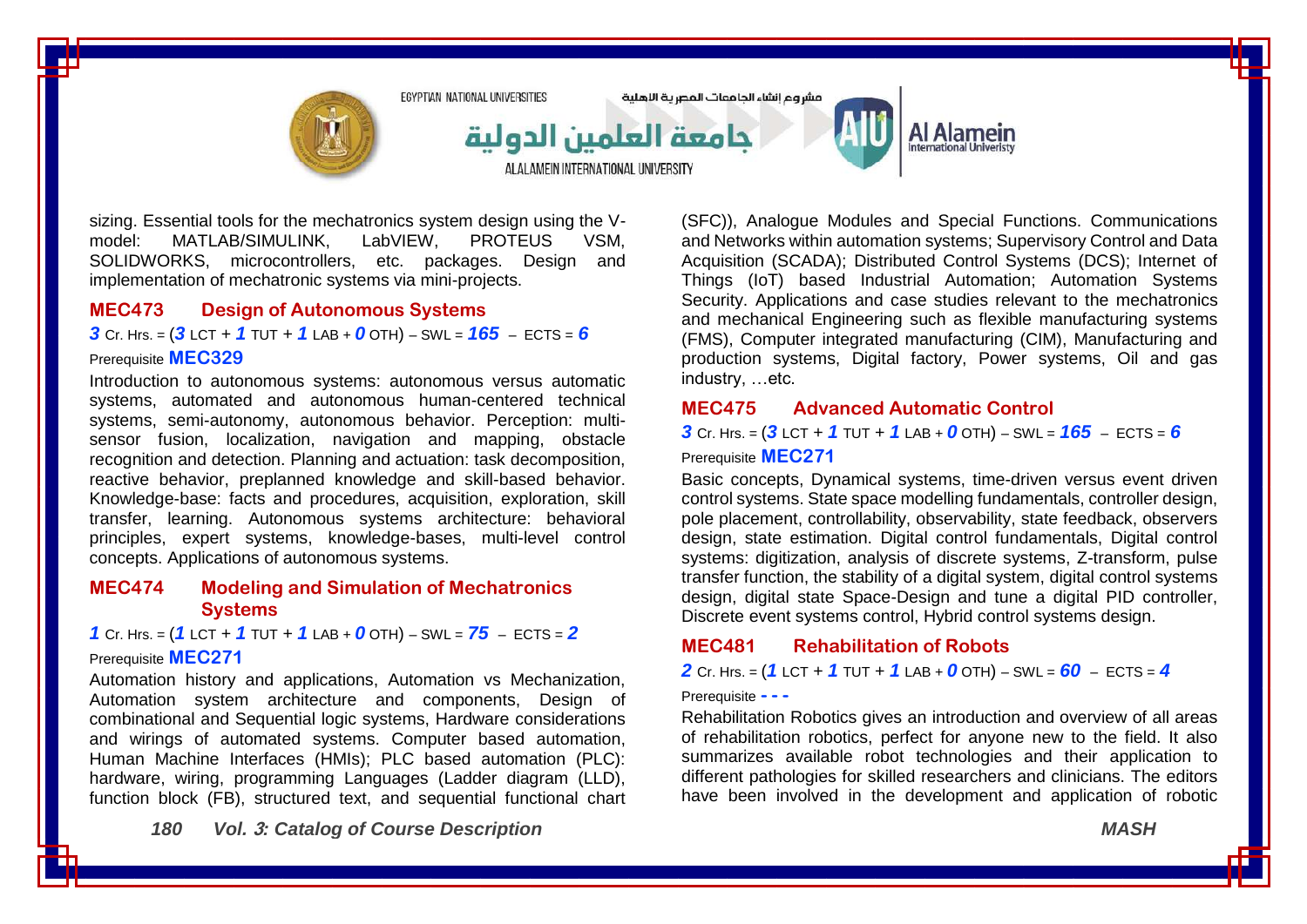

devices for neurorehabilitation for more than 15 years. This experience using several commercial devices for robotic rehabilitation has enabled them to develop the know-how and expertise necessary to guide those seeking comprehensive understanding of this topic.

### **MEC491 Graduation Project 1**

*3* Cr. Hrs. =  $(1 \text{ LCT} + 0 \text{ TUT} + 6 \text{ LAB} + 0 \text{ OTH}) - \text{SWL} = 195 - \text{ECTS} = 6$ 

#### Prerequisite **130CH**

Under supervision, the student should approach his graduation project within his Senior year. The purpose of this graduation project is to provide students with an opportunity to engage in an activity that will allow them to demonstrate their ability to apply the knowledge and skills they have gained throughout their years in the educational system. The

project is designed to ensure that students are able to apply, analyses, synthesize, and evaluate information and to communicate significant knowledge and understanding. Problems/ topics to be considered should be materials engineering oriented, in any of the related disciplines offered by the faculty.

## **MEC492 Graduation Project 2**

# *3* Cr. Hrs. = (*1* LCT + *0* TUT + *6* LAB + *0* OTH) – SWL = *195* – ECTS = *6* Prerequisite **MEC491**

This graduation project may be seen as a continuation of the first part (MEC 491: Graduation Project) of a major topic, or it might be a new subject that the student is considering proving his competence in materials engineering practice.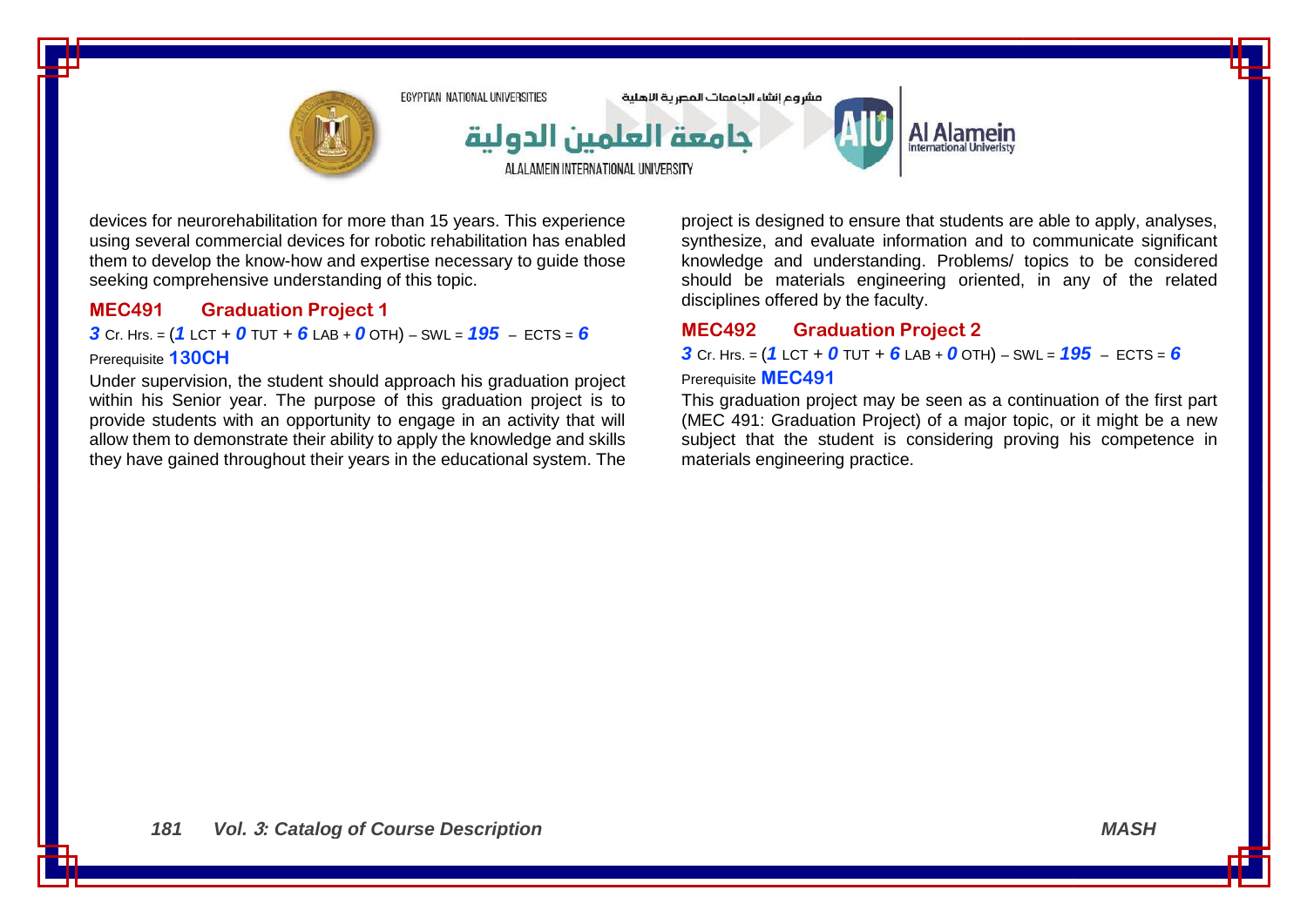

# **Department of Physical Engineering**

# **PHE511 Nuclear Reactor Physics**

*4* Cr. Hrs. = (*3* LCT + *2* TUT + *0* LAB + *0* OTH) – SWL = *195* – ECTS = *8*

#### Prerequisite **- - -**

basic and advanced knowledge in modern reactor physics. The main part of the course is devoted to neutron diffusion theory, theory of nuclear fission and their industrial applications (power generation). The lectures give also an insight into new ideas to transmute nuclear wastes with help of particle accelerators. A historical survey of the milestones of nuclear physics since 1900 is also given in an introduction to the lectures. The course gives also some practical understanding of reactor operation through the laboratory exercises conducted at the departmental reactor simulator and probably at a research reactor.

### **PHE512 Radiation, Protection, Dosimetry and Detectors**

*4* Cr. Hrs. = (*3* LCT + *2* TUT + *1* LAB + *0* OTH) – SWL = *210* – ECTS = *8* Prerequisite **- - -**

nuclear- and radiation physics as a tool for calculating and estimating the dose absorbed in the body after being exposed by radioactive material in a specific situation. Together with knowledge about the interaction between matter and radiation, the biological effects of radiation, and knowledge about the current regulations on radiation protection, the student will in addition be able to use these tools to make adequate choices for radiation protection in situations that will occur in their future courses, and in their future professional career.

### *182 Vol.* **3***: Catalog of Course Description MASH*

# **PHE513 Nuclear Power Safety**

*3* Cr. Hrs. = (*3* LCT + *0* TUT + *1* LAB + *0* OTH) – SWL = *150* – ECTS = *6*

Prerequisite **- - -**

The course addresses both fundamentals of safety design and methods for safety analysis of nuclear power plants, with emphasis on Light Water Reactors. Topics covered include. safety characterization and safety features of nuclear power plants. reactor safety principles and criteria. design-basis and beyond-design-basis events. accident phenomena, including severe accidents. safety systems, containment performance. deterministic safety analysis (basic elements). accident modeling simulation codes. probabilistic safety analysis (basic elements). analysis of operation transients, accidents and severe accidents. emergency operation procedure, accident management. safety issues and safety issue resolution. operating experience, regulation and safety culture.

### **PHE514 Nuclear Reactor Technology**

*4* Cr. Hrs. = (*4* LCT + *0* TUT + *1* LAB + *0* OTH) – SWL = *195* – ECTS = *8*

#### Prerequisite **- - -**

The course is focusing on the design and analysis of a nuclear reactor with special attention to safety, economy and environment. Example of topics which are covered in the course: nuclear reactor design and principles of reactor analysis. core design, core operation and fuel design. core reactivity and poisoning. thermal-hydraulics of water-cooled reactors. thermal limits in fuel under reactor operation. materials in nuclear systems.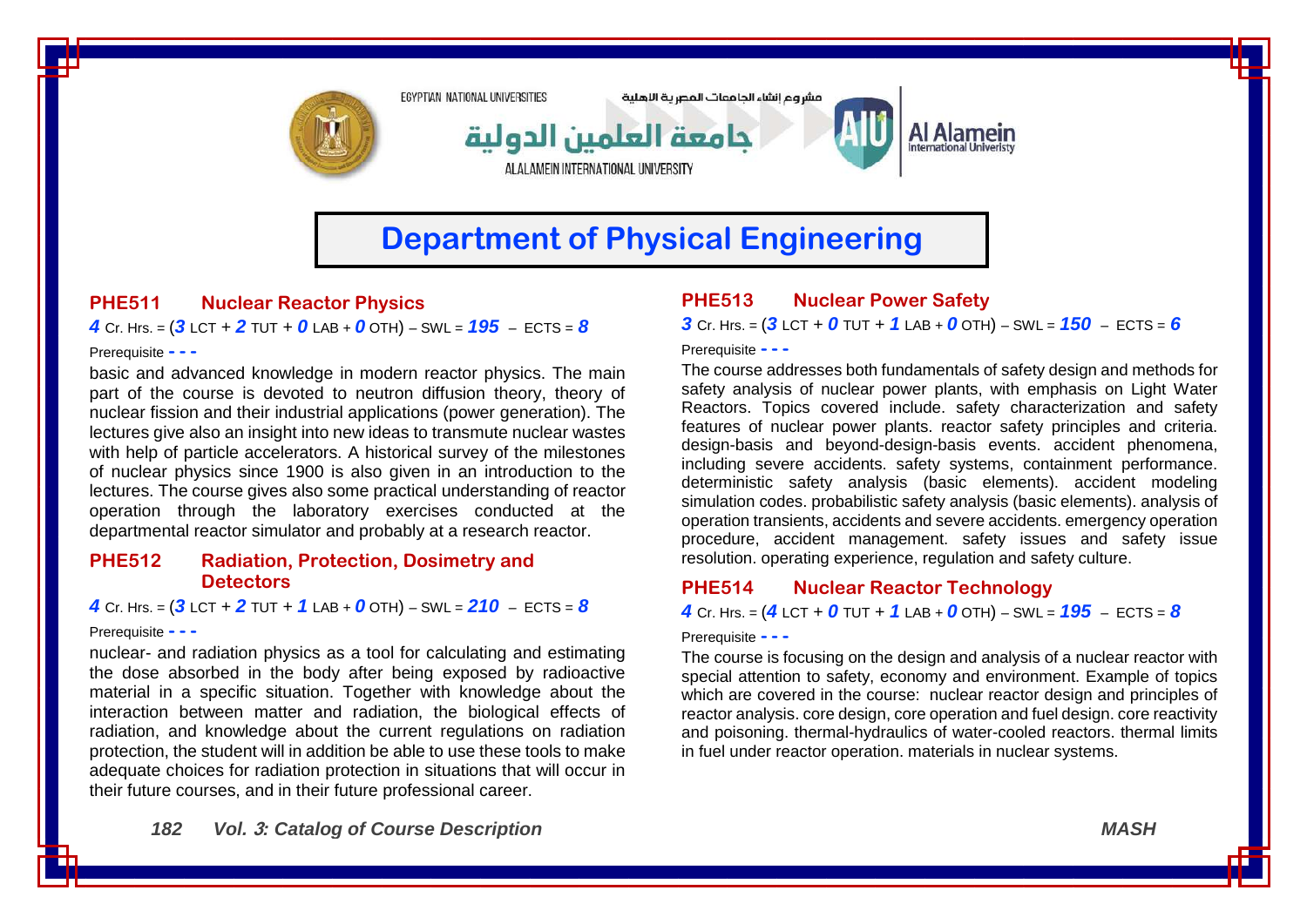

مشروع انشاء الحامعات المصرية اللهلية



# Al Alamein

**PHE515 Sustainable Energy Transformation Technologies**

*4* Cr. Hrs. = (*4* LCT + *0* TUT + *1* LAB + *0* OTH) – SWL = *195* – ECTS = *8*

Prerequisite **- - -**

Teaching and Learning Methods.

### **PHE516 Renewable Energy Technology**

*4* Cr. Hrs. = (*3* LCT + *2* TUT + *1* LAB + *0* OTH) – SWL = *210* – ECTS = *8*

#### Prerequisite **- - -**

The purpose of this course is to provide an engineering assessment of renewable energy resources, including technologies for harnessing them within the framework of simple to advanced energy systems. Course content is divided into the following blocks: Biomass & Biofuels. Wind Power. Solar Energy. Hydropower. Energy Storage.

### **PHE517 Nuclear Physics**

*4* Cr. Hrs. = (*3* LCT + *2* TUT + *1* LAB + *0* OTH) – SWL = *210* – ECTS = *8*

#### Prerequisite **- - -**

Nuclear forces and the structure of the nucleon. Nucleon-nucleon interactions. The deuteron. Nuclear stability. Overview of nuclear models. Nuclear decay (radioactivity). Nuclear reactions. Nuclear astrophysics (nucleosynthesis, stellar processes) Interactions of ionizing radiation in matter. Principles for detection of ionizing radiation. Particle accelerators and their applications. Nuclear energy production (fission, fusion). Nuclear medicine. Material analysis and other applications of nuclear physics.

# **PHE518 Radiation Damage in Materials**

*4* Cr. Hrs. = (*3* LCT + *2* TUT + *1* LAB + *0* OTH) – SWL = *210* – ECTS = *8*

Prerequisite **- - -**

Mechanisms for generation of point defects - Hardening, swelling and embrittlement – Solubility – Diffusion – Clustering - Molecular dynamics, Monte Carlo and rate theory simulations.

#### **PHE519 Leadership for Safe Nuclear Power Industry**

*4* Cr. Hrs. = (*3* LCT + *2* TUT + *1* LAB + *0* OTH) – SWL = *210* – ECTS = *8*

Prerequisite **- - -**

Safety and quality - Organization in nuclear technology -Communication and media - Leadership and theory of organization.

### **PHE521 Small Reactors**

 $4$  Cr. Hrs. =  $(31$  CT +  $2$  TUT +  $1$  LAB +  $0$  OTH) – SWL =  $210$  – FCTS =  $8$ 

#### Prerequisite **- - -**

Fuel economy in small reactors: Enrichment and control rod worth. Passive safety in small reactors: Reactivity feedback, natural convection and decay heat removal. Severe accidents: Source term and radiological impact on environment. Cost analysis: Capital cost, fuel cost and costs for operation and maintenance.

#### **PHE522 Generation Iv Reactors**

### *4* Cr. Hrs. =  $(3$  LCT + 2 TUT + 0 LAB + 0 OTH) – SWL =  $195$  – ECTS = 8

Prerequisite **- - -**

Physics of breeding - Safety parameters in fast neutron systems - Liquid metal and gas coolants - Fuels for fast reactors - Radiation damage in fast neutron spectra - Core design.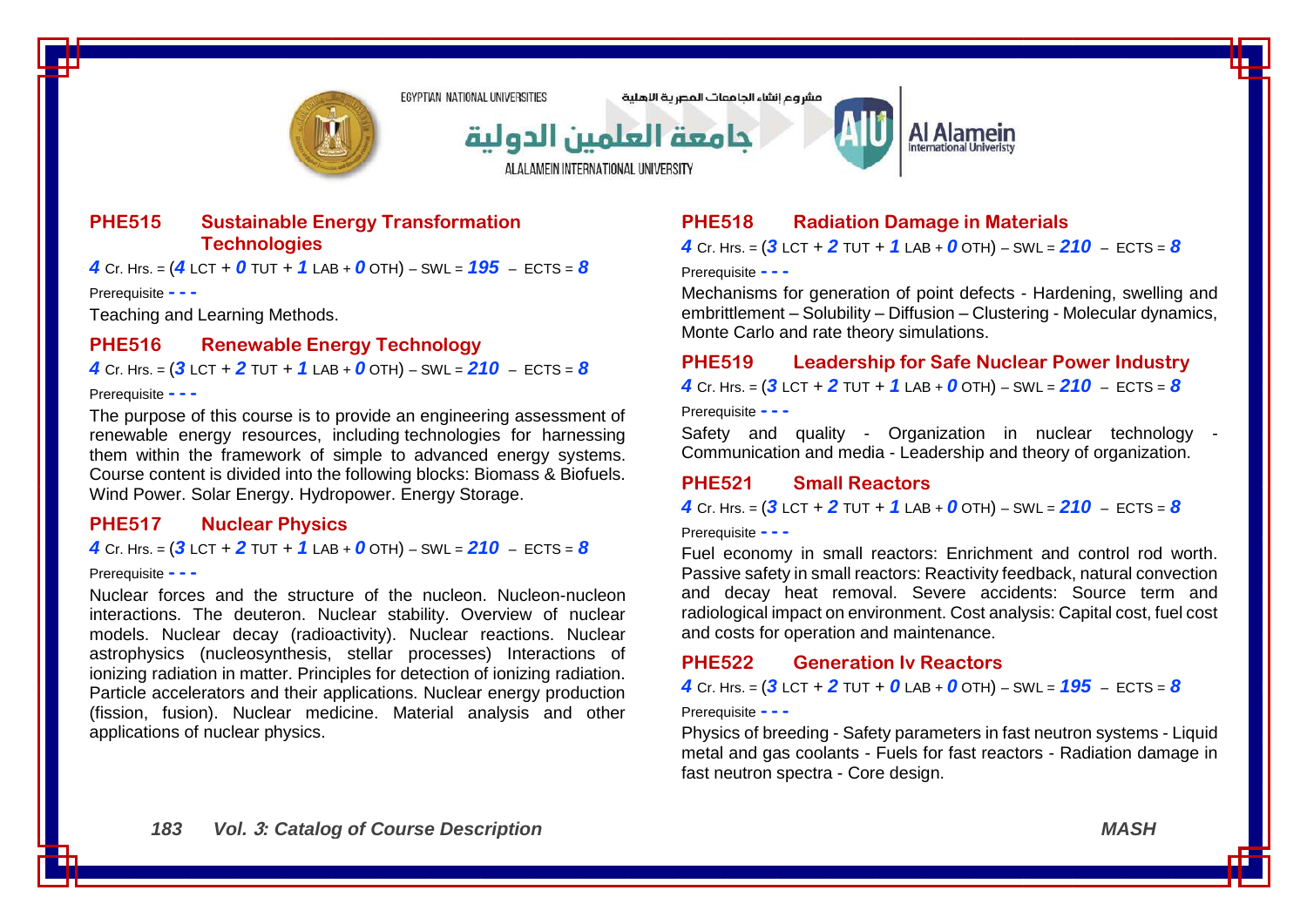

مشروع انشاء الحامعات المصرية الاهلية



# Al Alamein

### **PHE523 Elements of the Back-End of the Nuclear Fuel Cycle: Geological Storage in Precambrian Bedrock**

*4* Cr. Hrs. = (*3* LCT + *2* TUT + *1* LAB + *0* OTH) – SWL = *210* – ECTS = *8*

#### Prerequisite **- - -**

Nuclear energy and nuclear fuel cycle primer. Petrology and mineralogy. Plate tectonics. Metamorphism. Quaternary geology. Hydrogeology in soil. Hydrogeology in fractured bedrock. Hydro-geochemistry. The KBS method. Social aspects of storing of nuclear waste.

## **PHE524 Thermal-Hydraulics in Nuclear Energy Engineering**

*4* Cr. Hrs. = (*3* LCT + *2* TUT + *1* LAB + *0* OTH) – SWL = *210* – ECTS = *8*

#### Prerequisite **- - -**

The course is focusing on the thermal and thermodynamic processes in nuclear systems. Examples of the covered topics: transport equations of mass, momentum and energy, flow in pipes, mechanisms for heat transfer, convection, boiling and condensation, critical heat flux, laminar and turbulent flows, two-phase flows, critical flow, reaction forces.

#### **PHE525 Nuclear Reactor Dynamics and Stability**

*4* Cr. Hrs. =  $(3$  LCT + 2 TUT + 0 LAB + 0 OTH) – SWL =  $195$  – ECTS = 8

#### Prerequisite **- - -**

The course is focusing on the dynamic features of a nuclear power plant. Examples of the topics that are covered in the course: nuclear reactor kinetics and dynamics, point-reactor kinetic and dynamics models, reactivity feedbacks and reactivity coefficients, reactor stability – instability mechanisms, instabilities of two-phase flows.

# **PHE526 Monte Carlo Methods and Simulations in Nuclear Technology**

*4* Cr. Hrs. = (*3* LCT + *2* TUT + *1* LAB + *0* OTH) – SWL = *210* – ECTS = *8*

#### Prerequisite **- - -**

Theory of Monte Carlo methods - General variance reduction techniques - Pseudo-random and quasi-random sequences - Monte Carlo simulation of particle transport - Monte Carlo simulation of nuclear reactors - Variance reduction techniques in Monte Carlo reactor physics - Trends in Monte Carlo reactor physics - Monte Carlo in other fields like nuclear medicine, radiation protection etc.

### **PHE527 Compact Reactor Simulator- Exercises in Reactor Kinetics and Dynamics**

*4* Cr. Hrs. = (*3* LCT + *2* TUT + *1* LAB + *0* OTH) – SWL = *210* – ECTS = *8*

Prerequisite **- - -**

The course addresses fundamentals of numerical analysis and numerical solution of ODE's and PDE's arising in nuclear engineering. Topics covered include. Solution of linear equations using direct, stationary and non-stationary iterative methods. Solution of system of non-linear equations using iterative methods. Solution of eigenvalue problems. Numerical integration and differentiation. Consistency, stability and convergence of discretized equations. Truncation error analysis. Von Neumann stability analysis. Lax-Richtmyer equivalence theorem. Finite difference discretization of ODE's. Numerical solution of initial value and boundary value ODE's. Finite difference and finite volume discretization of PDE's. Numerical solution of PDE's arising in nuclear engineering.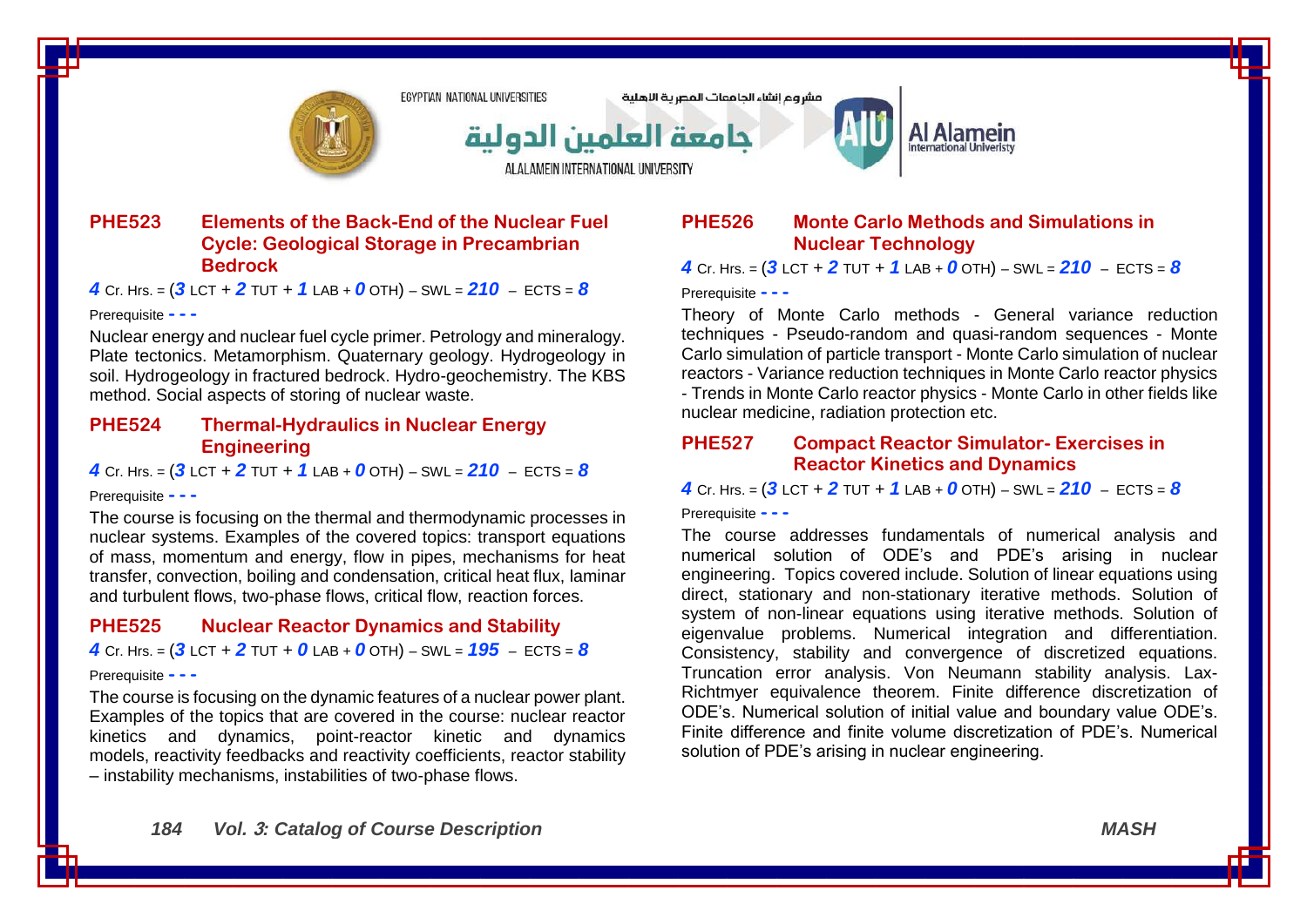

# **PHE528 Numerical Methods in Nuclear Engineering** *4* Cr. Hrs. = (*3* LCT + *2* TUT + *0* LAB + *0* OTH) – SWL = *195* – ECTS = *8*

Prerequisite **- - -**

The course addresses fundamentals of numerical analysis and numerical solution of ODE's and PDE's arising in nuclear engineering. Topics covered include. Solution of linear equations using direct, stationary and non-stationary iterative methods. Solution of system of non-linear equations using iterative methods. Solution of eigenvalue problems. Numerical integration and differentiation. Consistency, stability and convergence of discretized equations. Truncation error analysis. Von Neumann stability analysis. Lax-Richtmyer equivalence theorem. Finite difference discretization of ODE's. Numerical solution of initial value and boundary value ODE's. Finite difference and finite volume discretization of PDE's. Numerical solution of PDE's arising in nuclear engineering.

#### **PHE551 Nuclear Medicine Procedures**

# $3$  Cr. Hrs. =  $(3$  LCT + 0 TUT + 0 LAB + 0 OTH) – SWL =  $135$  – ECTS = 6

#### Prerequisite **- - -**

The following is an incomplete list of topics covered in the course. Scientific knowledge. Hypothesis testing. Observations and measurements. Experiments. Models. Statistical reasoning. Causes and explanations. Philosophy of social science. Philosophy of technology. Risk and risk assessment. Research ethics.

# **PHE611 Theory and Methodology of Science (Natural and Technological Science)**

**3** Cr. Hrs. =  $(3 \text{ LCT} + 0 \text{ TUT} + 0 \text{ LAB} + 0 \text{ OTH}) - \text{SWL} = 135 - \text{ECTS} = 6$ 

#### Prerequisite **- - -**

The following is an incomplete list of topics covered in the course. Scientific knowledge. Hypothesis testing. Observations and measurements. Experiments. Models. Statistical reasoning. Causes and explanations. Philosophy of social science. Philosophy of technology. Risk and risk assessment. Research ethics.

### **PHE612 Research Methodology in Physics**

 $3$  Cr. Hrs. =  $(3$  LCT + 0 TUT + 0 LAB + 0 OTH) – SWL =  $135$  – ECTS = 6

Prerequisite **- - -**

The course will be conducted in seminar form, where invited speakers will discuss various aspects of the topics above. As a student, you should, apart from actively taking part in the seminars, also read, form an opinion on, and present a scientific paper. The presentations will be done under conference-like forms, during two days at the end of the course. There too, you are expected to take part actively, thus contributing to the quality of the seminar, and also you get the opportunity to listen to well-prepared presentations from a broad spectrum of research fields.

### **PHE613 The Nuclear Fuel Cycle**

#### *3* Cr. Hrs. = (*3* LCT + *1* TUT + *0* LAB + *0* OTH) – SWL = *150* – ECTS = *6*

Prerequisite **- - -**

Short overview of quantum mechanics and atomic structure. Atomic collisions, cross-sections, rate coefficients. Elastic collisions, classical and wave mechanical. The Born approximation. Interatomic potentials.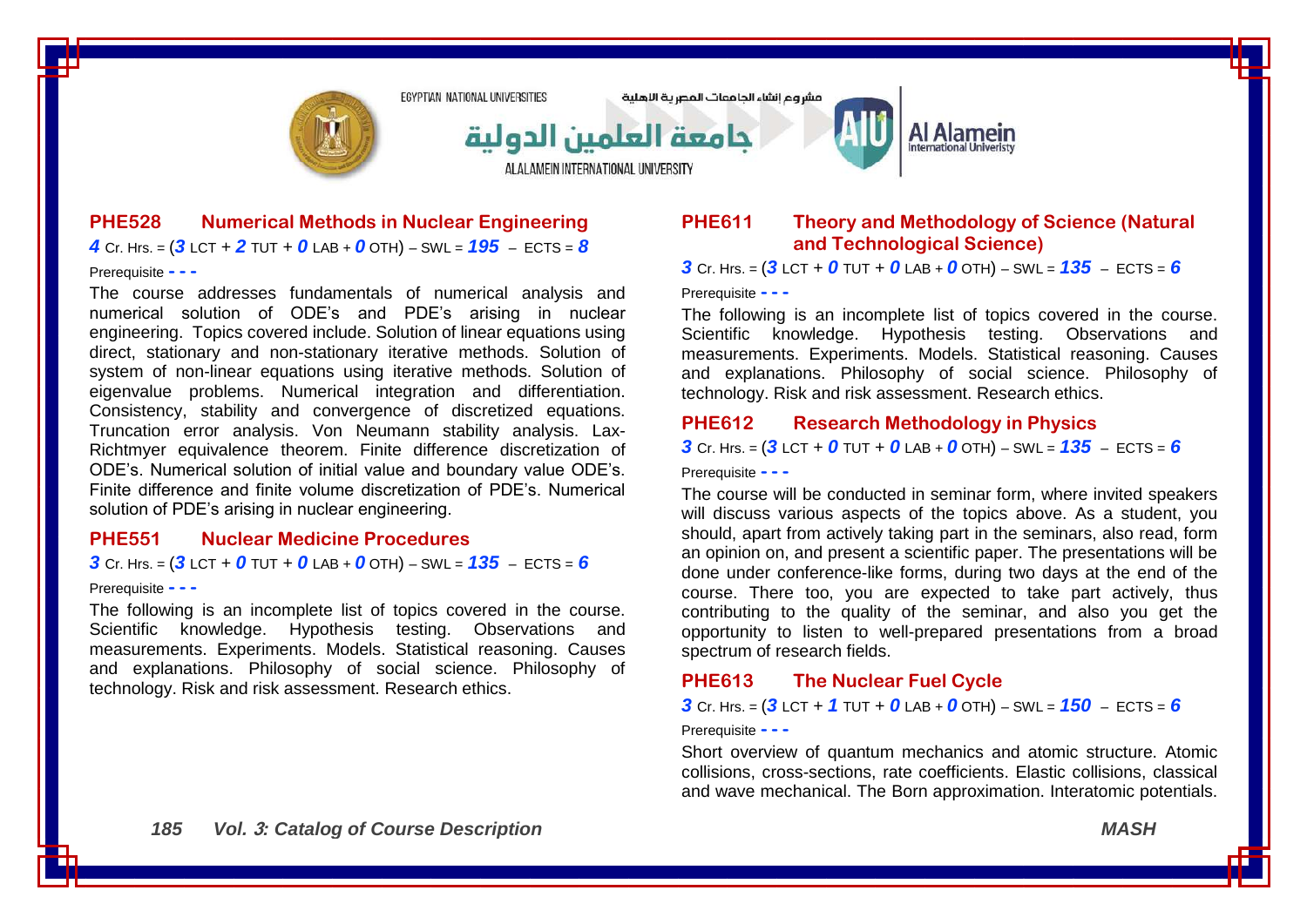

The Thomas-Fermi model. A universal interatomic potential. Plasma resistivity. Stopping cross-sections, sputtering and backscattering at surfaces. Inelastic collisions with classical and semi-classical model. Ionization, recombination, charge exchange, and Bremsstrahlung. Effective Z, radiation losses, equilibria, transport and energy confinement time. Use of data for atomic processes in models that treat fusion plasma physics problems.

#### **PHE614 Atomic Physics for Fusion**

*4* Cr. Hrs. = (*3* LCT + *2* TUT + *0* LAB + *0* OTH) – SWL = *195* – ECTS = *8*

#### Prerequisite **- - -**

Derivation of the neutron transport equation (NTE), fundamental properties of NTE, solution methodology for NTE, including approximations. Sn-method for numerical solution of NTE. Derivation of the kinetic equation, its properties and solution methods.

#### **PHE615 Plasma Physics**

#### *4* Cr. Hrs. =  $(3$  LCT + 2 TUT + 0 LAB + 0 OTH) – SWL =  $195$  – ECTS = 8

#### Prerequisite **- - -**

General theory and its application on nuclear materials will be interleaved throughout the run of the course. Since the students may have varying need to refresh some concepts fundamental to the course, such as different nuclear reactor designs or general university chemistry, those parts will largely be in the form of self-studies. The lectures will center on how such knowledge can be complemented and extended to describe less common materials under extreme conditions and explain complex physico-chemical processes in the reactor core. The lectures will also detail the principles and methods for fuel manufacture and reprocessing.

# **PHE616 Neutron Transport Theory**

*4* Cr. Hrs. = (*3* LCT + *2* TUT + *0* LAB + *0* OTH) – SWL = *195* – ECTS = *8*

Prerequisite **- - -**

Derivation of the neutron transport equation (NTE), fundamental properties of NTE, solution methodology for NTE, including approximations. Derivation of the kinetic equation, its properties and solution methods.

#### **PHE617 Chemistry and Physics of Nuclear Fuels**

*4* Cr. Hrs. = (*3* LCT + *2* TUT + *0* LAB + *0* OTH) – SWL = *195* – ECTS = *8*

#### Prerequisite **- - -**

Radiation therapy involves the therapeutic use of controlled doses of radiation for cancer treatment in hospitals. This reading-tutorial course consists of 24 modules covering various aspects of Radiotherapy Physics. Course notes are available via the internet and a list of recommended text books. Topics include: units and definitions of physical quantities used in radiotherapy, radiobiological basis for radiotherapy, compartment analysis, measurement of radiation for radiotherapy, Bragg-Gray theory, absorbed dose. measurements, depth-dose profiles, field correction factors, calibration of ionization chambers for photon and electron beams, quality assurance protocols, treatment machines (linacs), treatment planning overview, beam data specification and acquisition, treatment planning: photons and electrons, single and multiple beams, conformal and intensity modulated RT, other beams: proton therapy, simulators and ancillary techniques, simulations, dosimetry and therapeutic techniques using unsealed sources, brachitherapy, shielding calculations in medical equipment installations.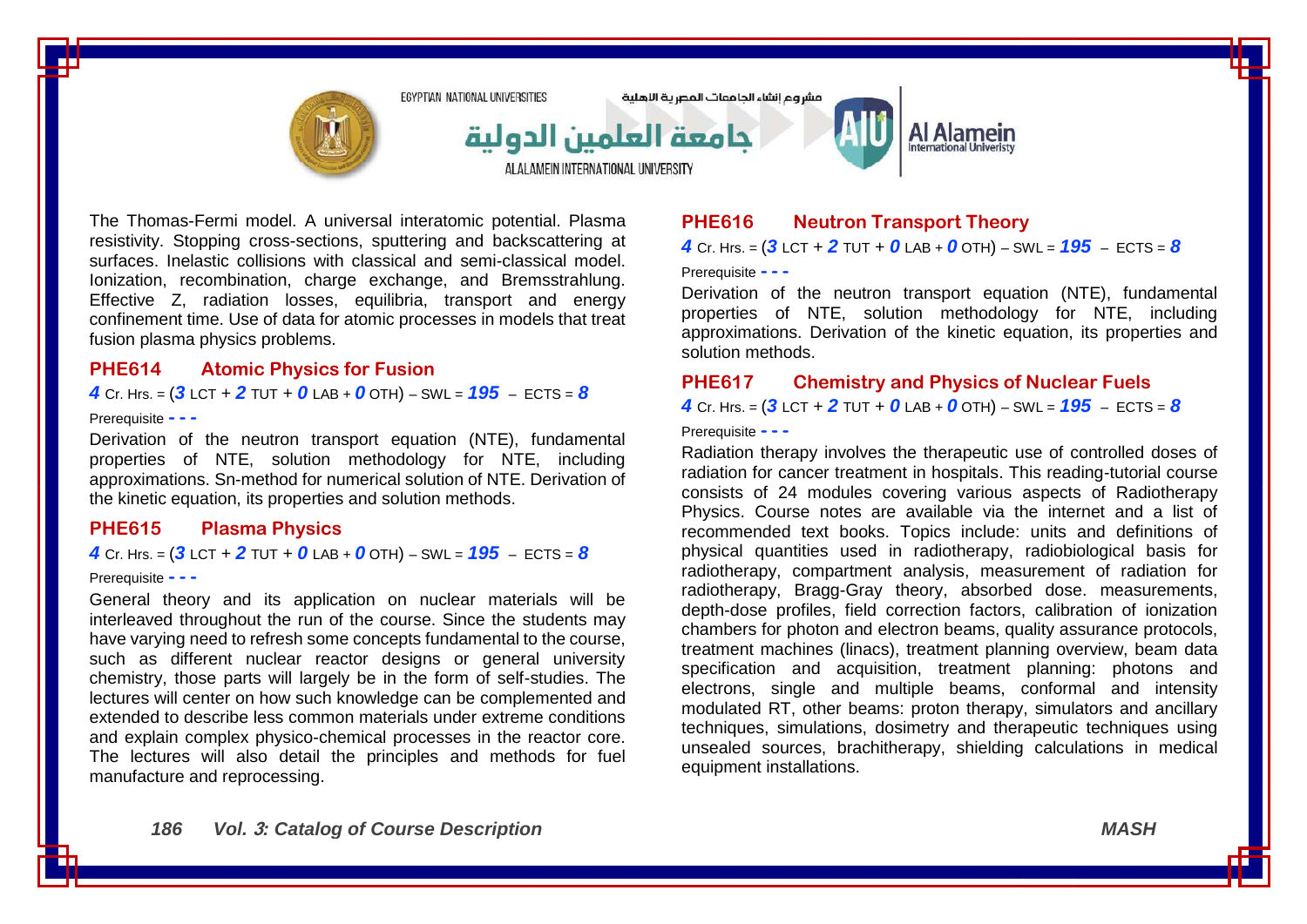

## **PHE618 Physics of Radiation Therapy**

 $3$  Cr. Hrs. =  $(3$  LCT + 0 TUT + 0 LAB + 0 OTH) – SWL =  $135$  – ECTS = 6

Prerequisite **- - -**

units and definitions of physical quantities used in radiotherapy, radiobiological basis for radiotherapy, compartment analysis, measurement of radiation for radiotherapy, Bragg-Gray theory, absorbed dose measurements, depth-dose profiles, field correction factors, calibration of ionization chambers for photon and electron beams, quality assurance protocols, treatment machines (linacs), treatment planning overview, beam data specification and acquisition, treatment planning: photons and electrons, single and multiple beams, conformal and intensity modulated RT, other beams: proton therapy, simulators and ancillary techniques, simulations, dosimetry and therapeutic techniques using unsealed sources, brachitherapy, shielding calculations in medical equipment installations.

#### **PHE631 Radiation Damage in Materials**

*3* Cr. Hrs. = (*3* LCT + *1* TUT + *1* LAB + *0* OTH) – SWL = *165* – ECTS = *6*

#### Prerequisite **- - -**

Mechanisms for generation of point defects - Hardening, swelling and embrittlement – Solubility – Diffusion – Clustering - Molecular dynamics, Monte Carlo and rate theory simulations.

### **PHE633 Advanced Material Analysis**

*3* Cr. Hrs. = (*3* LCT + *0* TUT + *0* LAB + *0* OTH) – SWL = *135* – ECTS = *6*

#### Prerequisite **- - -**

Crystal structures, Diffusion in metals, Solidification of metals, Equilibrium diagrams, Heat treatment of metal alloys, Defects in materials, Strengthening of materials, Advanced materials, Properties

*187 Vol.* **3***: Catalog of Course Description MASH*

and applications (ceramics, polymers, composites), Materials selection.

### **PHE634 Environmental Modelling**

 $3$  Cr. Hrs. =  $(3$  LCT + 0 TUT + 0 LAB + 0 OTH) – SWL =  $135$  – ECTS = 6

Prerequisite **- - -**

Fundamentals of environmental modelling and mathematical quantification. Fundamental definitions and principles of model constructions. Causality modelling. General formulation of mass balances and their applications within environmental modelling. Model descriptions and coupling of chemistry and transport for water quality problems. Training in the use of numerical modelling tools. Practice in reading environmental modelling texts and manuals and in evaluating modelling work. Examples of modelling water quality, global and local element cycles, and ecosystem dynamics. Project work within environmental modelling.

#### **PHE638 Reactor Control**

#### **3** Cr. Hrs. =  $(3$  LCT + 0 TUT + 0 LAB + 0 OTH) – SWL =  $135$  – ECTS = 6

Prerequisite **- - -**

The course will cover the following topics: • Nuclear reactor kinetics – the time dependent neutron transport equations; prompt and delayed neutrons. • Approximations to the neutron transport equations; point kinetics; space-time kinetics – the generalized modal model and the Improved Quasi Static (IQS) method. • The critical reactor, delayed super-criticality, prompt criticality, the sub-critical reactor. • Analytical approximations for the point kinetics model. Reactivity feedback mechanisms Doppler, coolant and power feedback; Xenon poisoning and reactor dynamics. • Transfer function representation of a reactor; the in-hour equation; the reactor transfer function with feedback. Xenon stability and Xenon oscillations. • Reactor control mechanisms and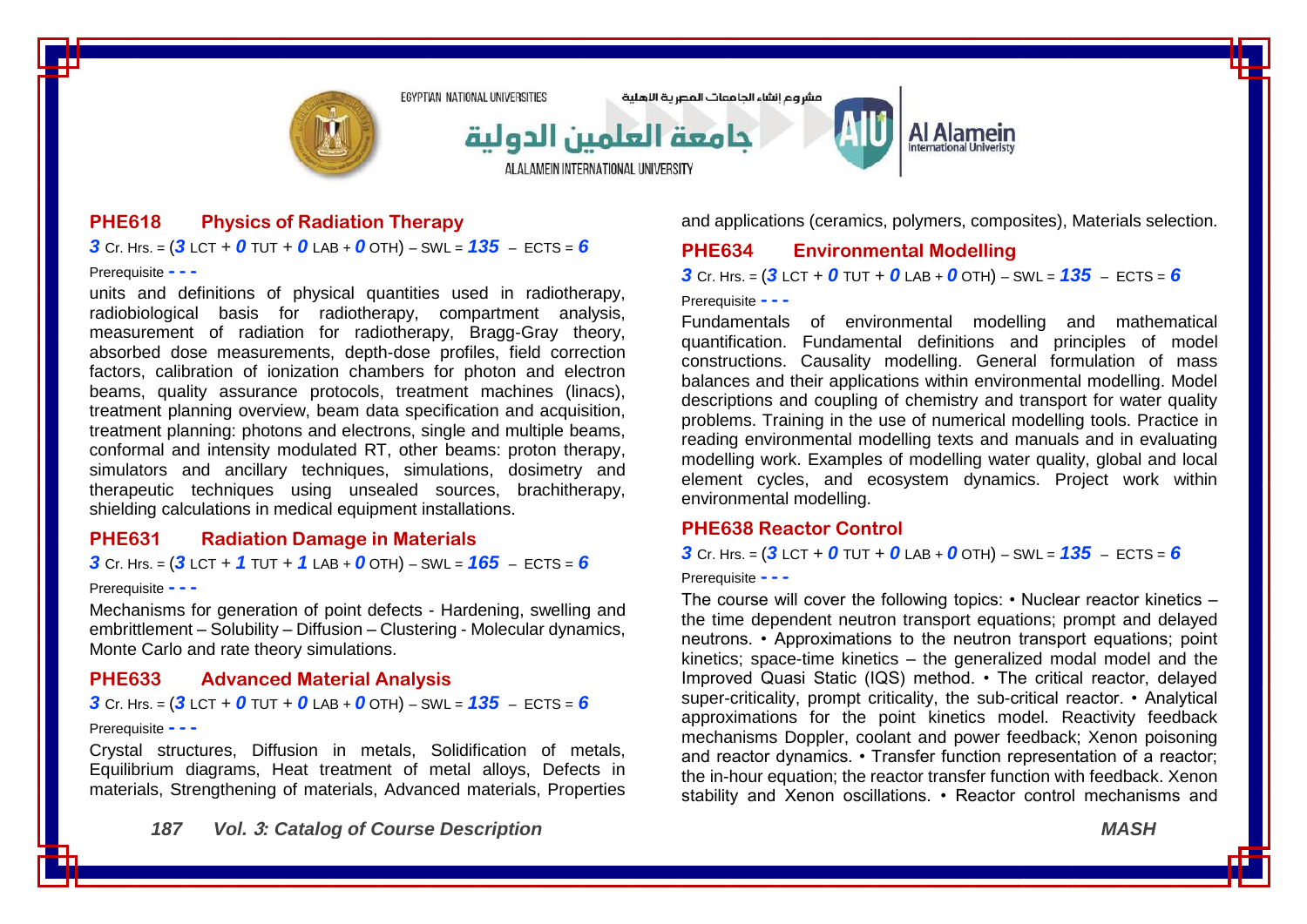

مشروع انشاء الحامعات المصرية الاهلية



devices, bulk power control; spatial power control, load following. • Control system for CANDU and LWR reactors.

#### **PHE641 Leadership for Safe Nuclear Power Industry**

**3** Cr. Hrs. =  $(3$  LCT + 0 TUT + 0 LAB + 0 OTH) – SWL =  $135$  – ECTS = 6

#### Prerequisite **- - -**

Safety and quality. Organization in nuclear technology. Communication and media. Leadership and theory of organization.

### **PHE642 Nuclear Plant Systems and Operation**

 $3$  Cr. Hrs. =  $(3$  LCT + 0 TUT + 0 LAB + 0 OTH) – SWL =  $135$  – ECTS = 6

#### Prerequisite **- - -**

The course consists of an individual assignment with a topic that is decided by examiner. It should normally constitute a specialization within the chosen field of technology and be at the level of second-cycle studies. The course should correspond to 15 weeks of full-time studies. The work will be presented in a written report and an oral presentation at an open seminar.

#### **PHE643 Regulatory Affairs and Licensing Concepts**

 $3$  Cr. Hrs. =  $(3$  LCT + 0 TUT + 0 LAB + 0 OTH) – SWL =  $135$  – ECTS = 6

#### Prerequisite **- - -**

The course consists of an individual assignment with a topic that is decided by examiner. It should normally constitute a specialization within the chosen field of technology and be at the level of second-cycle studies. The course should correspond to 15 weeks of full-time studies. The work will be presented in a written report and an oral presentation at an open seminar.

# **PHE651 Radiopharmacology**

### $3$  Cr. Hrs. =  $(3$  LCT + 0 TUT + 0 LAB + 0 OTH) – SWL =  $135$  – ECTS = 6

Prerequisite **- - -**

The course consists of an individual assignment with a topic that is decided by examiner. It should normally constitute a specialization within the chosen field of technology and be at the level of second-cycle studies. The course should correspond to 15 weeks of full-time studies. The work will be presented in a written report and an oral presentation at an open seminar.

Al Alamein

### **PHE652 Technology of Nuclear Medicine**

*3* Cr. Hrs. = (*3* LCT + *1* TUT + *0* LAB + *0* OTH) – SWL = *150* – ECTS = *6*

Prerequisite **- - -**

The course consists of an individual assignment with a topic that is decided by examiner. It should normally constitute a specialization within the chosen field of technology and be at the level of second-cycle studies. The course should correspond to 15 weeks of full-time studies. The work will be presented in a written report and an oral presentation at an open seminar.

# **PHE691 Degree Project in Physics, Second Cycle**

*4* Cr. Hrs. = (*1* LCT + *0* TUT + *9* LAB + *0* OTH) – SWL = *270* – ECTS = *8*

#### Prerequisite **- - -**

The course consists of an individual assignment with a topic that is decided by examiner. It should normally constitute a specialization within the chosen field of technology and be at the level of second-cycle studies. The course should correspond to 15 weeks of full-time studies. The work will be presented in a written report and an oral presentation at an open seminar.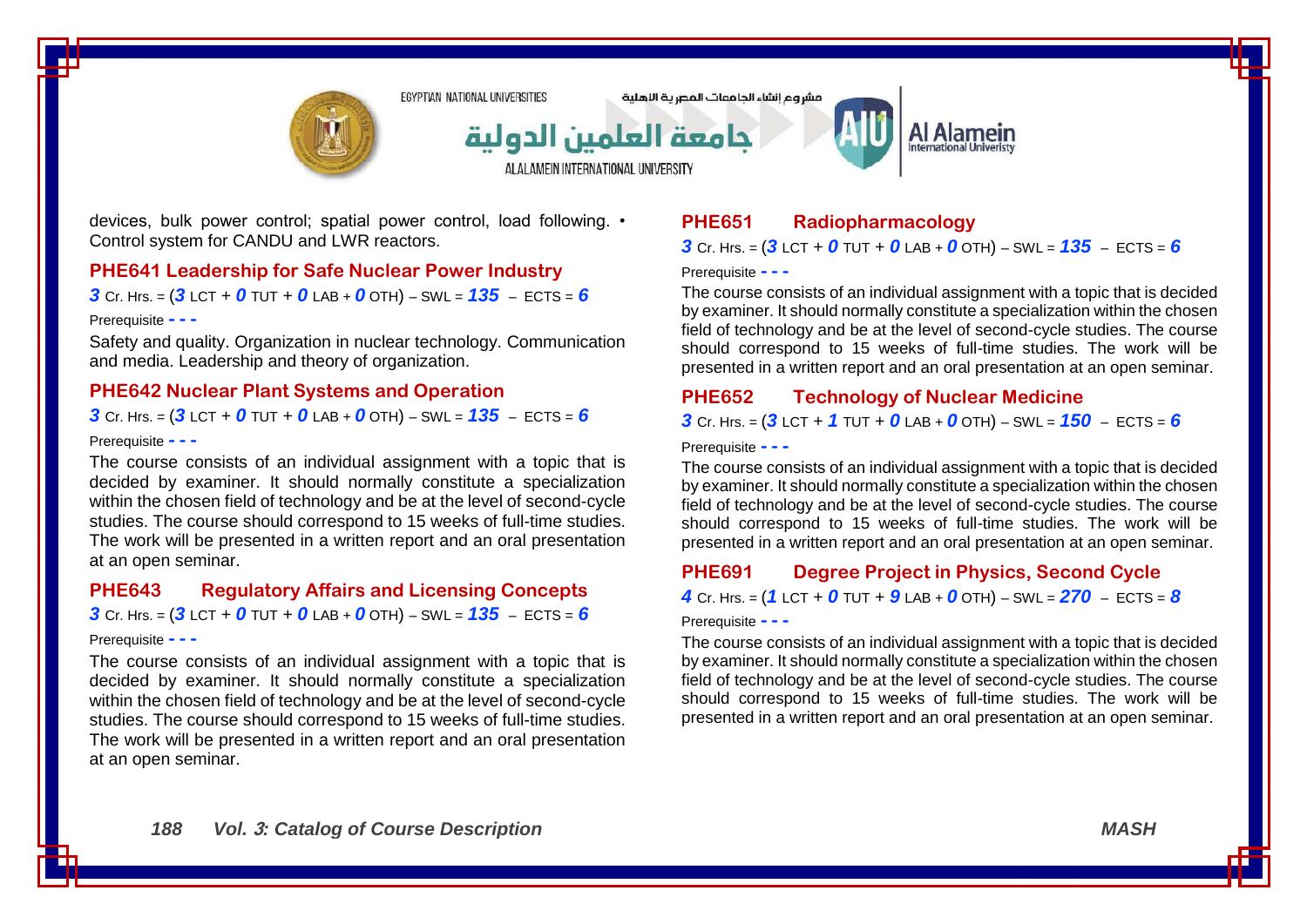

# **Department of Biomedical Engineering**

# **BME211 Structure and Function of the Body**

*2* Cr. Hrs. = (*2* LCT + *0* TUT + *1* LAB + *0* OTH) – SWL = *105* – ECTS = *4*

#### Prerequisite **- - -**

structures and functions of normal human anatomy using a body systems approach. Learners will have the opportunity to demonstrate competency of select course objectives with the online simulated laboratory software. Provides a flexible, online introduction to the concepts of General Anatomy and Physiology.

#### **BME213 Biochemistry**

*2* Cr. Hrs. = (*2* LCT + *1* TUT + *1* LAB + *0* OTH) – SWL = *120* – ECTS = *4*

#### Prerequisite **- - -**

Biochemical processes: Cells, Water, and Buffers/ Energy/ Structure and function/ Catalysis/ Flow of Genetic Information/ Metabolism I/ Metabolism II/Signaling/ Synthesis of Concepts in Biochemistry. Detailed understanding of the structure and function of biological tissues as relevant to their mechanical behavior. Particular tissues to be studied include membranes, skin, ligaments and tendons, blood vessels, skeletal muscle, cardiac muscle, smooth muscle, and blood. The student will learn the origins of the material behavior of these tissues, as well as appropriate constitutive frameworks for representing their material behavior. Relevant concepts from continuum mechanics, formulate continuum mechanics models of biomechanical systems with appropriate boundary conditions.".

# **BME222 Biomechanics 2: Biological Tissues**

*3* Cr. Hrs. = (*3* LCT + *1* TUT + *1* LAB + *0* OTH) – SWL = *165* – ECTS = *6*

Prerequisite **- - -**

detailed understanding of the structure and function of biological tissues as relevant to their mechanical behavior. Particular tissues to be studied include membranes, skin, ligaments and tendons, blood vessels, skeletal muscle, cardiac muscle, smooth muscle, and blood. The student will learn the origins of the material behavior of these tissues, as well as appropriate constitutive frameworks for representing their material behavior. Relevant concepts from continuum mechanics, formulate continuum mechanics models of biomechanical systems with appropriate boundary conditions.".

### **BME224 Introduction to Medical Imaging**

*3* Cr. Hrs. = (*3* LCT + *0* TUT + *1* LAB + *-1* OTH) – SWL = *165* – ECTS = *6*

Prerequisite **- - -**

Common imaging methods used in hospitals today -- i.e., x-ray, CT, MRI, and ultrasound -- as well as discuss emerging techniques, such as photoacoustic imaging. The basic principles, instrumentation, and applications of each imaging modality.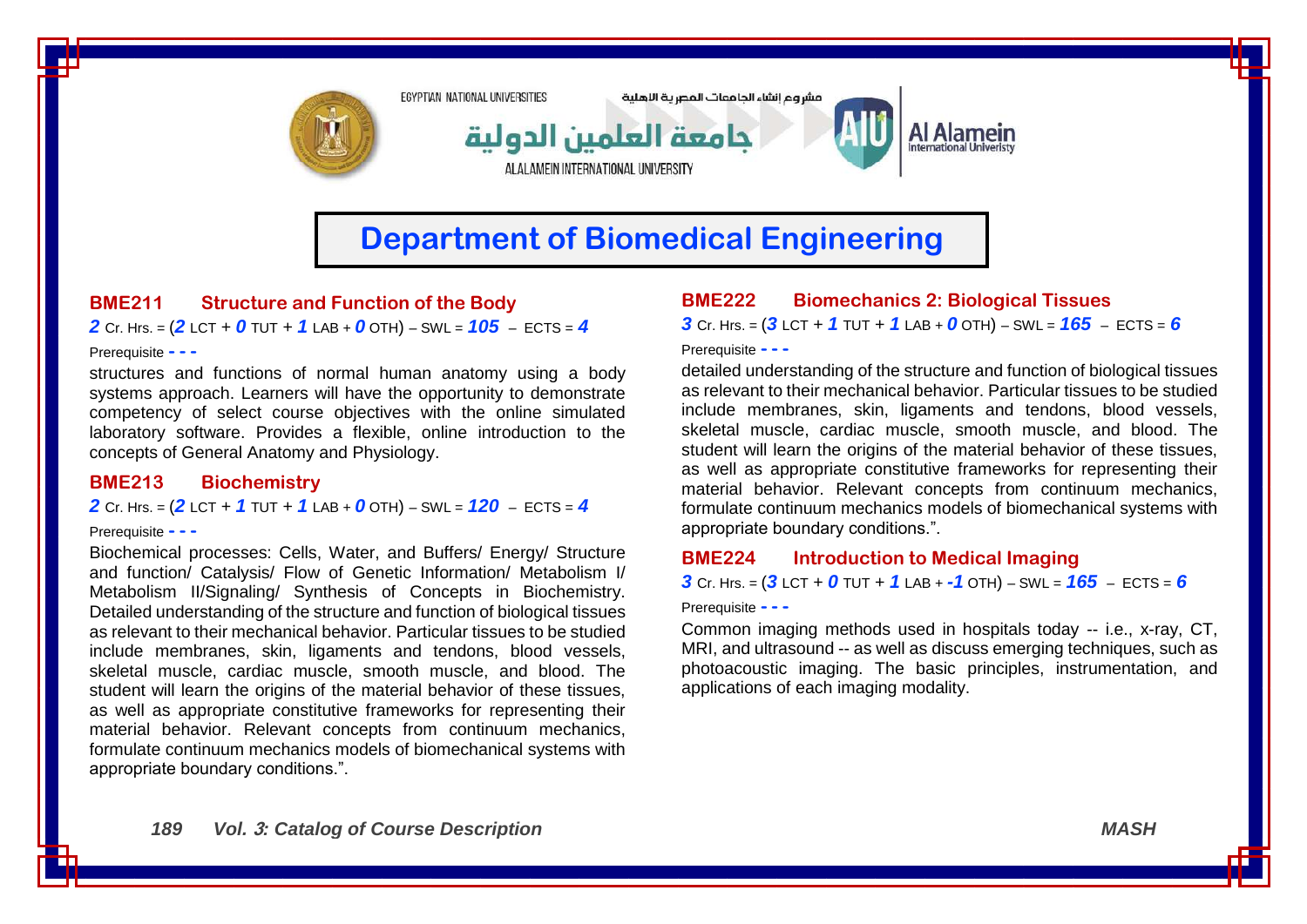

مشروع انشاء الحامعات المصرية الاهلية



# Al Alamein

**BME311 Biomedical Sensors**

*3* Cr. Hrs. = (*3* LCT + *1* TUT + *1* LAB + *0* OTH) – SWL = *165* – ECTS = *6*

Prerequisite **- - -**

Signal theory, Pressure measurements, Flow measurements, Motion and force measurements, Temperature and heat flow measurements, Bioelectrical and bio-magnetic measurement techniques, Chemical measurement techniques.

### **BME312 Biomedical Engineering Design**

*3* Cr. Hrs. = (*3* LCT + *1* TUT + *0* LAB + *0* OTH) – SWL = *150* – ECTS = *6* Prerequisite **BME211**

Selected topics in Biomedical Engineering design are presented in an interactive project laboratory format. Project experiences will introduce students to relevant topics in biomedical engineering including problem solving, team design, innovation, information technology, engineering, medical ethics, and social responsibility.

### **BME313 Introduction to Bio Engineering**

*2* Cr. Hrs. = (*2* LCT + *1* TUT + *1* LAB + *0* OTH) – SWL = *120* – ECTS = *4* Prerequisite **BME211**

a wide range of engineering techniques, anatomy and physiology, medicine, healthcare and the personal and societal context in which patients and their careers live, and in which health-services and the healthcare industry operates. This module aims to provide an overview of technologies, and provide an awareness of the diverse challenges that form the background to research, development and use of Healthcare Technologies.

# **BME315 Biomedical Systems Analysis**

*3* Cr. Hrs. = (*3* LCT + *0* TUT + *1* LAB + *0* OTH) – SWL = *150* – ECTS = *6* Prerequisite **BME312**

Applications of linear and control systems analysis to the dynamics of physiological systems and their responses to diagnostic and therapeutic interventions. Emphasis will be placed on respiratory, cardiovascular, and neuromuscular physiology and interactions of those systems with medical devices. Numerical models will be used to investigate these topics.

### **BME320 Biomechanics 1: Movement**

*3* Cr. Hrs. = (*2* LCT + *2* TUT + *0* LAB + *0* OTH) – SWL = *150* – ECTS = *6*

Prerequisite **- - -**

This course explains how human movement is achieved through the complex and highly coordinated mechanical interaction between bones, muscles, ligaments and joints within the musculoskeletal system. Emphasis is placed on the mechanical properties and structural behaviors of the spine and major joints.

### **BME321 Magnetic Resonance Imaging**

*3* Cr. Hrs. = (*3* LCT + *1* TUT + *1* LAB + *0* OTH) – SWL = *165* – ECTS = *6*

Prerequisite **- - -**

Foundations, concepts and procedures of Clinical Magnetic Resonance Imaging.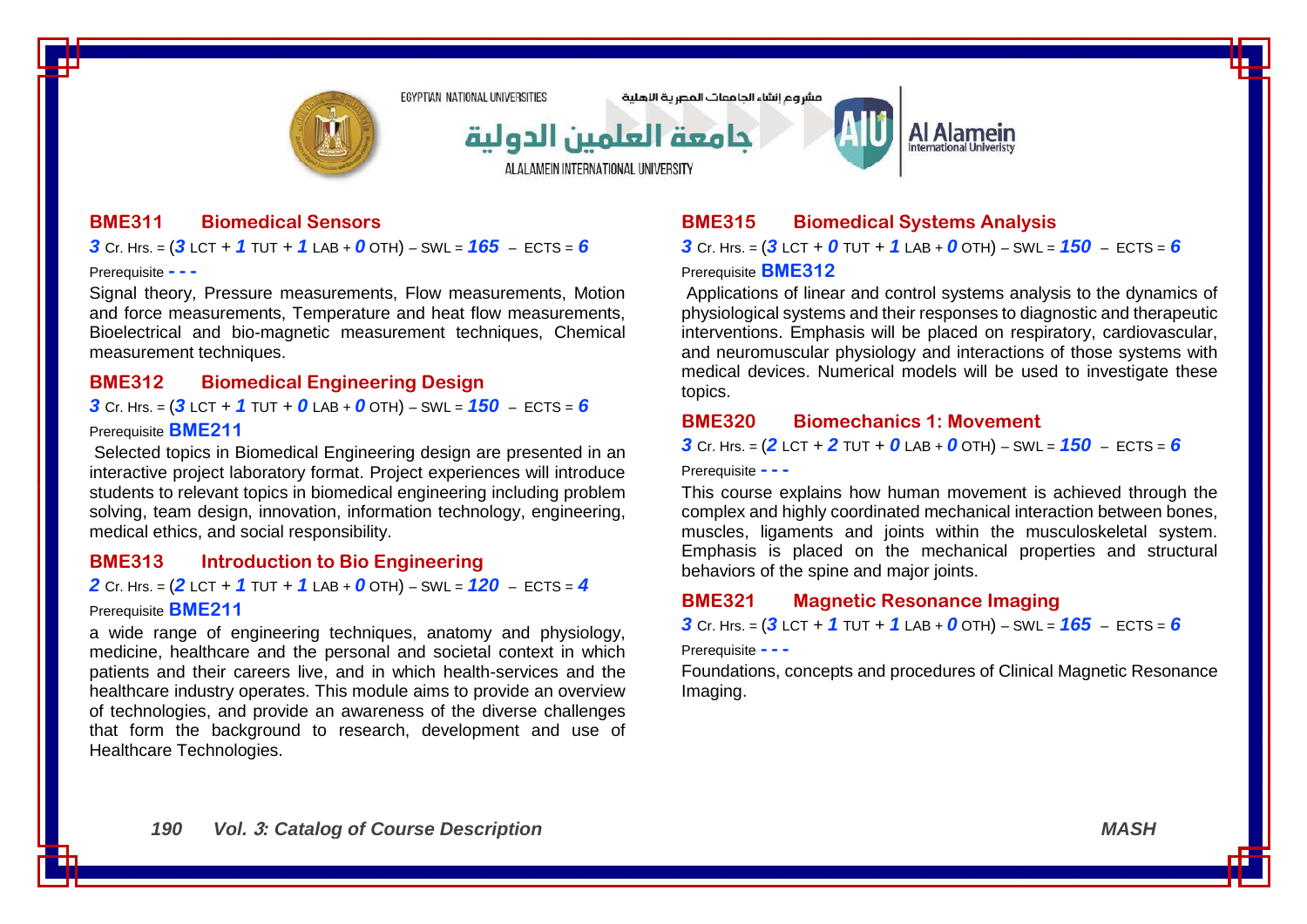

# **BME322 System Psychology and Biomechanics**

*3* Cr. Hrs. = (*3* LCT + *1* TUT + *1* LAB + *0* OTH) – SWL = *165* – ECTS = *6*

Prerequisite **- - -**

Fundamental background of tissue optics; Understanding of physics, strengths, and limitations of various existing bio-optical imaging technologies; Knowledge of emerging bio-optical imaging technologies for anatomic and functional studies.

# **BME323 Modern Optical Microscopy and Imaging**

 $3$  Cr. Hrs. =  $(3$  LCT +  $1$  TUT +  $1$  LAB +  $0$  OTH) – SWL =  $165$  – ECTS = 6

#### Prerequisite **- - -**

Metal, ceramic, and polymeric implant materials, with an emphasis on structure-property relationships that enable their applications as medical devices. Interactions of materials with the body.

#### **BME324 Intermediate Fluid Mechanics**

*3* Cr. Hrs. = (*3* LCT + *1* TUT + *1* LAB + *0* OTH) – SWL = *165* – ECTS = *6*

#### Prerequisite **- - -**

Biomedical materials selection and design. Structure-property relationships of biomedical materials and their interaction with biological systems will be addressed. Applications of the concepts developed include blood-materials compatibility, biomimetic materials, hard and soft tissue-materials interactions, drug delivery, tissue engineering, and biotechnology.

#### **BME325 Biomaterials and Medical Devices**

*2* Cr. Hrs. = (*2* LCT + *0* TUT + *1* LAB + *0* OTH) – SWL = *105* – ECTS = *4*

#### Prerequisite **- - -**

Strategies of tissue engineering, and will focus on the diseases that

*191 Vol.* **3***: Catalog of Course Description MASH*

tissue engineering can address. Each lecture will identify a specific disease process (coronary artery disease, stroke, diabetes, etc.) and describe tissue engineered scaffolds that can alleviate the disease. Students will learn the underlying pathology of the disease; understand the latest advances in tissue engineering for treating the disease; and discuss prospective research areas for novel biomaterials to modify the disease process. In addition, students will gain an appreciation for clinical trials of tissue engineered scaffolds, as well as commercialization of tissue engineering.

#### **BME326 Intro to Biomedical Signals and Electrical Circuits**

**3** Cr. Hrs. =  $(3$  LCT + 0 TUT + 1 LAB + 0 OTH) – SWL =  $150$  – ECTS = 6

Prerequisite **- - -**

Anatomy and physiology, Medical terminology, Radiation, Nuclear medicine procedures, Radio-pharmacology, Physics, Ethics.

#### **BME327 Biological Performance of Materials**

*3* Cr. Hrs. = (*3* LCT + *1* TUT + *1* LAB + *0* OTH) – SWL = *165* – ECTS = *6*

Prerequisite **- - -**

Interactions between cells and tissues for applications in biotechnology and biomaterials development, with a focus on applications for the selection, design, and fabrication of materials for medical implants, devices and drug delivery. Topics include surface and interfacial properties of materials, surface characterization, protein adsorption, cell adhesion, foreign body response, immunomodulation, nanotechnology, gene delivery and in-vitro and in-vivo testing of biomaterials.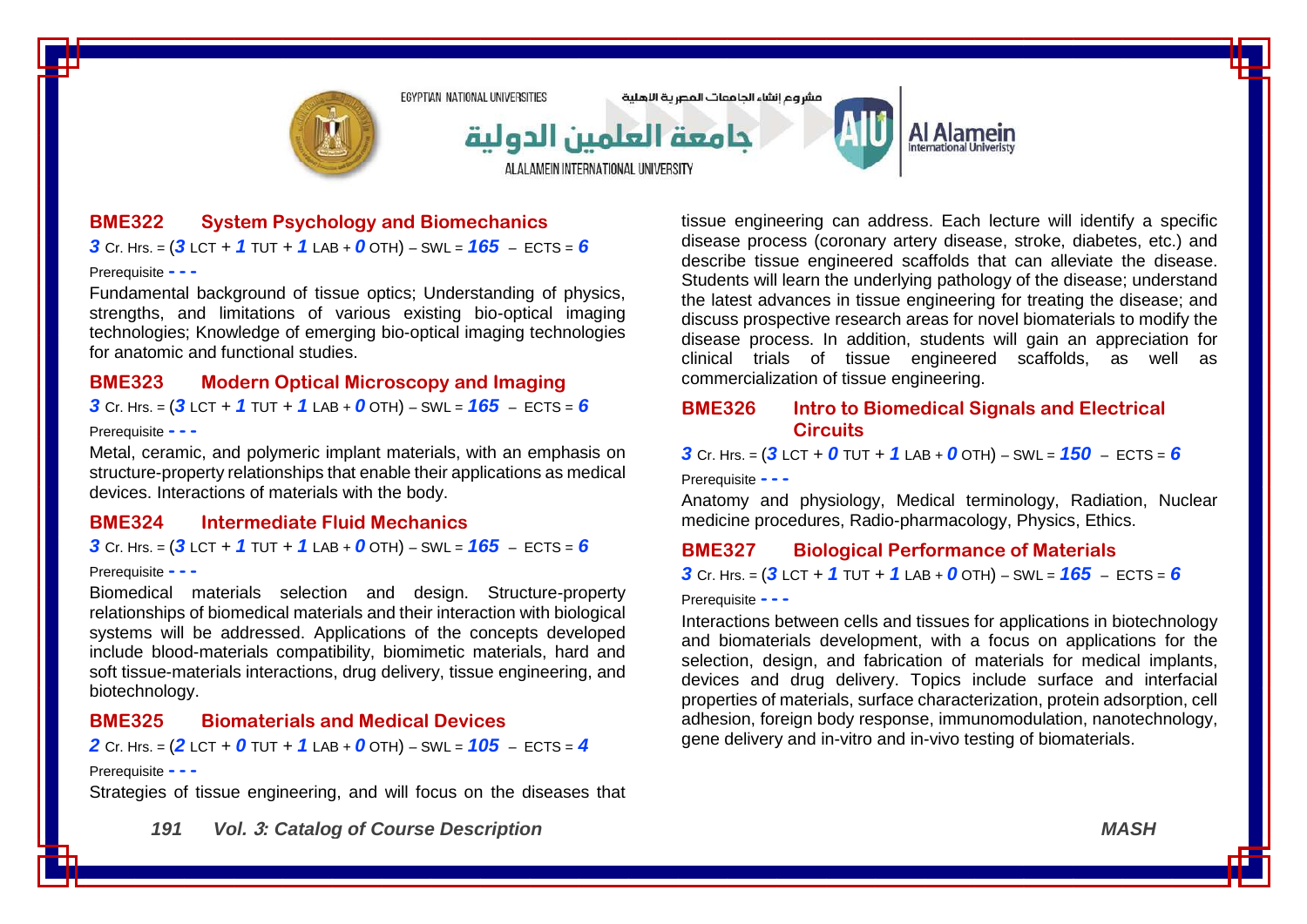

مشروع انشاء الحامعات المصرية الاهلية



# Al Alamein

**BME328 Tissue Engineering**

*3* Cr. Hrs. = (*3* LCT + *1* TUT + *1* LAB + *0* OTH) – SWL = *165* – ECTS = *6*

Prerequisite **- - -**

History of Tissue Engineering; Tissue Engineering Industry; Tissue / Organ Structure and Function; Tissue Engineering Strategies; Regulatory Issues; Tissue Engineering Design; Cells as Design Elements; Stem and Progenitor Cell Technologies; Cell- and Soluble Factor-Based Signals as Design Elements; Extracellular Matrix as a Critical Design Element; Tissue Development, Repair, and Regeneration; Tissue Transplantation; Polymeric Biomaterials; Cell and Tissue Mechanics; Molecular Delivery and Transport.

### **BME329 Nuclear Technology in Medicine**

*3* Cr. Hrs. = (*3* LCT + *1* TUT + *1* LAB + *0* OTH) – SWL = *165* – ECTS = *6*

#### Prerequisite **- - -**

Nuclear medicine technology uses radiopharmaceuticals (radioactive drugs) and specialized equipment to help diagnose and treat diseases. The Nuclear Medicine Technology (NMT) program is a two-year, fulltime program where students are trained as nuclear medicine technologists, ready to work with patients and medical staff in clinical nuclear medicine settings.

#### **BME333 Microbiology and Immunity**

**3** Cr. Hrs. =  $(3$  LCT + 0 TUT + 1 LAB + 0 OTH) – SWL =  $150$  – ECTS = 6

#### Prerequisite **- - -**

"General Bacteriology morphology and structure, classification of bacteria, bacterial physiology and growth, bacterial genetics, gene cloning general methods for identification of bacteria. Components of the immune system, (. 5%) (10%) innate immunity, complement,

acquired immunity (humoral and cell mediated), protective immunity, tumor immunology, hypersensitivity, autoimmunity,".

### **BME391 Industrial Project**

*3* Cr. Hrs. = (*1* LCT + *0* TUT + *6* LAB + *0* OTH) – SWL = *195* – ECTS = *6* Prerequisite **100 CH**

The project is to be completed within the student's junior year. The student is requested to consider a simple engineering problem that is materials engineering related. The student should analyze the problem and find a systematic approach towards solving the problem. Practical work to achieve the goals are accomplished, the stages and results are analyzed. By the end the student is requested to submit a technical report and make an oral presentation to persuade the audience of his approach.

### **BME421 Bioregenerative Engineering**

*3* Cr. Hrs. = (*3* LCT + *1* TUT + *1* LAB + *0* OTH) – SWL = *165* – ECTS = *6*

Prerequisite **- - -**

Foundations, principles, and technologies of molecular, cellular, and tissue regenerative engineering.

#### **BME422 Regenerative Engineering Applications**

*3* Cr. Hrs. = (*3* LCT + *1* TUT + *1* LAB + *0* OTH) – SWL = *165* – ECTS = *6*

Prerequisite **- - -**

Fundamentals of human disorders; engineering aspects of regenerative medicine; application of regenerative engineering to human disease.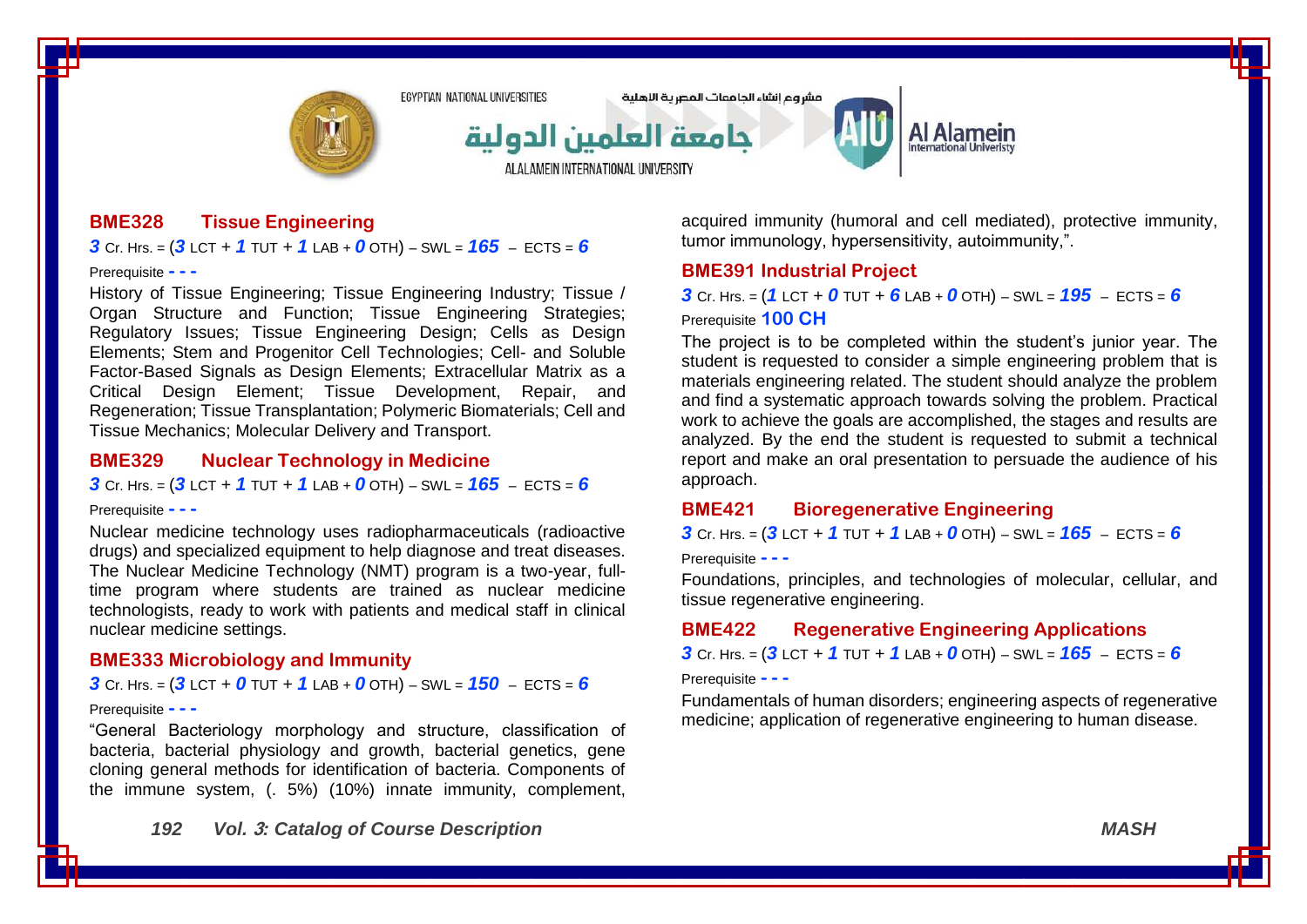

# **BME491 Graduation Project 1**

*3* Cr. Hrs. = (*1* LCT + *0* TUT + *6* LAB + *0* OTH) – SWL = *195* – ECTS = *6* Prerequisite **130 CH**

Under supervision, the student should approach his graduation project within his Senior year. The purpose of this graduation project is to provide students with an opportunity to engage in an activity that will allow them to demonstrate their ability to apply the knowledge and skills they have gained throughout their years in the educational system. The project is designed to ensure that students are able to apply, analyses, synthesize, and evaluate information and to communicate significant knowledge and understanding. Problems/ topics to be considered should be materials engineering oriented, in any of the related disciplines offered by the faculty.

## **BME492 Graduation Project 2**

*3* Cr. Hrs. = (*1* LCT + *0* TUT + *6* LAB + *0* OTH) – SWL = *195* – ECTS = *6*

#### Prerequisite **BME491**

This graduation project may be seen as a continuation of the first part (MEC 491: Graduation Project) of a major topic, or it might be a new subject that the student is considering proving his competence in materials engineering practice.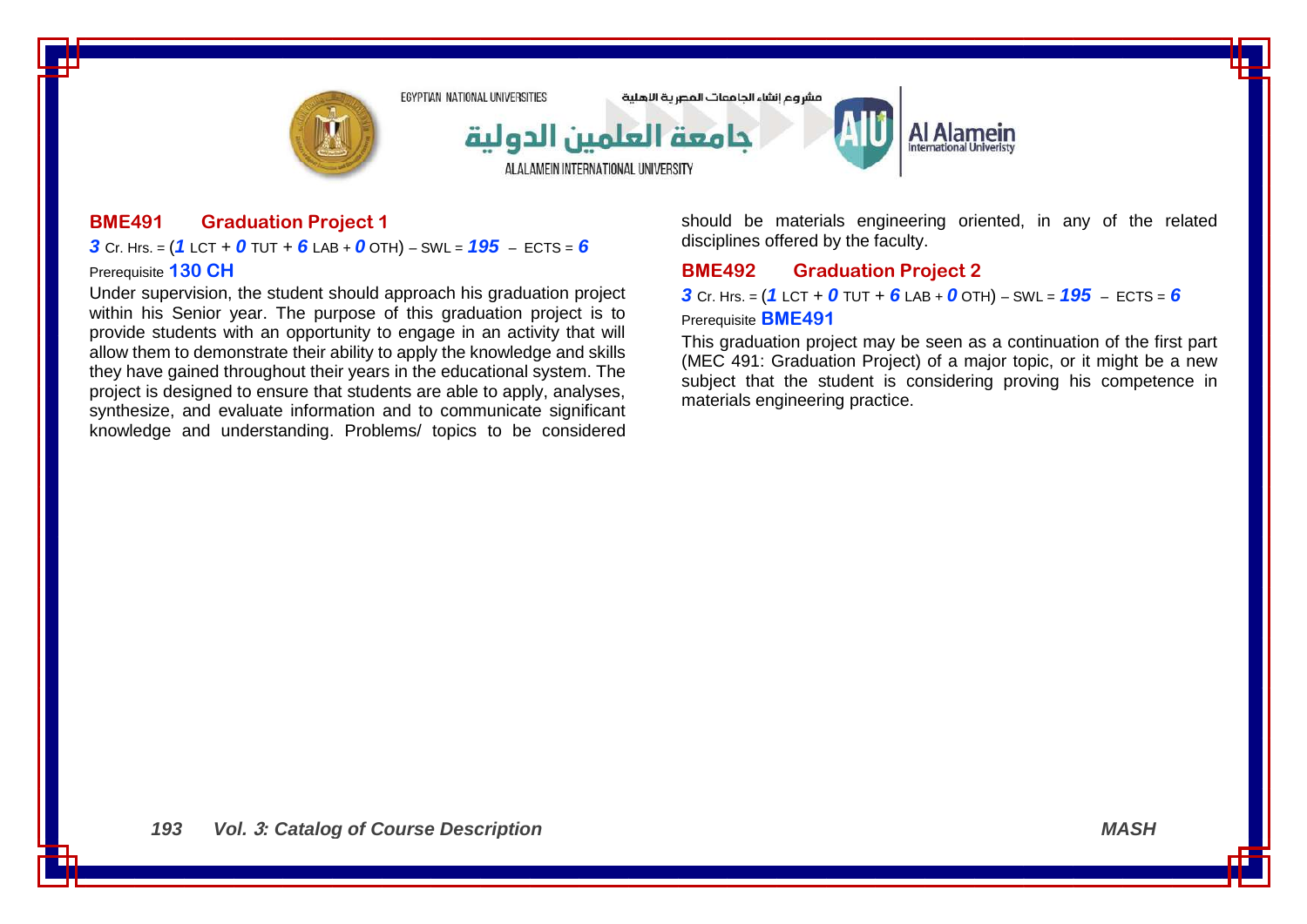

# **Department of Electrical Engineering**

# **ELE111 Electrical Circuits**

*4* Cr. Hrs. = (*3* LCT + *2* TUT + *1* LAB + *0* OTH) – SWL = *210* – ECTS = *8* Prerequisite **PHY211**

Electrical Circuits variables and elements, Simple resistive circuits, Analysis of electrical circuits, ohm's law, Kirchhoff's laws, series parallel equivalent, star delta transformation, source transformation, Network theorems: Mesh current method, Nodal voltage method, Thevinin's equivalent, Norton's equivalent, superposition principles. Sinusoidal steady state analysis, Phasor diagram representation, Applications of network theorems on alternating current circuits, Electric power in alternating current circuits, complex power calculations, power factor, circuits with nonlinear resistances, Transients in electrical circuits.

# **ELE112 Electronic Circuits**

*3* Cr. Hrs. =  $(2$  LCT + 2 TUT + 1 LAB + 0 OTH) – SWL =  $165$  – ECTS = 6 Prerequisite **PHY211**

Electrical Circuits variables and elements, Simple resistive circuits, Analysis of electrical circuits, ohm's law, Kirchhoff's laws, series parallel equivalent, star delta transformation, source transformation, Network theorems: Mesh current method, Nodal voltage method, Thevinin's equivalent, Norton's equivalent, superposition principles. Sinusoidal steady state analysis, Phasor diagram representation, Applications of network theorems on alternating current circuits, Electric power in alternating current circuits, complex power calculations, power factor, circuits with nonlinear resistances, Transients in electrical circuits.

# **ELE113 Electrical Drawing**

*3* Cr. Hrs. = (*1* LCT + *2* TUT + *3* LAB + *0* OTH) – SWL = *180* – ECTS = *6* Prerequisite **MEC012**

Engineering drawing techniques and skills. Conventional lettering and dimensioning. Geometric constructions. Theories of view derivation. Orthographic projection of engineering bodies. Derivation of views from isometric drawings and vice versa. Derivation of views and sections from given views. Sectioning views: (half, removed, rotates, offset and partial sectioning). Introduction of assembly drawing. Computer aided drafting (CAD).

# **ELE211 Electromagnetic Fields**

*3* Cr. Hrs. = (*3* LCT + *1* TUT + *1* LAB + *0* OTH) – SWL = *165* – ECTS = *6* Prerequisite **MAT112, PHY211**

Vector Analysis, Coulomb's law, Electrical field intensity, Electric flux, Gauss' law, Divergence, Electric energy and potential, Electric Conductors, Electrical resistance, Dielectric material, Electric Capacitance, Electric field plotting, Poisson's equation, Laplace's equation, Steady magnetic fields, Ampere's law, Magnetic Forces, Magnetic Materials, Magnetic Circuits, Inductance, Time varying magnetic fields, Maxwell's equations, Measurement of electromagnetic fields, hazards of electromagnetic fields, Shielding of electromagnetic fields.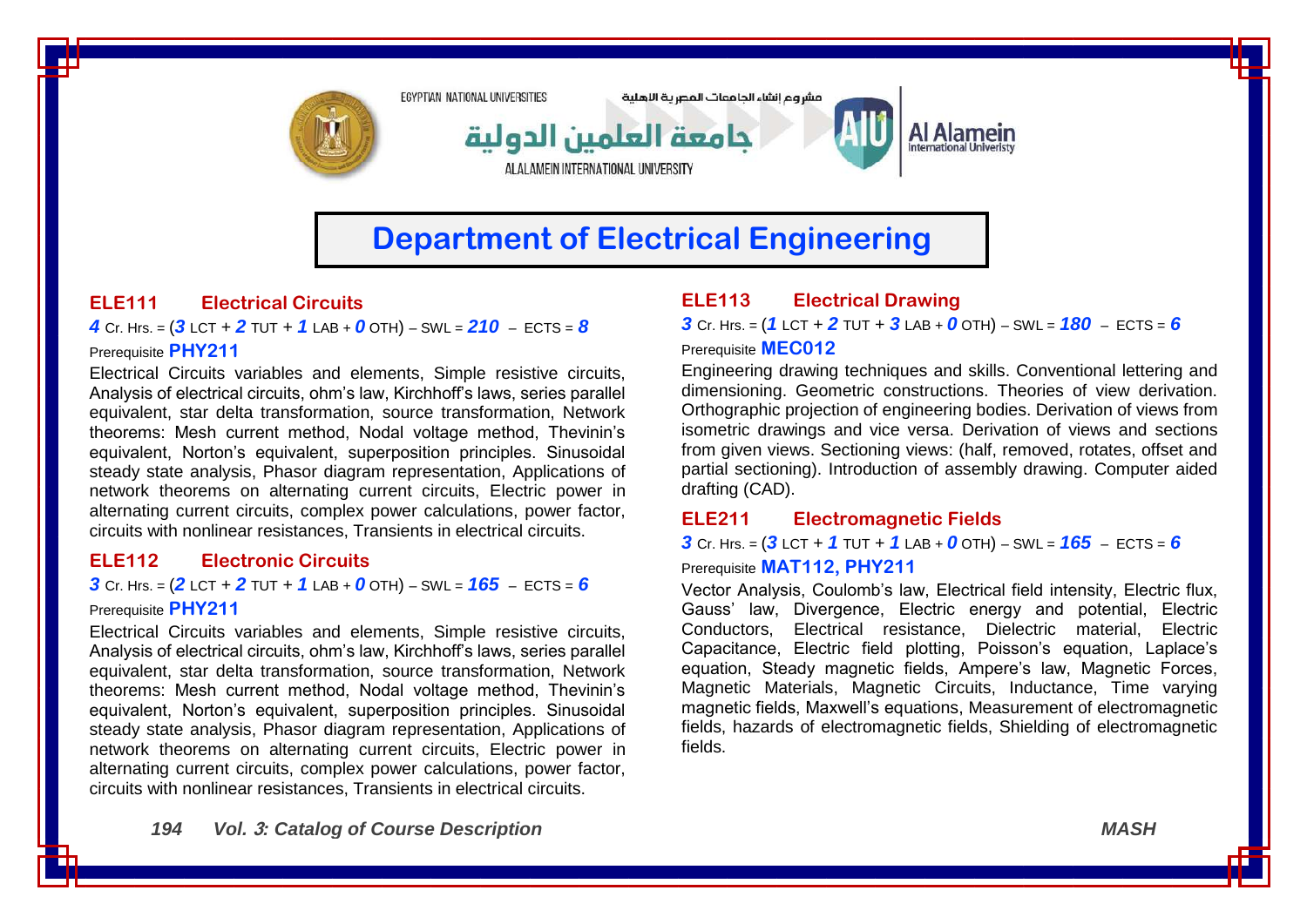

## **ELE212 Electrical Measurements and Measuring Instruments**

**3** Cr. Hrs. =  $(2$  LCT + 1 TUT + 2 LAB + 0 OTH) – SWL =  $165$  – ECTS = 6

#### Prerequisite **ELE112**

Measurement errors, Accuracy, Statistical analysis, Static Calibration, Resolution and Precision, Dynamic Response, Moving coil instruments, Moving iron instruments, Electro-dynamic instruments, Induction type instruments, Current and voltage measurement instruments, Measurement of power, Measurement of energy and charge, Measurement of frequency and power factor, Measurement of nonelectrical parameters, Cathode Ray Oscilloscope (CRO) applications, DC bridges, AC bridges, Resistance and capacitance measurements, Allocation of cable faults, Strain gauges, temperature transducers, Displacement, velocity and acceleration transducers, Force and pressure transducers, Light transducers, Data converters, Voltage to frequency converters, Digital measurement devices: Digital AVO meters, Digital frequency meters.

## **ELE213 Industrial Electronics**

*3* Cr. Hrs. = (*3* LCT + *1* TUT + *1* LAB + *0* OTH) – SWL = *165* – ECTS = *6* Prerequisite **ELE111**

PN Junctions: construction and operation, I-V equation, biasing, circuit applications. Bipolar Junction Transistor (BJT): construction and operation, Types, I-V characteristics. Metal Oxide Semiconductor Field Effect Transistors (MOSFETs): construction and operation, I-V characteristics, biasing techniques. Logic gates using CMOS. FET applications: MOSFET as a resistance, MOSFET as a constant current source. Operational Amplifiers (OP-AMPs): difference amplifier, OP-AMP specifications, frequency characteristics. OP-AMP applications:

Al Alamein

adder, subtracter, integrator, differentiator, electronic analogue computation, I to V and V to I converters, comparators, Schmitt trigger, OP-AMP oscillators. Sensors and transducers. Digital to Analog Converters (DACs) and Analog to Digital Converters (ADCs). Introduction: the importance of microcontrollers, the roles and functions of microcontrollers. Acquaintance with microcontrollers and their simulators and debuggers. Understanding different addressing modes. Programming, debugging, and simulating assembly language programs. Developing a prototype for an embedded system. Interrupts and serial I/O. Memory Expansion. Microcontroller interfaces. Interfacing techniques. Interfacing requirements. A typical microcontroller system is utilized in this course with typical softwarebased applications. Interfacing with USB, I2C, SPI, CAN, LIN.

### **ELE231 Introduction to Embedded Systems**

*2* Cr. Hrs. = (*2* LCT + *1* TUT + *1* LAB + *0* OTH) – SWL = *120* – ECTS = *4* Prerequisite **ELE233**

Introduction: the importance of microcontrollers, the roles and functions of microcontrollers. Acquaintance with microcontrollers and their simulators and debuggers. Understanding different addressing modes. Programming, debugging, and simulating assembly language programs. Developing a prototype for an embedded system. Interrupts and serial I/O. Memory Expansion. Microcontroller interfaces. Interfacing techniques. Interfacing requirements. A typical microcontroller system is utilized in this course with typical softwarebased applications. Interfacing with USB, I2C, SPI, CAN, LIN.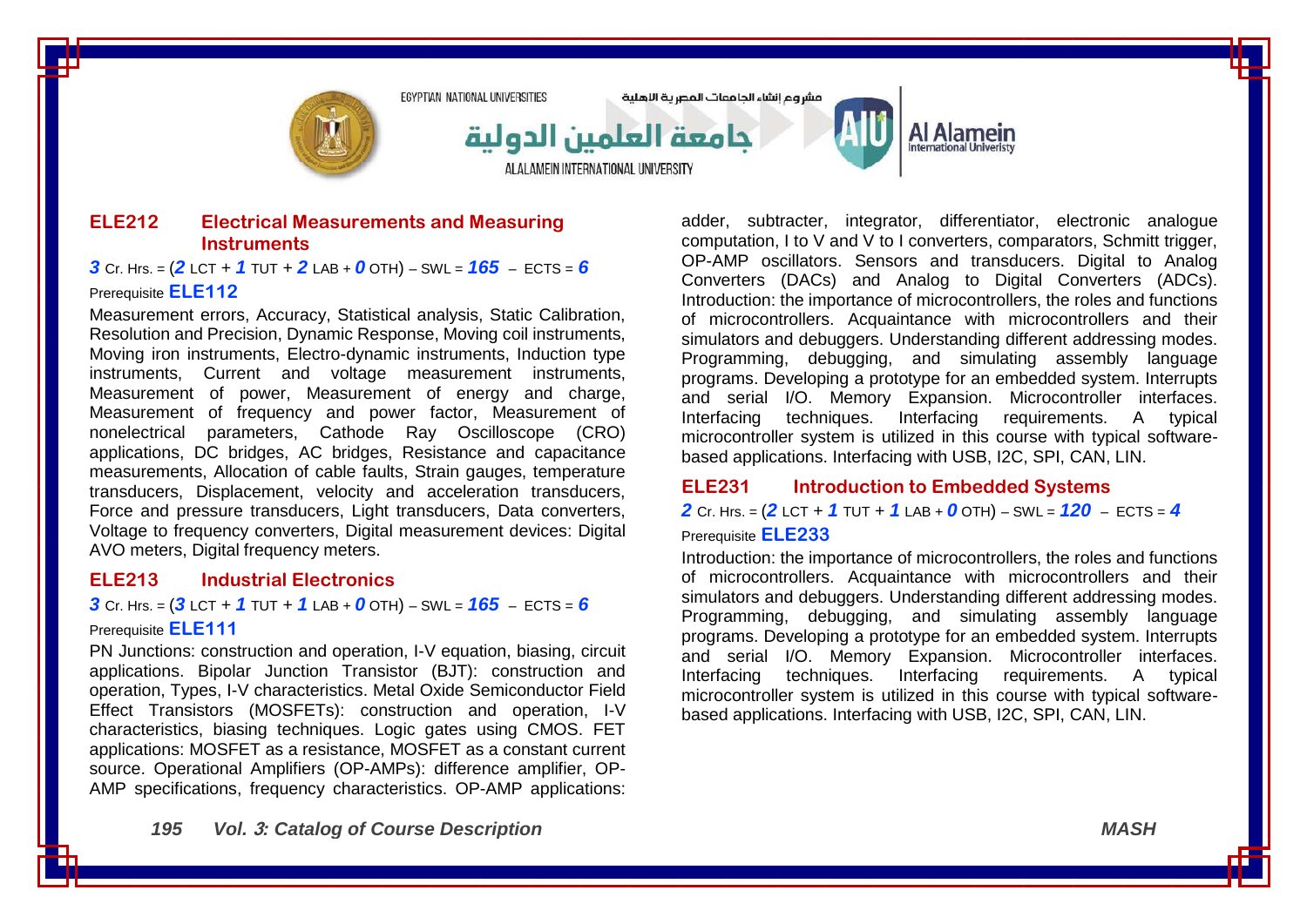

### **ELE232 Fundamentals of Communication Systems**

*3* Cr. Hrs. = (*2* LCT + *2* TUT + *1* LAB + *0* OTH) – SWL = *165* – ECTS = *6*

#### Prerequisite **- - -**

Basic concepts of communications. Communication system elements. Channel bandwidth. Analog modulation: AM, FM, and PM. FDM. Superheterodyne receiver. Pulse modulation: PAM, PCM, PTM. Nyquist theorem. Line coding. Eye pattern. Generative/non-regenerative repeaters, Passband digital modulation: ASK, FSK, PSK.

### **ELE233 Control Engineering**

*3* Cr. Hrs. = (*3* LCT + *1* TUT + *1* LAB + *0* OTH) – SWL = *165* – ECTS = *6*

#### Prerequisite **ELE213**

Basic concepts of communications. Communication system elements. Channel bandwidth. Analog modulation: AM, FM, and PM. FDM. Superheterodyne receiver. Pulse modulation: PAM, PCM, PTM, Nyquist theorem. Line coding. Eye pattern. Generative/non-regenerative repeaters, Passband digital modulation: ASK, FSK, PSK.

### **ELE234 Logic Design**

**3** Cr. Hrs. =  $(2$  LCT + 2 TUT + 1 LAB + 0 OTH) – SWL =  $165$  – ECTS = 6

#### Prerequisite **- - -**

Review on number systems: positional notation, binary number systems, number base conversion, octal and hexadecimal, negative numbers, and coded number systems. Switching functions: main operators, postulates and theorems, analysis and synthesis of switching functions, incompletely specified functions. Design using NAND and NOR gates. Storage devices: bit storage, set-reset FF, clocked SR FF, positive and negative-edge triggered SR-FF, JK-FF, race-around condition, master slave JK-FF, D-FF, T-FF, excitation table. Sequential circuits: state table and transition diagram, design of digital sequential systems, incompletely specified states, counters, shift registers. Miscellaneous topics: adders, subtractors, decoders, coders, multiplexer/demultiplexer, memories (ROM, PLA, RAM).

#### **ELE235 Industrial Networks**

*3* Cr. Hrs. = (*3* LCT + *1* TUT + *1* LAB + *0* OTH) – SWL = *165* – ECTS = *6*

#### Prerequisite **- - -**

The course is presented through a layered top-down approach starting from the application layer down to the physical layer, focusing on basic networking concepts and typical application layer examples. Focusing on the Internet and the fundamentally important issues of networking, this course provides a foundation for students interested in computer science and electrical engineering, without requiring extensive knowledge of programming or mathematics. A typical outline of the course goes by the following sequence: \* Application layer (e.g., e-mail, the Web, PHP, wireless Web, MP3, and streaming audio) \* Transport layer essentials and requirements. \* Network layer functions and fundamentals of routing, congestion control, QoS, IPv4, and IPv. \* Data link layer and MAC Sublayer with emphasis on gigabit Ethernet, 80. 11, broadband wireless, and switching. \* Physical layer (e.g., copper, fiber, wireless, satellites, and Internet over cable) The course dissects and depicts the principles associated with each layer and then focuses on Fieldbus networks, Control Area Networks (CAN, LIN, FLEXRAY) and SCADA systems.

#### **ELE271 Electrical Machines**

*3* Cr. Hrs. = (*3* LCT + *1* TUT + *1* LAB + *0* OTH) – SWL = *165* – ECTS = *6* Prerequisite **ELE112**

Principle of energy conversion: Electromechanical energy conversion,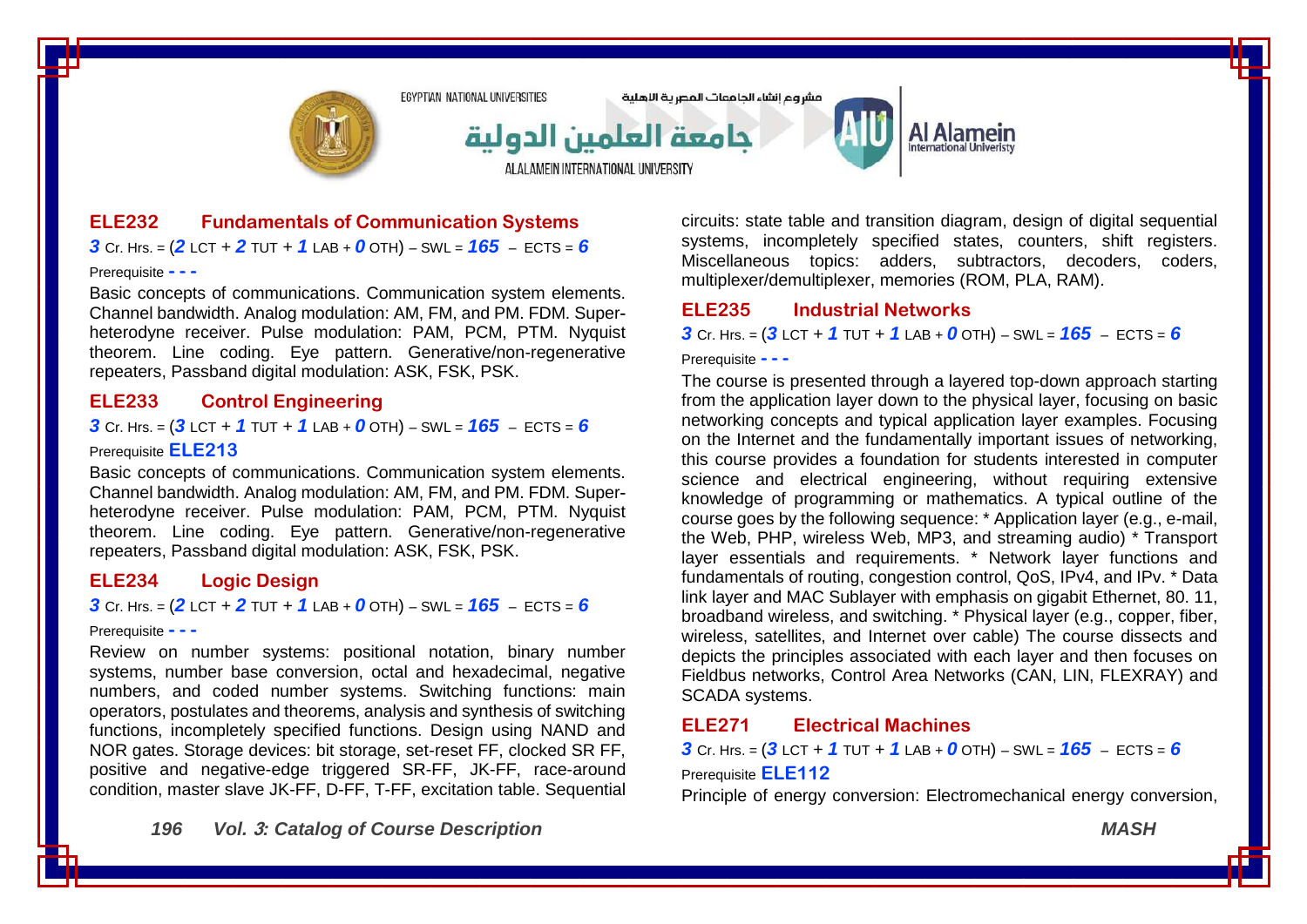

magnetically single excited systems, magnetically multi-excited systems, Torque and stored energy in magnetic fields, Multifed rotating systems. DC Machines: the generation of EMF torque, construction of DC machine, the magnetic circuit of the dc machine, armature windings, armature reaction, methods of excitation, load characteristics of dc generators and motors, efficiency, testing of dc machines. Transformers: transformer construction, fundamental laws, equivalent circuits, transformer efficiency, transformer testing, transformer connections and harmonics, auto transformers and tap changers, parallel operation, transformer cooling.

#### **ELE272 Electrical Power Engineering**

*3* Cr. Hrs. = (*3* LCT + *1* TUT + *1* LAB + *0* OTH) – SWL = *165* – ECTS = *6*

#### Prerequisite **- - -**

Introduction to electric power system, application of high voltage in electric power system, overhead transmission lines: parameter calculation, modeling, performance, and mechanical design, electric power distribution, underground cables, Determination of faults in underground cables, design of electrical distribution systems, insulated electrical cables, generation of high-voltage, high-voltage measurement, electric insulation types, corona, earthing and safety, Introduction to power system planning.

### **ELE311 Electrical Circuits and Machines (Advanced)**

**3** Cr. Hrs. =  $(3$  LCT + 1 TUT + 1 LAB + 0 OTH) – SWL =  $165$  – ECTS = 6

#### Prerequisite **ELE112**

Electrical Circuits: Constants and variables of electrical Circuits, elements of electrical circuits, DC circuits, Network theorems, Sinusoidal alternating current circuits at steady state, Phasor diagram representation of sinusoidal quantities, Applications of network

*197 Vol.* **3***: Catalog of Course Description MASH*

theorems on alternating current circuits, Electric power in alternating current circuits, complex power calculations, power factor. Three phase Circuits and systems, Magnetic circuits, Transformers, DC Machines, Synchronous machines, Induction machines.

### **ELE312 Analog Circuits**

*4* Cr. Hrs. = (*3* LCT + *2* TUT + *2* LAB + *0* OTH) – SWL = *225* – ECTS = *8*

#### Prerequisite **ELE112**

Analysis and design of single-stage and multi-stage amplifiers. Frequency response of amplifiers. Differential amplifiers. Current mirrors. Filters. Introduction to feedback. Experiments in the field of analog circuits to support the theoretical contents of the course.

### **ELE313 Electromagnetic Fields**

*2* Cr. Hrs. = (*2* LCT + *1* TUT + *1* LAB + *0* OTH) – SWL = *120* – ECTS = *4* Prerequisite **MAT112, PHY211**

Vector Analysis, Coulomb's law, Electrical field intensity, Electric flux, Gauss' law, Divergence, Electric energy and potential, Electric Conductors, Electrical resistance, Dielectric material, Electric Capacitance, Electric field plotting, Poisson's equation, Laplace's equation, Steady magnetic fields, Ampere's law, Magnetic Forces, Magnetic Materials, Magnetic Circuits, Inductance, Time varying magnetic fields, Maxwell's equations, Measurement of electromagnetic fields, hazards of electromagnetic fields, Shielding of electromagnetic fields.

#### **ELE314 Waveguides**

*3* Cr. Hrs. = (*3* LCT + *1* TUT + *1* LAB + *0* OTH) – SWL = *165* – ECTS = *6* Prerequisite **ELE313**

The application of the concepts of modern network theory to wave-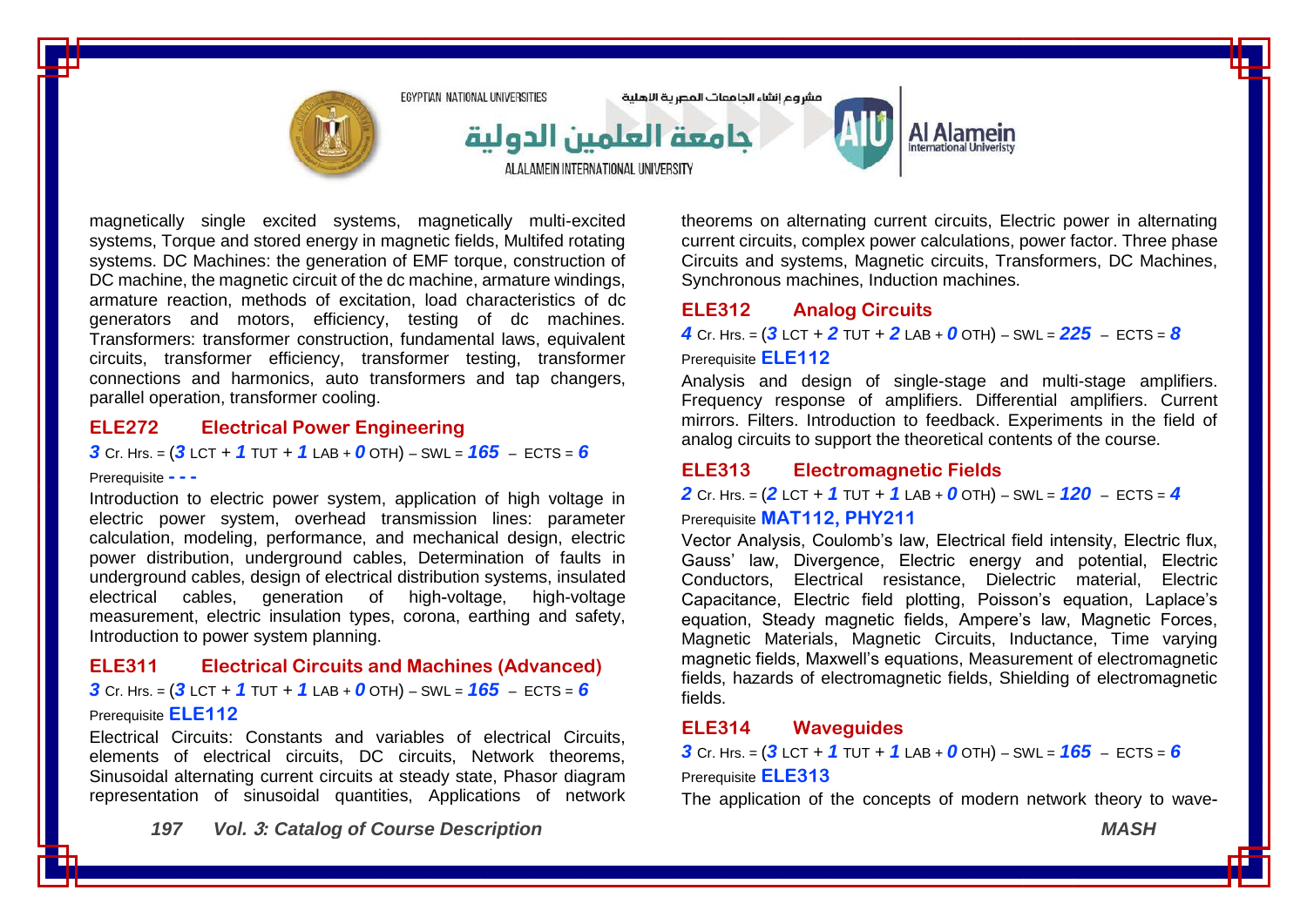

guiding systems. Impedance transformation and matching, scattering matrix, propagation in non-isotropic media, passive microwave devices, electromagnetic resonators, measurements in microwave systems.

#### **ELE321 Signals and Systems Fundamentals**

*3* Cr. Hrs. = (*2* LCT + *2* TUT + *0* LAB + *0* OTH) – SWL = *150* – ECTS = *6*

#### Prerequisite **MAT313, ELE231, ELE232**

Classification of signals. Basic operations on signals. Systems and their properties. Linear Time-Invariant (LTI) systems. Impulse response of LTI systems. Relation between impulse response and system properties. Convolution integral and convolution sum. Differential and difference equation representation of LTI systems. Block diagram representation of LTI systems. Continuous-time Fourier series (CTFS), continuous-time Fourier transform (CTFT), sampling theory, discretetime Fourier series (DTFS), discrete-time Fourier transform (DTFT). Laplace transform. Applications.

### **ELE322 Advanced Semiconductor Devices**

### *2* Cr. Hrs. = (*2* LCT + *1* TUT + *1* LAB + *0* OTH) – SWL = *120* – ECTS = *4* Prerequisite **ELE232**

Semiconductors review, Theory of junctions and interfaces: p-n and metal-semiconductor iunctions. Oxide-semiconductor and heterojunction interfaces, Principles of bipolar transistor operation, Field effect devices: MESFET and MOSFET, Downscaling principles and Submicron devices, TFET transistors, SOI transistors, Vertical Transistors: FinFET and Surround gate FET.

# **ELE335 Microprocessor-Based Automated Systems** *3* Cr. Hrs. = (*2* LCT + *2* TUT + *2* LAB + *0* OTH) – SWL = *180* – ECTS = *6*

#### Prerequisite **ELE322**

Numbering systems and Data representations. Basic principles of microprocessors and microcontrollers. Instruction set and microcontroller programming. Microcontroller peripherals: Digital I/O ports, Interrupts, Timer, EEPROM, Analogue ports. Signal conditioning circuits and Interfacing circuits with external devices such as seven segments, switches, and relays. Applications such as look up tables, alarming system, Pulse Width Modulation (PWM), speed control, temperature control.

#### **ELE336 Vlsi Design**

*2* Cr. Hrs. = (*2* LCT + *1* TUT + *1* LAB + *0* OTH) – SWL = *120* – ECTS = *4*

Prerequisite **ELE323**

CMOS Fabrication. CMOS scaling. IC Layout. Interconnect Capacitance and Resistance. Clock and power distribution. Data-path building blocks (Shifters, Adders, Multipliers). Semiconductor Memories. IC variability and reliability. Introduction to Input/Outputs. IC design methods. IC design economics. VHDL and FPGA design. Experiments in the field of digital circuits to support the theoretical contents of the course.

**ELE337 Analog and Digital Communication Systems**

*3* Cr. Hrs. = (*3* LCT + *1* TUT + *0* LAB + *0* OTH) – SWL = *150* – ECTS = *6*

#### Prerequisite **ELE322**

Introduction to analog and digital communication systems. Random process. Noise, Noise temperature / Noise figure / Cascaded systems. Analog modulation noise performance. Digital baseband transmission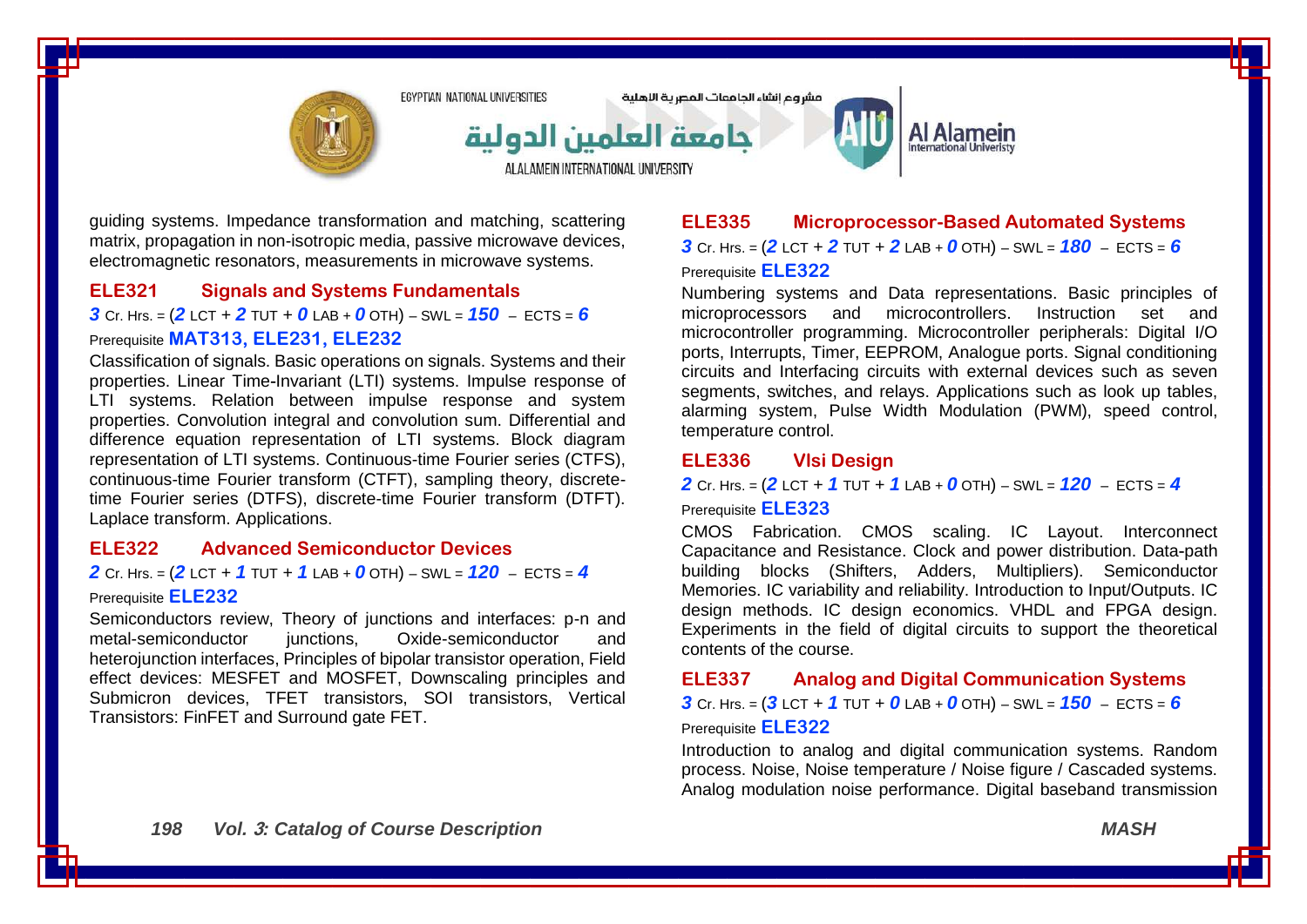

and Matched filter. ISI and bit error rate. M-ary modulation, QAM, DPSK. Digital passband system noise performance. Shannon Capacity Theorem. Color TV

#### **ELE338 Wireless Communication Networks**

*2* Cr. Hrs. = (*2* LCT + *1* TUT + *1* LAB + *0* OTH) – SWL = *120* – ECTS = *4*

#### Prerequisite **- - -**

Review on CTFT and DTFT. Z-transform, Region of convergence, Inverse Z-transform, Properties of Z-transform, Analysis and characterization of LTI systems using Z-transform. Discrete Fourier transform. Fast Fourier transform (FFT). Structures of digital filters. FIR filter design techniques: windowing and frequency sampling. IIR filter design techniques: S-to-Z domain transformation. Introduction to Multirate DSP systems, Introduction to adaptive filters.

## **ELE371 Economics of Energy Generation, Transmission and Operation**

*3* Cr. Hrs. = (*2* LCT + *2* TUT + *0* LAB + *0* OTH) – SWL = *150* – ECTS = *6*

#### Prerequisite **- - -**

Load curves, Variation in demand, Load diversity. Power plant layout, Main equipment, Auxiliaries, Bus-bar arrangements. Power plant economics: Capital cost, Operating cost, Fixed charge rate, Selection of plant and size and unit size, Operation and economics of spinning reserve, economic analysis of a transmission system, tariffs, power factor, all-thermal generation allocation problem, hydro-thermal coordination, new energy resources. Transmission access fees assessment and calculations.

### **ELE381 Power Electronics and Motor Drives**

*3* Cr. Hrs. = (*2* LCT + *1* TUT + *2* LAB + *0* OTH) – SWL = *165* – ECTS = *6* Prerequisite **ELE112**

Introduction to power electronics devices, Single phase Rectifier circuits, three phase rectifier circuits, Ac Voltage controllers, Ac static switches, Dc to Dc Converter: buck, boost, buck-boost converters. Single phase Inverters, 3phase-bridge inverters, PWM modulation techniques. DC motor Drives: soft starting, speed control, Electric braking. AC Drives: voltage control, v/f control, rotor circuit control of induction motors, stepper motor drives.

# **ELE382 Advanced Power Electronics**

*2* Cr. Hrs. = (*2* LCT + *1* TUT + *1* LAB + *0* OTH) – SWL = *120* – ECTS = *4* Prerequisite **ELE381**

Switched mode power supplies, Voltage source converters, Interfacing of power electronics and Utility; HVDC Transmission, SVC and renewable energy, Application of resonance converters, New materials for power semiconductor devices.

### **ELE383 Power Systems Protection**

*2* Cr. Hrs. = (*2* LCT + *0* TUT + *2* LAB + *0* OTH) – SWL = *120* – ECTS = *4*

#### Prerequisite **- - -**

principles and schemes for protecting power lines, transformers, buses, generators and introduces the fundamentals of wide-area monitoring and control (SCADA and EMS). It also briefly provides introduction to communication within digital substations (IEC. The course provides basic guidelines for relay protection and setting calculation. It also reviews power system faults and instrument transformers.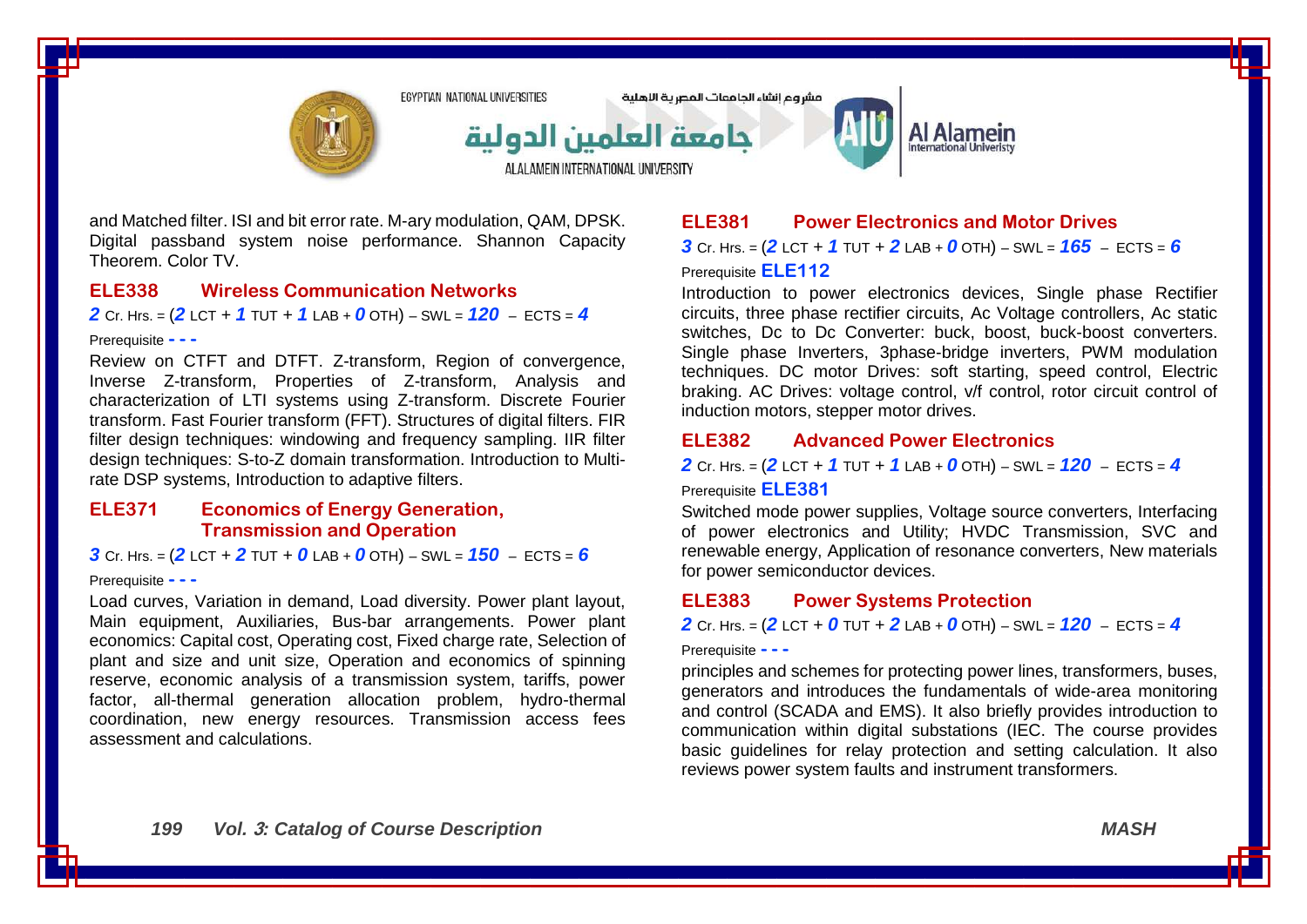

مشروع انشاء الحامعات المصرية اللهلية



# Al Alamein

**ELE391 Industrial Project**

*3* Cr. Hrs. = (*1* LCT + *0* TUT + *6* LAB + *0* OTH) – SWL = *195* – ECTS = *6* Prerequisite **100 CH**

The project is to be completed within the student's junior year. The student is requested to consider a simple engineering problem that is materials engineering related. The student should analyze the problem and find a systematic approach towards solving the problem. Practical work to achieve the goals are accomplished, the stages and results are analyzed. By the end the student is requested to submit a technical report and make an oral presentation to persuade the audience of his approach.

### **ELE421 Optoelectronics**

*3* Cr. Hrs. = (*3* LCT + *1* TUT + *1* LAB + *0* OTH) – SWL = *165* – ECTS = *6*

#### Prerequisite **PHY321**

Light-matter interaction, Photons in semiconductors, level and. level lasers, gain coefficient, gain saturation, Heterojunctions, Fabry-Perot resonators, Double-heterostrcuture semiconductor lasers, Single- and multiple-quantum well lasers, DFB and DBR lasers, FP and travelling wave semiconductor optical amplifiers, Erbium doped fiber amplifiers, Light emitting diodes, Laser and LED dynamics, PIN and APD photodetectors.

#### **ELE422 Antenna Engineering and Propagation**

*2* Cr. Hrs. = (*2* LCT + *1* TUT + *0* LAB + *0* OTH) – SWL = *105* – ECTS = *4* Prerequisite **ELE322**

Fundamentals and definitions, Dipoles array synthesis and antenna arrays, Line sources, Folded dipole antennas, Micro-strip antennas, Broadband antennas: Traveling wave wire antennas, Helical antennas,

*200 Vol.* **3***: Catalog of Course Description MASH*

Biconical antennas, Sleeve antennas, Rectangular and circular aperture antenna, Reflector antennas. Feeding networks for wire antennas, Arrays and reflectors, Antennas in communication systems, noise temperature, Atmospheric and ground effects.

# **ELE432 Digital Signal Processing**

*1* Cr. Hrs. = (*1* LCT + *0* TUT + *1* LAB + *0* OTH) – SWL = *45* – ECTS = *2*

#### Prerequisite **- - -**

IC Processing, Clean Rooms and Clean Room Technology, Bulk Crystal growth, Epitaxial growth, Photolithography, Etching, Oxidation process, Diffusion process, Chemical vapour deposition CVD, Evaporation and multilayer coating, Ionic exchange process, Fabrication of passive and active components, Process integration and standard technologies, Layout design rules, Layout parasitics, Layout techniques, Interconnect modeling.

### **ELE433 Biomedical Engineering**

*1* Cr. Hrs. = (*1* LCT + *1* TUT + *1* LAB + *0* OTH) – SWL = *75* – ECTS = *2* Prerequisite **ELE233**

Introduction to mathematical modelling of physiological systems, Linear system approximation, Stochastic modelling, Cardiopulmonary system models, Myocardial mechanics, Cardiac energy and power analysis models, Models of gastrointestinal tract motility, Models of respiratory mechanics and chemical control of respiration.

### **ELE434 Integrated Circuits Technology**

*2* Cr. Hrs. = (*2* LCT + *1* TUT + *0* LAB + *0* OTH) – SWL = *105* – ECTS = *4*

Prerequisite **- - -**

Introduction to mathematical modelling of physiological systems, Linear system approximation, Stochastic modelling, Cardiopulmonary system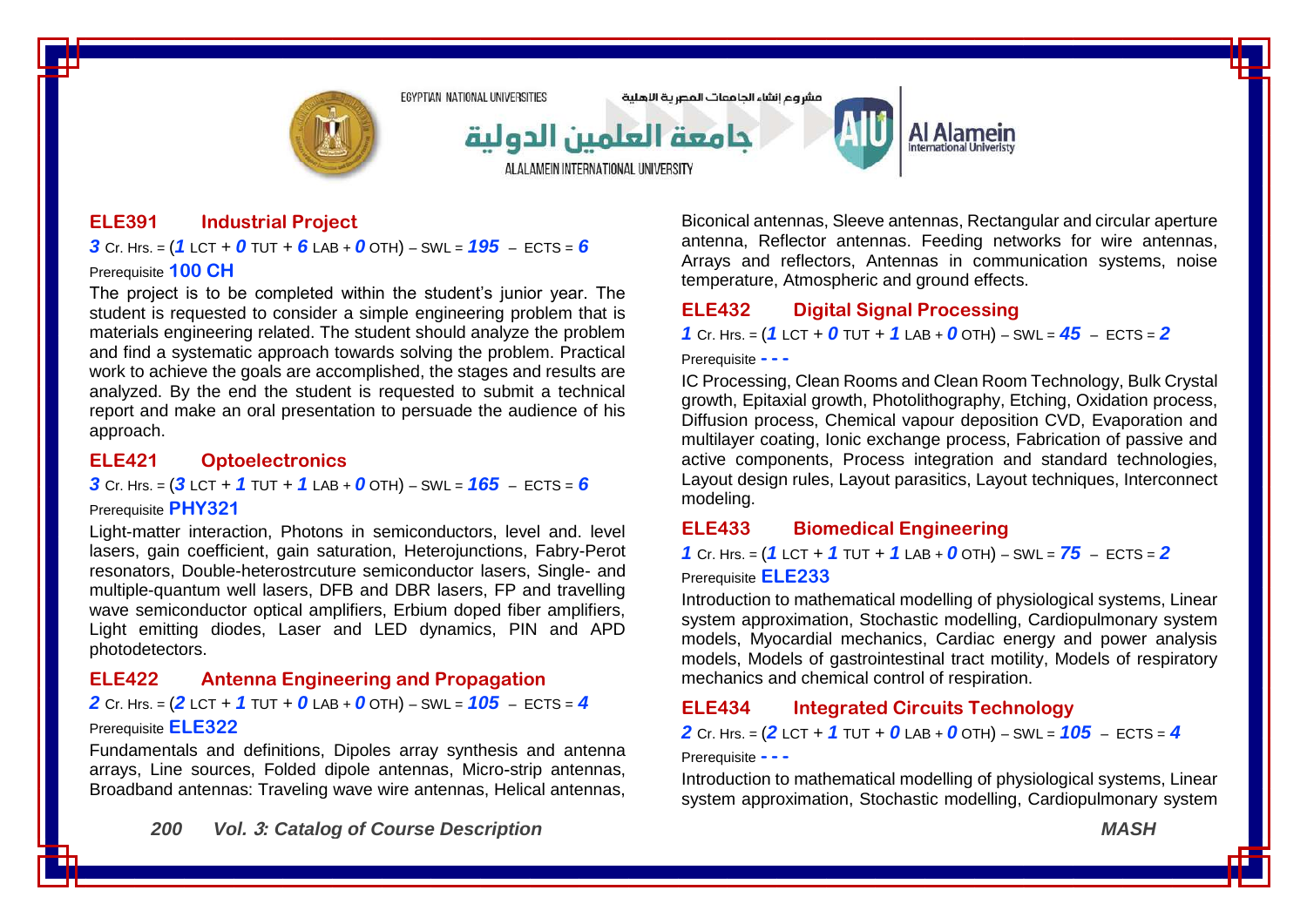

models, Myocardial mechanics, Cardiac energy and power analysis models, Models of gastrointestinal tract motility, Models of respiratory mechanics and chemical control of respiration.

### **ELE471 Economics of Generation, Transmission and Operation**

*3* Cr. Hrs. = (*2* LCT + *2* TUT + *0* LAB + *0* OTH) – SWL = *150* – ECTS = *6*

#### Prerequisite **- - -**

Load curves, Variation in demand, Load diversity. Power plant layout, Main equipment, Auxiliaries, Bus-bar arrangements. Power plant economics: Capital cost, Operating cost, Fixed charge rate, Selection of plant and size and unit size, Operation and economics of spinning reserve, economic analysis of a transmission system, tariffs, power factor, all-thermal generation allocation problem, hydro-thermal coordination, new energy resources. Transmission access fees assessment and calculations.

# **ELE491 Graduation Project 1**

*3* Cr. Hrs. = (*1* LCT + *0* TUT + *6* LAB + *0* OTH) – SWL = *195* – ECTS = *6* Prerequisite **130 CH**

Simplification of prosthetic hand engineering is crucial for many interests and readers, with the increased numbers of handicapped individuals overall the world. An introduction to the basic engineering concepts of designing, prototyping, and assembling of a prosthetic hand can be available for everyone in demand to this technology, which becomes more affordable and cheaper by using of 3D printing and 3D CAD modeling techniques.

## **ELE492 Graduation Project 2**

*3* Cr. Hrs. = (*1* LCT + *0* TUT + *6* LAB + *0* OTH) – SWL = *195* – ECTS = *6* Prerequisite **ELE491**

This graduation project may be seen as a continuation of the first part (ELE 491: Graduation Project) of a major topic, or it might be a new subject that the student is considering proving his competence in materials engineering practice.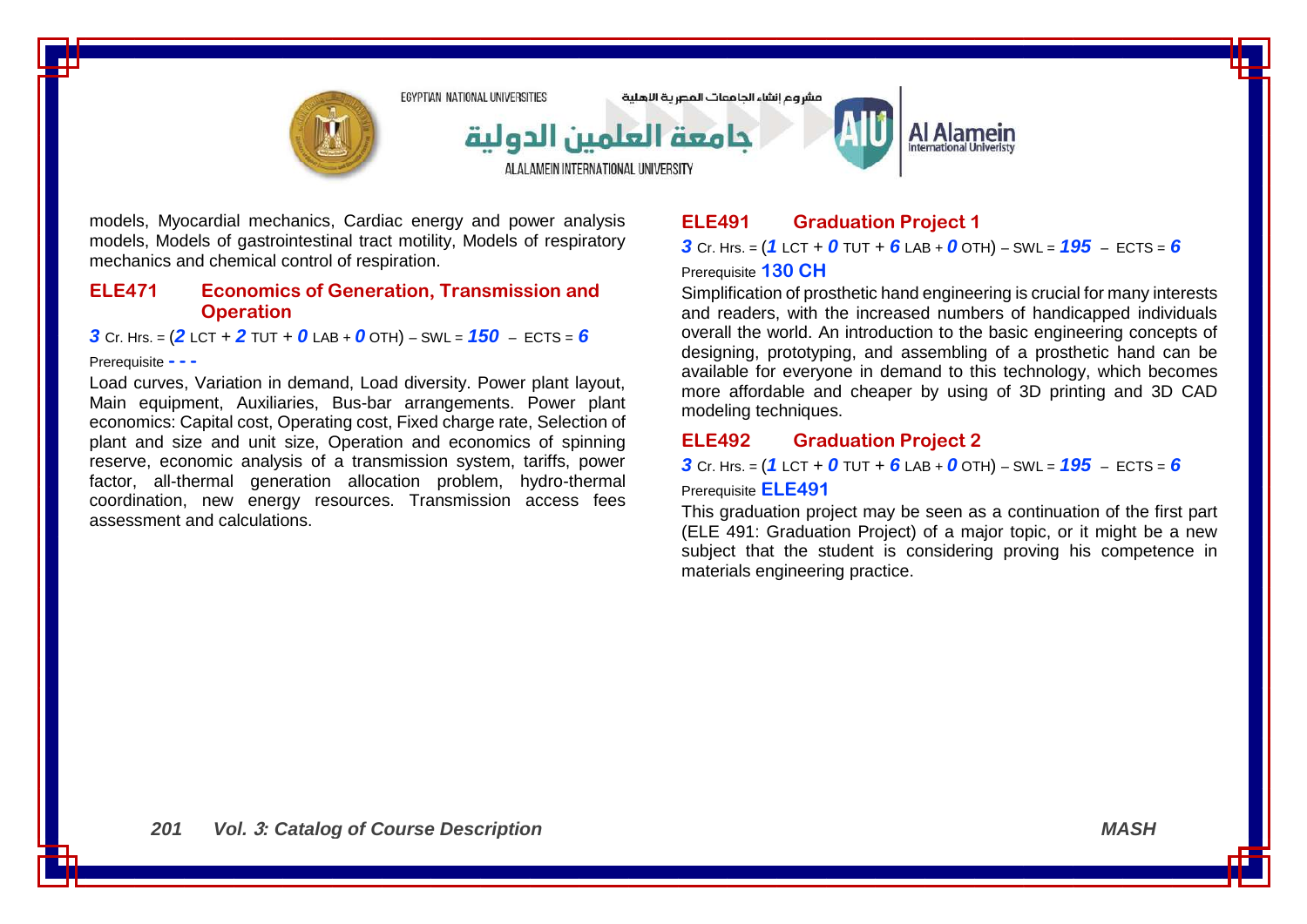

# **CIV111 Structural Mechanics**

*3* Cr. Hrs. = (*2* LCT + *2* TUT + *0* LAB + *0* OTH) – SWL = *150* – ECTS = *6* Prerequisite **MAT121**

Introduction: types of structures, types of supports, types of loads, determinacy, equilibrium and stability of structures. Analysis of statically determinate structures: calculation of reactions, calculation of internal forces (normal force, shearing force and bending moments) for plane structures: beams, trussed beams, inclined beams, frames, closed frames, arches and trusses. Analysis of beams, frames and trusses under moving loads using the influence lines diagrams.

### **CIV112 Strength of Materials**

*3* Cr. Hrs. = (*2* LCT + *2* TUT + *1* LAB + *0* OTH) – SWL = *165* – ECTS = *6*

#### Prerequisite **CIV111, PHY111**

Properties of homogeneous cross section, straining actions and stresses distribution in these sections, when subjected to axial, flexural, shearing and torsional loadings. Analytical determination of combined and principal stresses.

### **CIV113 Structural Analysis**

#### **3** Cr. Hrs. =  $(2$  LCT + 2 TUT + 0 LAB + 0 OTH) – SWL =  $150$  – ECTS = 6

#### Prerequisite **- - -**

Deflection using virtual work method. Analysis of statically indeterminate structures: general method of deformations (consistent deformations), three moments equation method and moment distribution method.

*202 Vol.* **3***: Catalog of Course Description MASH*

Introduction to matrix methods: stiffness method.

# **CIV114 Civil Engineering Drawing**

 $3$  Cr. Hrs. =  $(3$  LCT + 0 TUT + 2 LAB + 0 OTH) – SWL =  $165$  – ECTS = 6

#### Prerequisite **MEC012**

Fundamentals of technical drawing, orthographic projections, sectional views. Computer-aided drawing; Concrete structures; slabs, beams, and columns, Steel structures; building trusses and bridges. Irrigation Works: introduction to Irrigation works: Earthworks (Open Channels cross sections and projections/ changes in Bed, Berm, and Bank levels / Rotation and ends of canals), Retaining walls and abutments (types and its relationship with earth). Irrigation structures (Crossing works, heading up works, Canal ends works). Introduction to the design process.

#### **CIV131 Surveying (1)**

*3* Cr. Hrs. = (*2* LCT + *2* TUT + *2* LAB + *0* OTH) – SWL = *180* – ECTS = *6*

#### Prerequisite **MAT112**

Introduction to surveying science: Historical background, definitions and branches of surveying science. Introduction to national and international mapping system, linear measurements, electronic distance measurements, angular measurements, computation of coordinates, traverse (measurements, calculations, adjustments and drawing), coordinate calculations, two dimensional coordinate transformation, area calculations (regular and irregular parcel shapes) by using analytical, mechanical and graphical methods, parcel division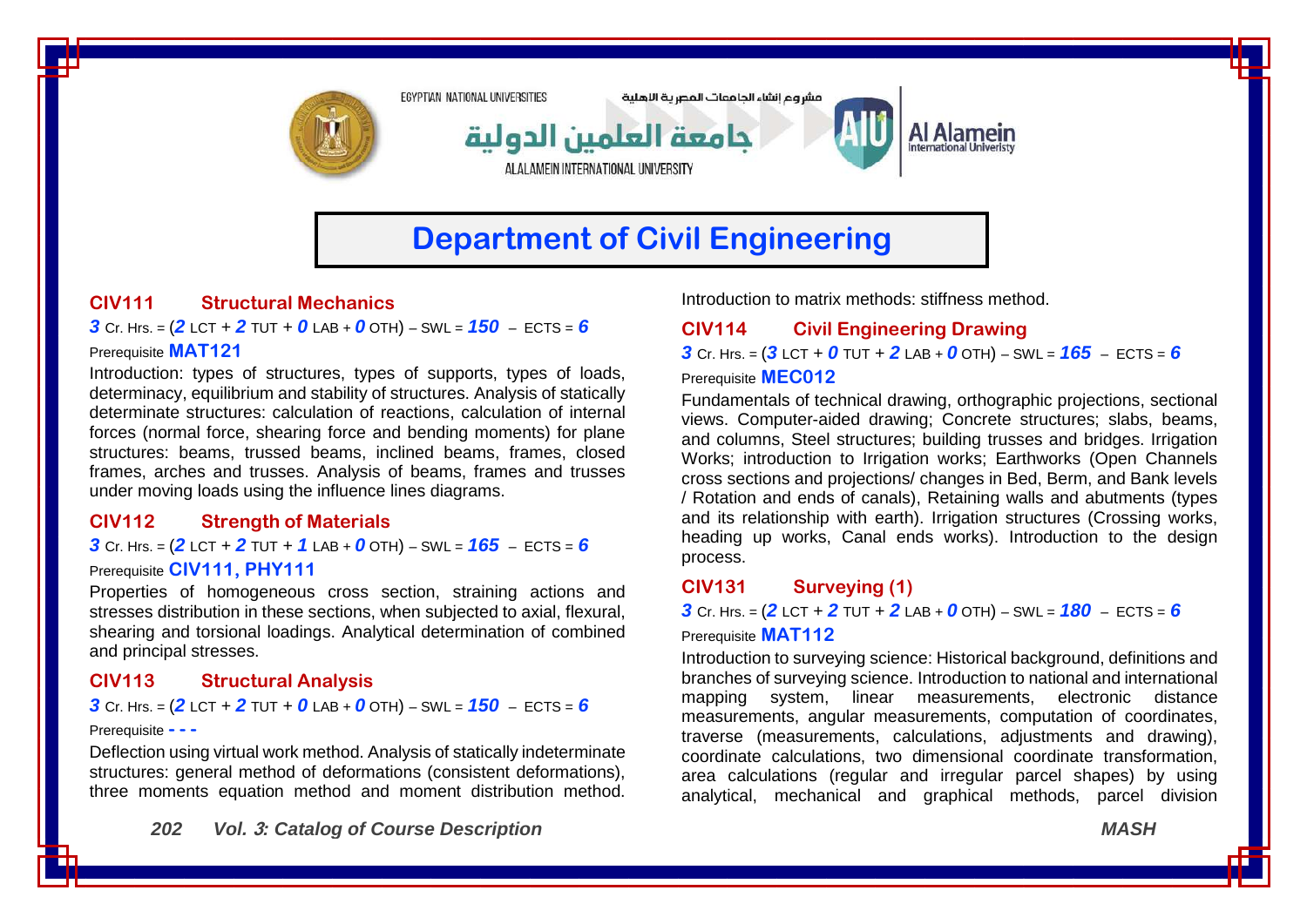

techniques, kinds and types of errors in surveying measurement, introduction to theory of errors.

### **CIV211 Concrete Structures Design (1)**

*3* Cr. Hrs. = (*3* LCT + *0* TUT + *1* LAB + *0* OTH) – SWL = *150* – ECTS = *6*

#### Prerequisite **- - -**

Methods of design; Codes; Structural systems, load determination and distribution. Behavior and limit states design of reinforced concrete section subjected to bending moments. Design using limit states method; Section subjected to bending, shear, torsion and axial force; Reinforcement details for beams. Development and curtailment of reinforcement for beams. Serviceability limits states.

### **CIV212 Steel Structures Design (1)**

*3* Cr. Hrs. = (*2* LCT + *2* TUT + *0* LAB + *0* OTH) – SWL = *150* – ECTS = *6*

#### Prerequisite **- - -**

Loads on steel structures, analysis and design concepts, steel grades and types, structural systems and general layout for multipurpose halls, local buckling and steel cross sections classifications. Design of steel elements: Tension members, struts and compression members, flexural Members, lateral torsion buckling of beams, floor beams, Purlins, Crane track girders, and beam-columns. Design of bolted connections subjected to shear, tension and shear and tension. Design of welded connections subjected to shear and tension, wind bracing systems and design of column bases, Details. Construction: Tolerances, Fabrication, Erection.

# **CIV213 Concrete Technology (1)**

*3* Cr. Hrs. = (*2* LCT + *2* TUT + *1* LAB + *0* OTH) – SWL = *165* – ECTS = *6* Prerequisite **CIV113**

Concrete materials: Cement (Manufacture, Chemical composition, Hydration of cement, Physical and mechanical properties, testing of cement, Common types of cement), Aggregates (Types, Physical, chemical and mechanical properties), Mixing water, Reinforcing steel (Types, Properties, Standard specifications), Admixtures (Chemical admixtures, Mineral admixtures, Air entrained admixtures). Properties of fresh concrete: Consistency, Workability, Cohesion, Segregation, Bleeding, air entraining. Properties of hardened concrete: (compressive, tensile, flexural, shear, and bond strengths). Concrete mix design methods.

### **CIV214 Concrete Technology (2)**

*3* Cr. Hrs. = (*2* LCT + *2* TUT + *1* LAB + *0* OTH) – SWL = *165* – ECTS = *6* Prerequisite **CIV211**

Concrete manufacturing: (Approval of materials source, Storage, Batching and mixing, Transportation, Pouring, Compacting, Curing, Construction joints, Formwork). Ready mixed concrete: (Production methods, Inspection, Quality control measures). Statistical analysis to judge the concrete quality. Hot weather concreting: (Definition, Problems, Precautions). Concrete flooring: (Floor types, Materials properties, Construction joints, Surface finish and preparation). Volumetric changes of concrete: (Elasticity, Creep). Durability of concrete: (Carbonation, Corrosion process, Permeability. Nondestructive testing: (Rebound hammer, Ultrasonic, Pulse velocity, Core, Steel detection, Radiation). Special types of concrete: (High performance, Polymer, Fiber and Lightweight concrete).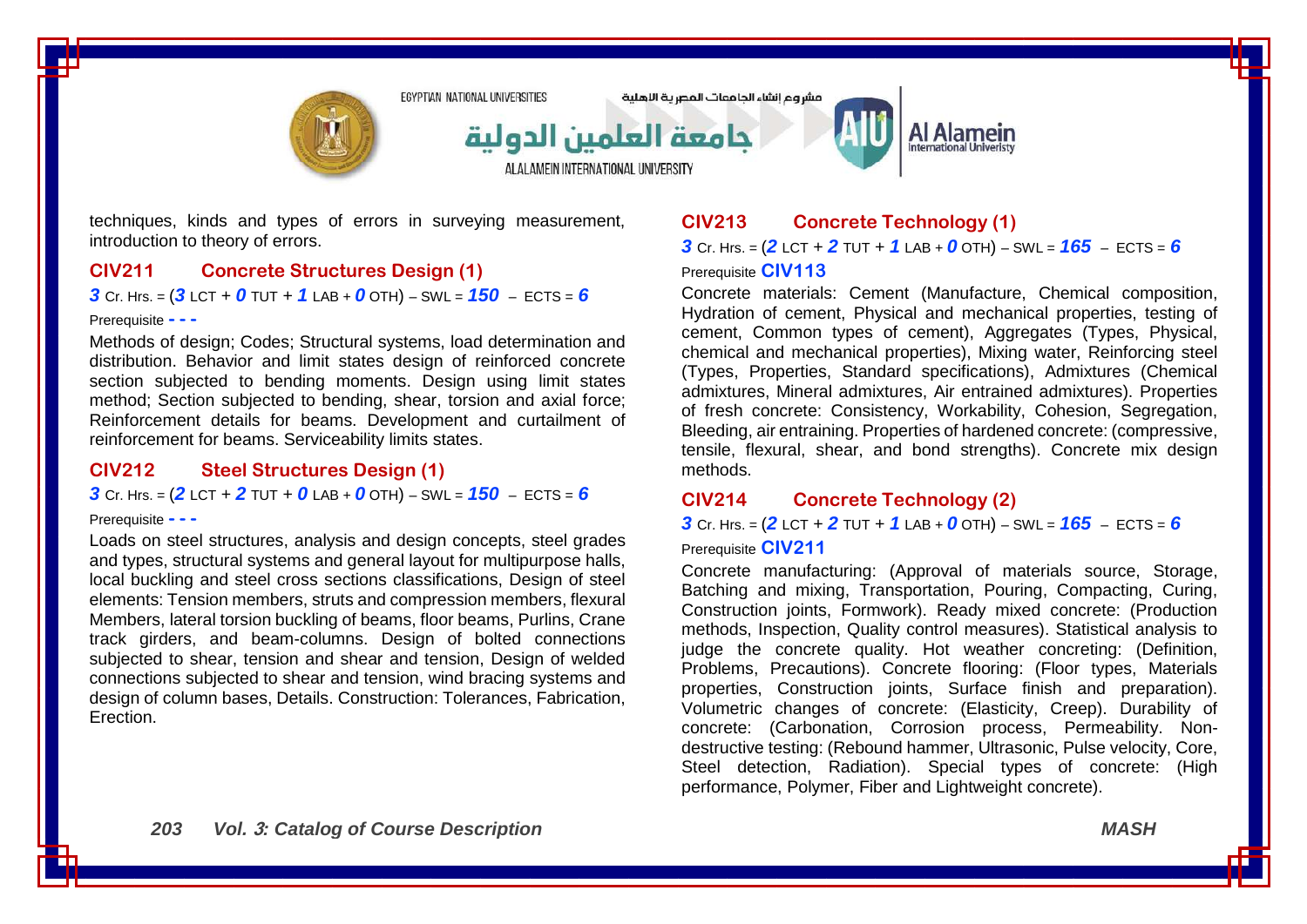

ALALAMEIN INTERNATIONAL UNIVERSITY

مشروع انشاء الحامعات المصرية اللهلية



# Al Alamein

**CIV215 Foundation Design (1)**

*3* Cr. Hrs. = (*3* LCT + *1* TUT + *1* LAB + *0* OTH) – SWL = *165* – ECTS = *6* Prerequisite **CIV213**

Shallow foundations. Spread footings. Strip footings. Combined footings. Strap beam footings. Raft foundations. Deep foundations. Pile foundations. Caissons. Retaining structures. Sheet-piling walls. Supported deep excavations. Free and fixed earth support types. Anchors. Struts. Waling beams. Braced cofferdams.

### **CIV216 Computer Aided Structural Design**

*3* Cr. Hrs. = (*3* LCT + *1* TUT + *0* LAB + *0* OTH) – SWL = *150* – ECTS = *6*

#### Prerequisite **- - -**

Introduction: Overview of F.E.M for Beam Element -Plates and Shells-Modeling of. D. Structures: (Beams - Frames - Trusses). Modeling of solid Slabs-One way, Two way and Hollow Blocks. Modeling of surfaces of revolution. Modeling of. D Frames (Steel and concrete). Modeling of foundations on elastic supports. Development of. D models for Retaining walls and Water tanks. Interface between F.E. programs and Auto- Cad program. Interface between F.E. programs and Column design programs. Sensitivity of structures to boundary conditions variation. A design project is an integral part of this course.

### **CIV218 Sustainability of Construction and Building Physics**

*3* Cr. Hrs. = (*3* LCT + *1* TUT + *0* LAB + *0* OTH) – SWL = *150* – ECTS = *6*

Prerequisite **- - -**

The basic concepts of sustainability and sustainable construction, Development of international and local regulations in the area of sustainability, The different rating systems of construction sustainability.

*204 Vol.* **3***: Catalog of Course Description MASH*

Causes and defects of climate change, the different techniques to approach energy-efficient and energy-saving constructions applying the concepts of building physics.

#### **CIV219 Geology**

*3* Cr. Hrs. = (*3* LCT + *1* TUT + *1* LAB + *0* OTH) – SWL = *165* – ECTS = *6*

#### Prerequisite **- - -**

Earth composition. Major types of rocks and deposits. Soil and rock cycle. Minerals identification and classification. Clay minerals. Principles of structural geology: joints, faults, folds and landforms. Subsurface exploration: techniques and tests. Influence of geological origin on composition and structure of soils. Substance and mass properties of rock: compressibility, shear strength and permeability. Rock as a construction material. Weathering and engineering aspects of transported soils: alluvial, colluvial, glacial, coastal, aeolian, lacustrine and residual soils. Soil description and engineering classification.

#### **CIV222 Fluid Mechanics for Civil Engineers**

*4* Cr. Hrs. = (*3* LCT + *2* TUT + *1* LAB + *0* OTH) – SWL = *210* – ECTS = *8*

Prerequisite **- - -**

Introduction. Fluid continum. Fluid as a continuum. Fluid statics. Pressure. Pascals Law. Kinematics of fluid flow. Introduction. Types of Fluid Flow. Dynamics of fluid flow. Basic equn -Integration. Energy Equation (Conservation of energy). Dimensional Analysis and Hydraulic similitude. Dimensional Analysis. Pi Theorem.

#### **CIV232 Soil Mechanics (1)**

*3* Cr. Hrs. =  $(2$  LCT + 2 TUT + 1 LAB + 0 OTH) – SWL =  $165$  – ECTS = 6 Prerequisite **CIV112**

Introduction to geotechnical engineering, earth crust, soil and rock,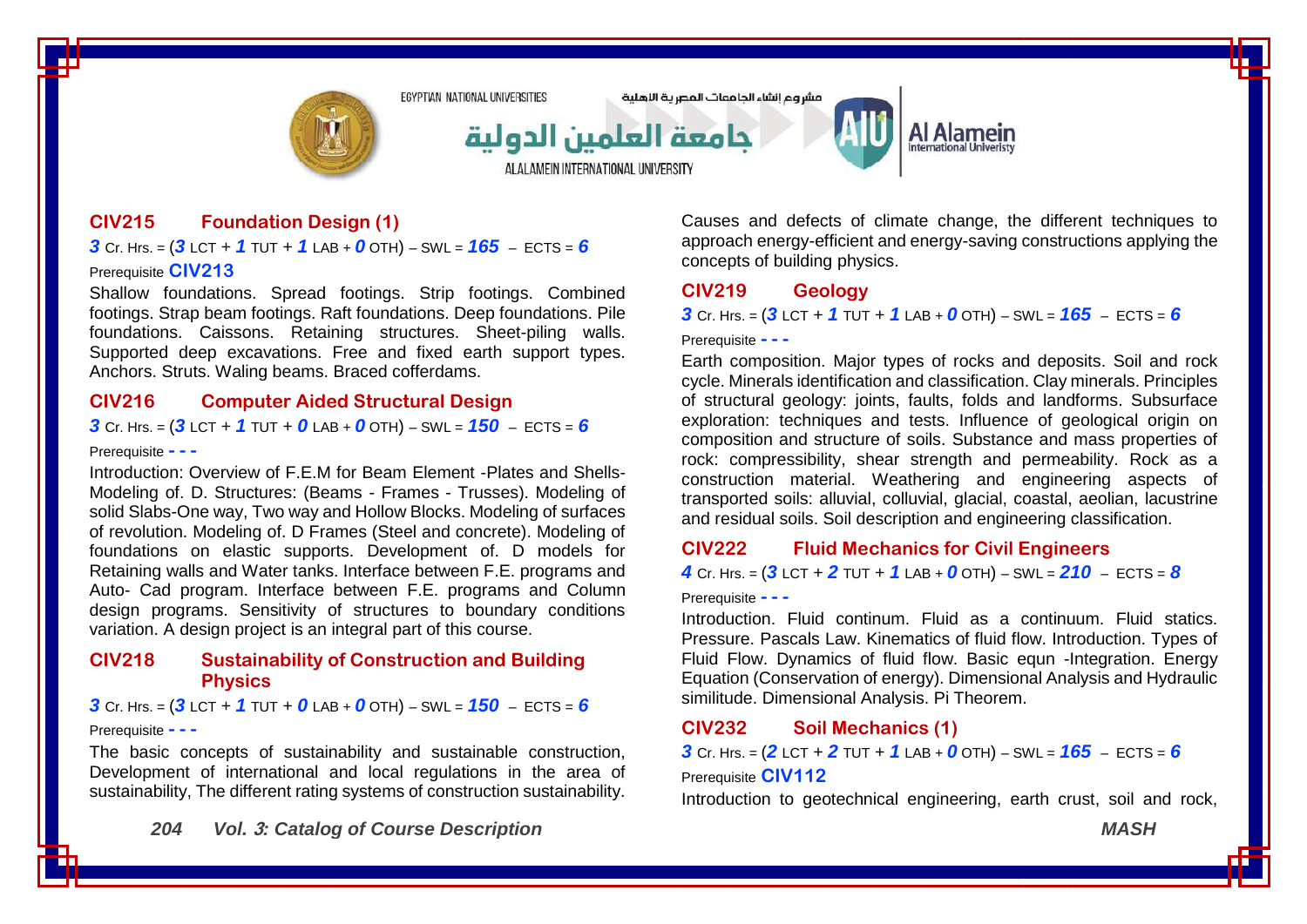

minerals, soil formation. Index properties and classification of soils. Weight-volume relation- ships. Soil structures. Moisture-density relation- ships. Hydraulic soil properties and permeability. Principle of total and effective stresses. Stress distribution due to external loads and analysis of total settlements. Outline of theory of consolidation. Shear strength of soil.

### **CIV311 Finite Element Method**

*2* Cr. Hrs. = (*2* LCT + *1* TUT + *0* LAB + *0* OTH) – SWL = *105* – ECTS = *4*

#### Prerequisite **MAT211**

Direct perturbation method in deriving stiffness matrix. Assemblage of stiffness matrices of discrete elements and minimum matrix band width. A-Method in deriving element shape functions. Different stress-strain relationships (. D, plane stress, and plane strain). Lagrangian method in deriving elements shape functions. Energy approach in deriving stiffness matrix. Application of energy method in deriving stiffness matrix for multi-node truss and beam element. Application of energy method in deriving stiffness matrix for Plane stress and plane strain element. Applications using computer software.

## **CIV312 Concrete Structures Design (2)**

### *3* Cr. Hrs. = (*3* LCT + *0* TUT + *1* LAB + *0* OTH) – SWL = *150* – ECTS = *6* Prerequisite **CIV113**

Design of reinforced concrete slabs: solid slabs, ribbed slabs, panelled beams slab, flat slabs (beamless slabs), stairs; Design of sections under eccentric forces; Characteristics of interaction curves and their application in design; Design and reinforcement details of concrete slender columns. Design of reinforced concrete frames. Types and details of joints in RC structures.

### **CIV318 Sustainability of Construction and Building Physics**

*3* Cr. Hrs. = (*3* LCT + *1* TUT + *0* LAB + *0* OTH) – SWL = *150* – ECTS = *6*

#### Prerequisite **- - -**

The basic concepts of sustainability and sustainable construction, Development of international and local regulations in the area of sustainability, The different rating systems of construction sustainability. Causes and defects of climate change, the different techniques to approach energy-efficient and energy-saving constructions applying the concepts of building physics. Assessment and analysis techniques and the use of specifications as well as service life models for building materials, components and assemblies.

# **CIV321 Ground Improvement**

**3** Cr. Hrs. =  $(3 \text{ LCT} + 1 \text{ TUT} + 0 \text{ LAB} + 0 \text{ OTH}) - \text{SWL} = 150 - \text{ECTS} = 6$ 

#### Prerequisite **- - -**

Geotechnical problems with soft and loose soils, Soil improvement techniques. Mechanical stabilization densification: Deep and shallow compaction, Techniques, Compaction equipment, In-situ soil parameters after densification. Preloading: Consolidation analysis, Preloading with and without drains. Design and construction of soil reinforcement: History of soil reinforcement, Reinforcing materials, Physical and mechanical properties, Utilization methods, Advantages and limitations, and construction techniques, Analysis and design of reinforced embankments constructed on soft soils, Analysis and design of reinforced earth walls. Grouting: types, properties, and techniques. Criterion for choosing suitable technique for soil improvement.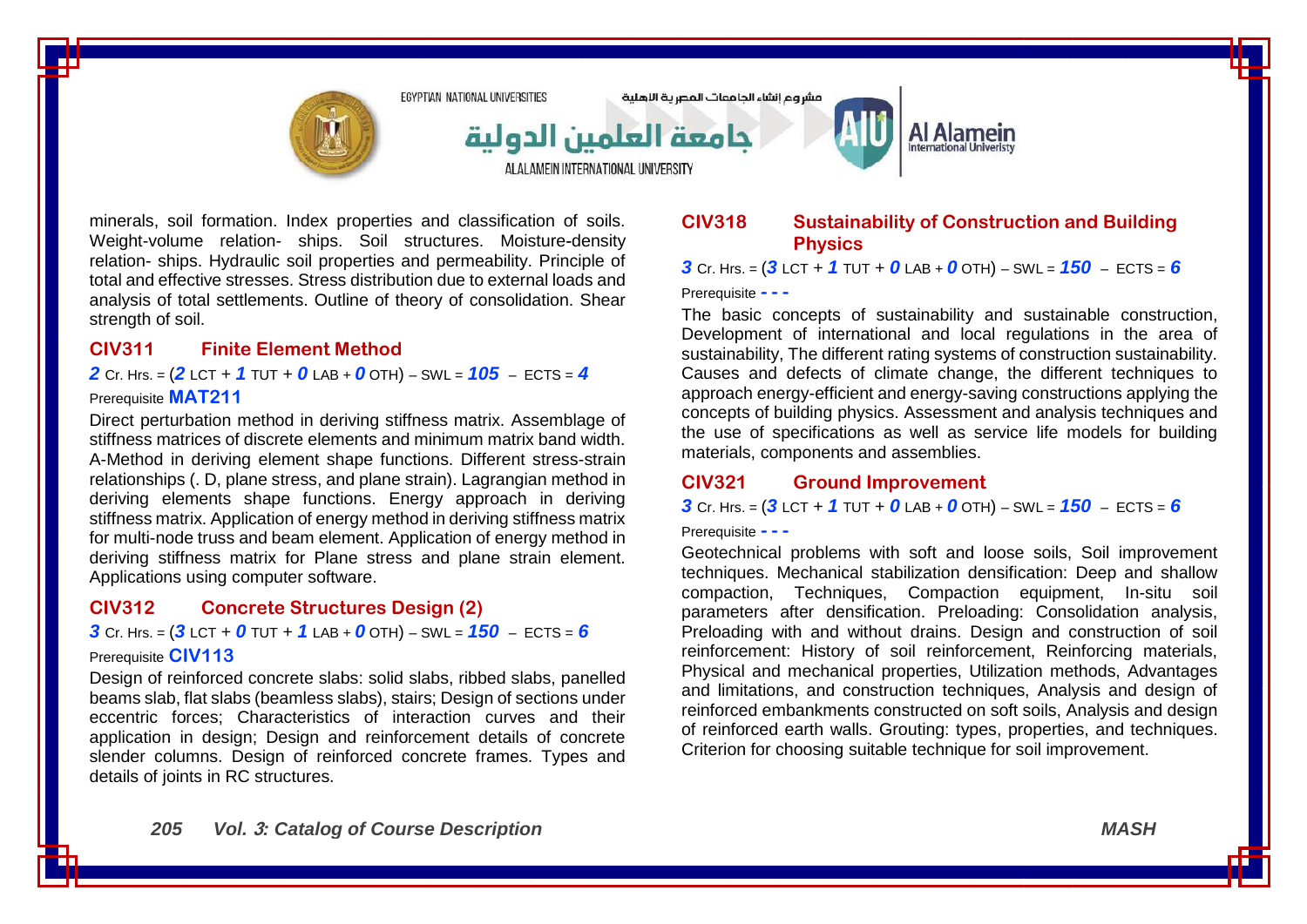

ALALAMEIN INTERNATIONAL UNIVERSITY

مشروع انشاء الحامعات المصرية الاهلية



### **CIV331 Surveying (2)**

### *3* Cr. Hrs. = (*2* LCT + *2* TUT + *2* LAB + *0* OTH) – SWL = *180* – ECTS = *6* Prerequisite **CIV131**

Introduction to vertical control, different methods for height difference determination, ordinary levelling, survey level and survey staff, Calculation of ordinary levelling, Precise level, Calculations of precise levelling, Indirect methods for height difference determination, Tachometry, Trigonometric levelling, Earth curvature and refraction and their effects on height differences, applications of levelling, longitudinal levelling, cross section levelling, grid levelling, contour lines, topographic maps, volume computations and earth work.

### **CIV391 Field Project**

#### *3* Cr. Hrs. =  $(1 \text{ LCT} + 0 \text{ TUT} + 6 \text{ LAB} + 0 \text{ OTH}) - \text{SWL} = 195 - \text{ECTS} = 6$

#### Prerequisite **- - -**

The project is to be completed within the student's junior year. The student is requested to consider a simple engineering problem that is civil engineering related. The student should analyze the problem and find a systematic approach towards solving the problem. Practical work to achieve the goals are accomplished, the stages and results are analyzed. By the end the student is requested to submit a technical report and make an oral presentation to persuade the audience of his approach.

### **CIV415 Programming in Structural Analysis**

*3* Cr. Hrs. = (*3* LCT + *1* TUT + *0* LAB + *0* OTH) – SWL = *150* – ECTS = *6*

#### Prerequisite **- - -**

higher-level Theory of Structures. Emphasis is placed upon students gaining a real understanding of elementary plastic theory of structures

*206 Vol.* **3***: Catalog of Course Description MASH*

with application for slab analysis and design; dynamics of structures; stability of structural elements and structural systems. The topics are linked to requirements of Australian Standards. The course also revises the most common software used in the workforce for Advanced Structural Analysis.

### **CIV431 Problematic Soil and Rock Mechanics**

*3* Cr. Hrs. = (*3* LCT + *1* TUT + *1* LAB + *0* OTH) – SWL = *165* – ECTS = *6*

#### Prerequisite **- - -**

Definition and Subject of the Discipline. Nature of the discipline and interdisciplinary connections. Discontinuity and granularity. interdisciplinary connections. Discontinuity and granularity. Multicomponent structure. Mechanical Models of Rocks and Soils. Description of the models. The concepts of rheology of a continuum. The model of an elastic body. Linear rheological models. Piecewise linear models. Terzaghi's hydrodynamic model. Discrete model for rocks and soils. Shear resistance of soils. Properties of Rocks and Soils. Physical properties of rocks. Physical properties of soils. Rheological properties of rocks. Rheological parameters of soils. The properties of frozen soils. Viscoelasticity in Soil and Rock Mechanics. Distribution of stresses in the substratum. Deformations of the substratum and slopes. The in-situ state of a rock mass. Excavations in a rock stratum. Problems associated with drilling. Discrete models of rock strata. Groundwater Flow. Equations of groundwater movement. Twodimensional groundwater flow problem. Some practical problems. Seepage in scarps and slopes. Drainage of the ground and excavations. Water flow in rock strata. Outline of the Theory of Consolidation of Porous Deformable Media. Brief outline of the history of the theory of consolidation. Quasi-stationary problems. Dynamic problems of the theory of consolidation. Thermo-consolidation. Plasticity and Limit States. Constitutive relations for elastic-plastic models of rocks and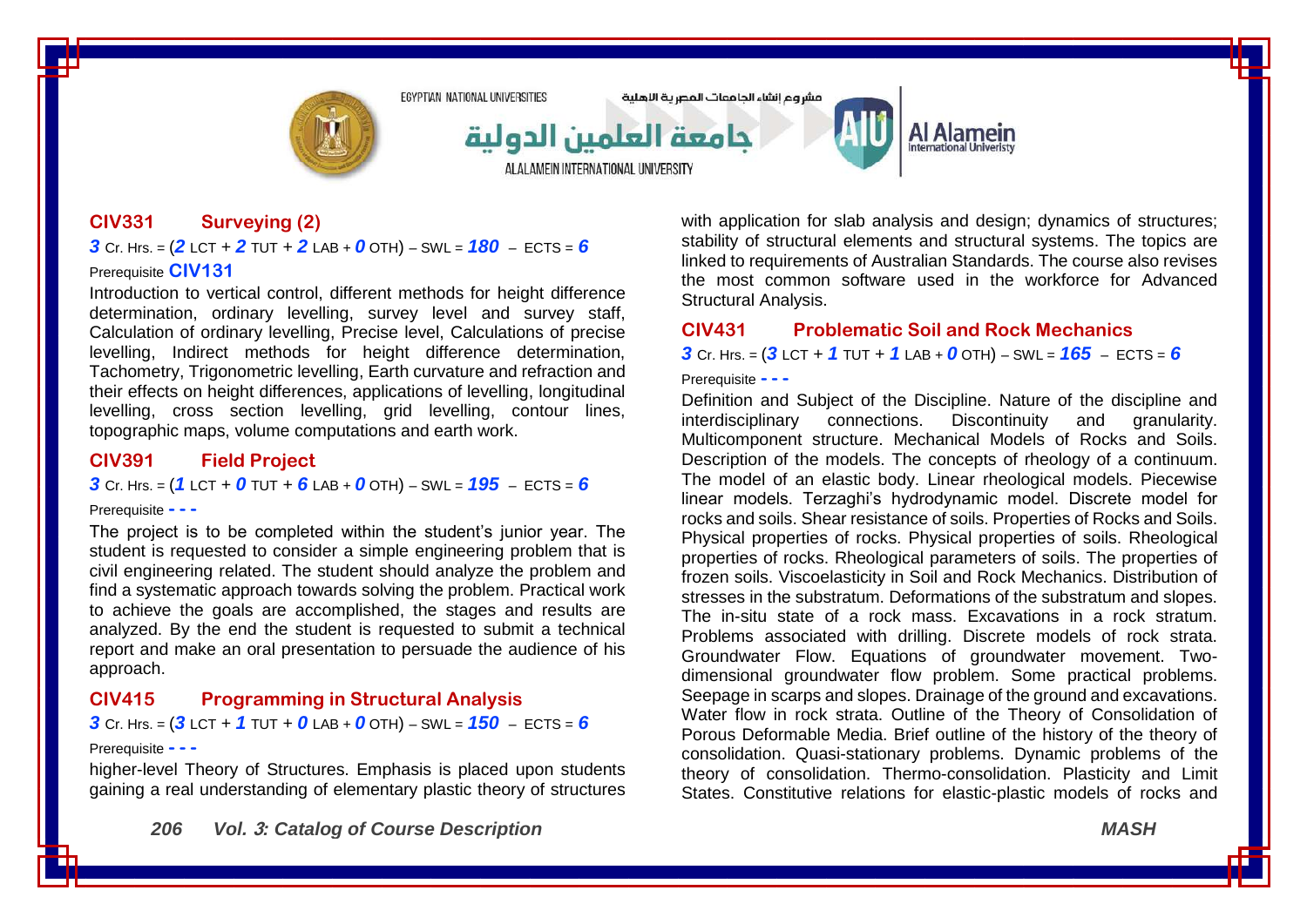

soils. The limit state conditions. Limit analysis. Examples of application of approximate methods. The method of characteristics. Mechanics of the Clay Fraction. Data and assumption. Physical fundamentals. Clay particles and ground water. The primary structure of the clay-water fluid. Movements of a structure element. Action of isotropic pressure (consolidation). Action of the stress deviator. Rheological models of primary clay. Structural changes of clay-water fluid. The oriented claywater fluid. Clayey soils. Creep in clayey soils.

### **CIV441 Cost Estimation and Project Control**

*2* Cr. Hrs. = (*2* LCT + *1* TUT + *0* LAB + *0* OTH) – SWL = *105* – ECTS = *4*

#### Prerequisite **- - -**

Prestressed concrete concepts. Prestressing losses. Statically determinate prestressed structures. Design of end anchorage zone. Limit state of flexure and shear. Statically indeterminate prestressed structures. Bridge loading and load combinations. Bridge planning and systems. Design of concrete box-girder bridges. Basics of precast concrete.

#### **CIV442 Management of Project Resources**

#### *3* Cr. Hrs. = (*3* LCT + *1* TUT + *1* LAB + *0* OTH) – SWL = *165* – ECTS = *6*

#### Prerequisite **- - -**

Introduction to project procurement management, project resources management; critical project resources, material management: planning& control; Procurement& acquisition costs; resources management information systems; inventory analysis, inventory factors. Resources allocation and leveling.

## **CIV443 Insulation Works**

*3* Cr. Hrs. = (*3* LCT + *1* TUT + *1* LAB + *0* OTH) – SWL = *165* – ECTS = *6*

#### Prerequisite **- - -**

traditional, state-of-the-art and possible future thermal building insulation materials, with respect to properties, requirements and possibilities. Basic thermal transport properties are treated, including solid state, gas, radiation and convection conductance. The advantages and disadvantages of the miscellaneous building insulation materials and solutions are discussed. Examples of insulation materials are mineral wool, expanded polystyrene, extruded polystyrene, polyurethane, vacuum insulation panels, gas insulation panels, aerogels, and future possibilities like vacuum insulation materials, Nano insulation materials and dynamic insulation materials. Various properties, requirements and possibilities are compared and studied. Among these are thermal conductivity, perforation vulnerability, building site adaptability and cuttability, mechanical strength, fire protection, fume emission during fire, robustness, climate ageing durability, resistance towards freezing/thawing cycles, water resistance, costs and environmental impact.

#### **CIV454 Sustainable Development**

*3* Cr. Hrs. = (*3* LCT + *1* TUT + *1* LAB + *0* OTH) – SWL = *165* – ECTS = *6*

#### Prerequisite **- - -**

Cracking limit state; Design of Water tanks: design of sections, elevated, ground and underground tanks, circular and rectangular tanks, calculation of internal forces. Design and reinforcement details of corbels and deep beams. Lateral resistance of buildings: earthquake and wind. Design and detailing of shear walls and RC cores. Introduction of Prestressed concrete structures.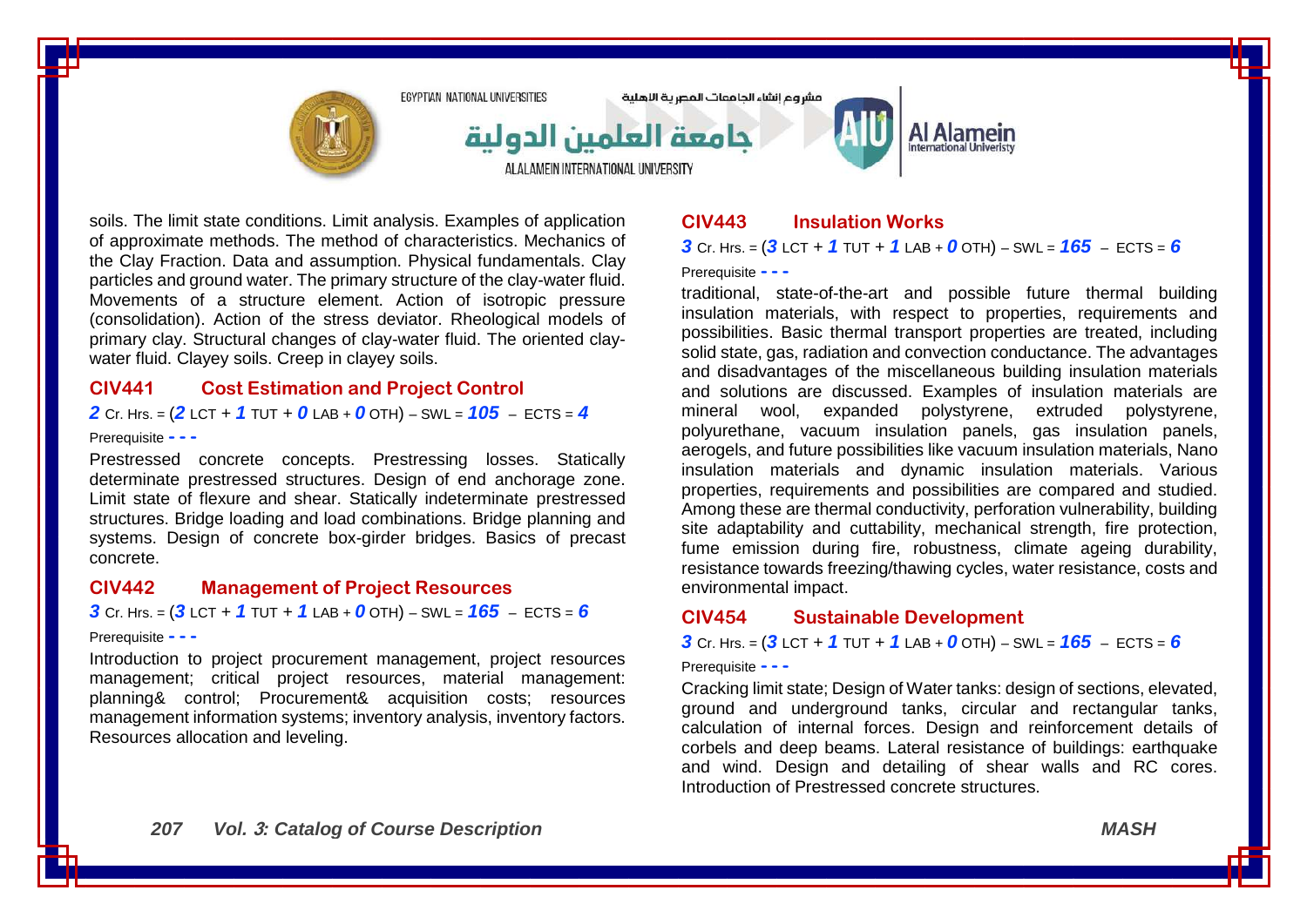

### **CIV455 Control of Industrial Pollution** *3* Cr. Hrs. = (*3* LCT + *1* TUT + *1* LAB + *0* OTH) – SWL = *165* – ECTS = *6*

Prerequisite **- - -**

Causes of deterioration of concrete structures – Evaluation of concrete structures – Repair and strengthening materials (types, selection and testing) – Bond between repair and strengthening materials and substrate concrete – Different repair and strengthening techniques – Protection and maintenance of concrete structures – Repair and strengthening of different concrete elements (footing – column – beam – slab …. etc.) – Structural analysis of repair and strengthening – Design of repair and strengthening – Case studies.

#### **CIV461 Risk and Safety Management**

*3* Cr. Hrs. = (*3* LCT + *1* TUT + *0* LAB + *0* OTH) – SWL = *150* – ECTS = *6*

#### Prerequisite **- - -**

Introduction to project risk management, Introduction to advanced concept of the systematic process of identifying, analyzing, and responding to risk and safety management of construction projects. Risk management during construction project life, risk analysis, risk evaluation, risk assessment, risk prevention in construction projects, Safety and health considerations on construction project, safety regulations and safety management. Environmental Risk Assessment Methodology, Environmental Impact Assessment Environmental Health Risk Assessment. National and International regulations.

### **CIV462 Legal and Contracts Issues in Construction Projects**

*2* Cr. Hrs. = (*2* LCT + *1* TUT + *0* LAB + *0* OTH) – SWL = *105* – ECTS = *4*

#### Prerequisite **- - -**

-Methods of contractors' selection, tender types. Construction contracts basics and definitions. Types of construction contracts; cost-based contracts and Price given in advance contracts. Legal Aspects of Construction Projects "Egyptian Law", Legal Aspects of Construction Projects "FIDIC". Construction Claims; Definition & Classification, Generation and Procedure of Claims, Claim categories. Dispute resolution techniques; Mediation, Conciliation, Adjudication, Arbitration, Litigation … etc.

### **CIV491 Graduation Project 1**

**3** Cr. Hrs. =  $(1 \text{ LCT} + 0 \text{ TUT} + 6 \text{ LAB} + 0 \text{ OTH}) - \text{SWL} = 195 - \text{ECTS} = 6$ 

#### Prerequisite **- - -**

Identification of a real-life problem related to the program in general and the concentration in specific, Setting the overall objectives of the project and specific objectives of Project (Collecting data from the field, market and/or literature, proposing engineering solutions, developing conceptual ideas/designs, conducting preliminary analyses, comparing different ideas based on technical aspects, Selection of the solution approach.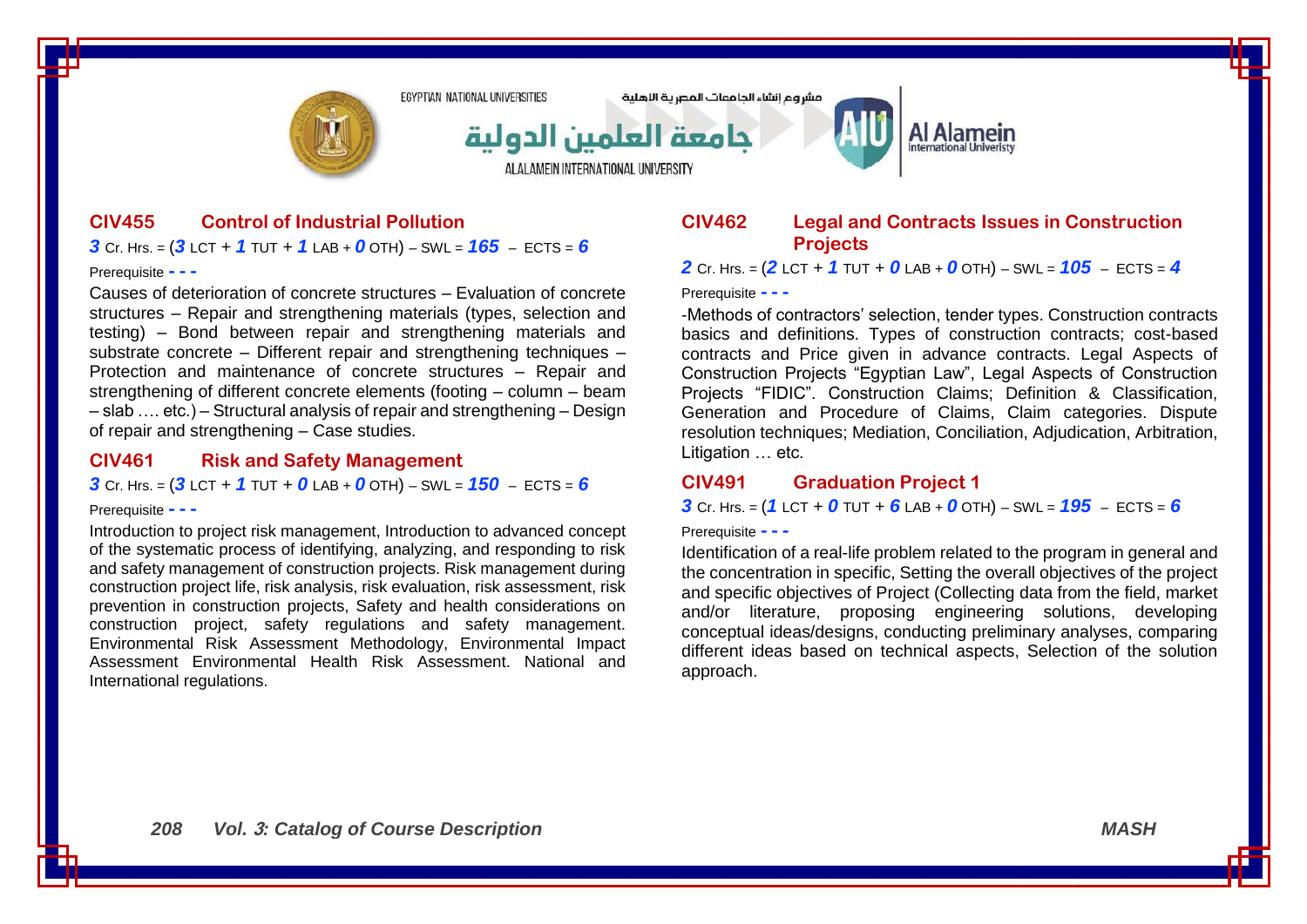

# **CIV492 Graduation Project 2**

*3* Cr. Hrs. = (*1* LCT + *0* TUT + *6* LAB + *0* OTH) – SWL = *195* – ECTS = *6*

Prerequisite **- - -**

This graduation project may be seen as a continuation of the first part

(CIV 491: Graduation Project) of a major topic, or it might be a new subject that the student is considering proving his competence in materials engineering practice.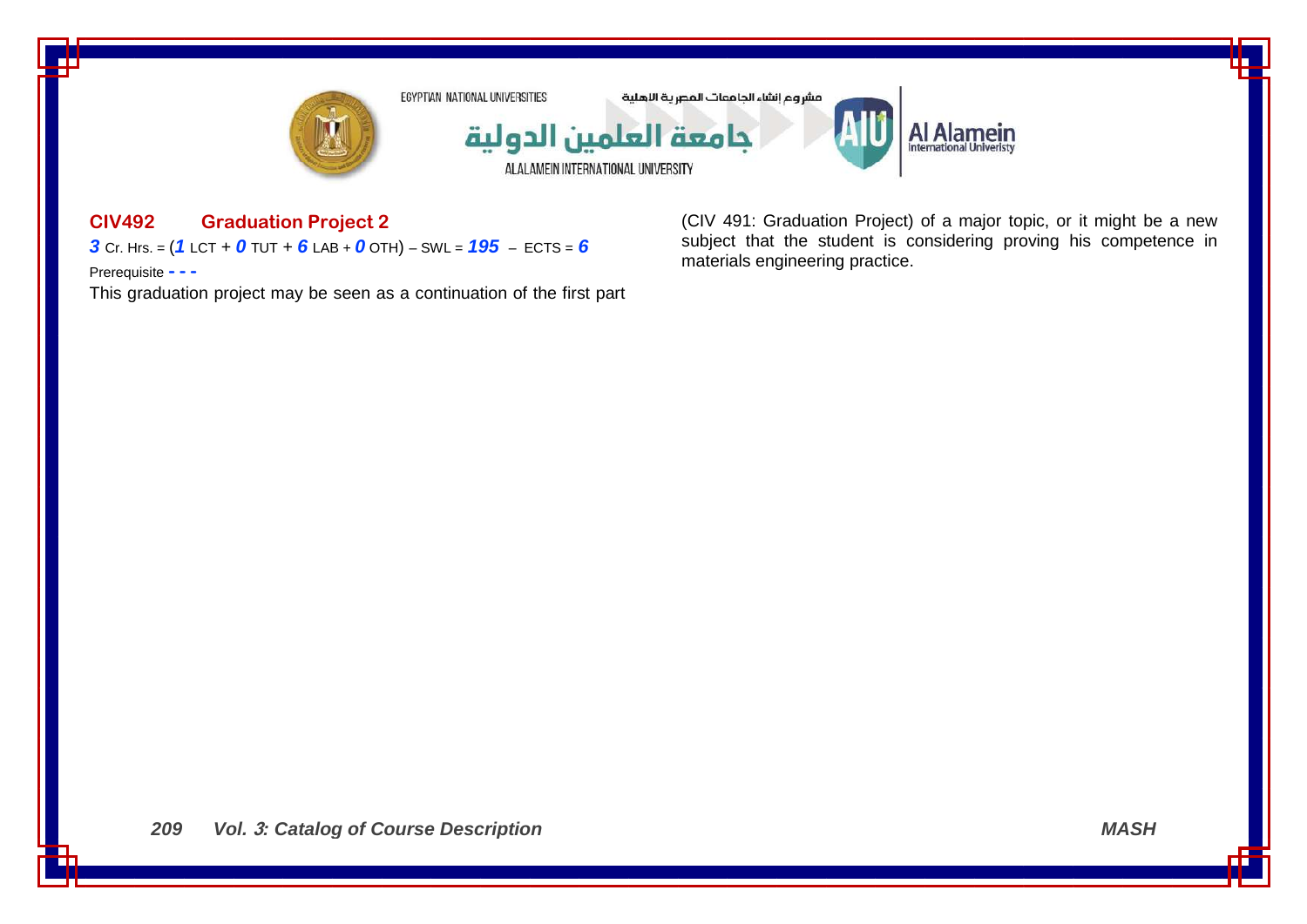

# **Department of Chemical Engineering**

# **CHG231 Separation Processes**

*4* Cr. Hrs. = (*3* LCT + *2* TUT + *1* LAB + *0* OTH) – SWL = *210* – ECTS = *8* Prerequisite **CHG132**

Fundamentals of vapour-liquid equilibrium, Flash distillation, Continuous distillation and the McCabe-Thiele construction, including consideration of (the feed line, the reflux ratio, non-ideal systems), Batch distillation, Plate distillation column design, Absorption and stripping of dilute mixture in plate columns, Liquid-liquid extraction, • Fundamentals of interfacial mass transfer, Absorption and stripping of dilute mixture in packed columns, Design of packed columns.

#### **CHG232 Chemistry of Petrochemical Processes**

*4* Cr. Hrs. = (*3* LCT + *2* TUT + *1* LAB + *0* OTH) – SWL = *210* – ECTS = *8*

#### Prerequisite **CHE221**

fundamental topics of mass/mole balances, thermodynamics, chemical kinetics, and transport phenomena in quantitative fashion through the use of advanced mathematical concepts.

#### **CHG251 Chemical Products Design and Development**

 $3$  Cr. Hrs. =  $(3$  LCT + 0 TUT + 2 LAB + 0 OTH) – SWL =  $165$  – ECTS = 6

#### Prerequisite **- - -**

Chemical Products. What are chemical products – examples: ball point pen ink, incandescent light bulb. Key importance of physical properties. Physical property categories checklist. Physical Properties. Molecular size and shape. Dispersive forces, polarity, hydrogen bonding. Property

estimation. Gases, liquids, solids. Crystal growth and shapes. Multiphase systems – foams, emulsions, suspensions. Designing Volumetric Behavior. Density, volume, thermal expansion, compressibility, volume change on phase change. Effect of temperature, pressure and concentration. Ideal gas law – compressed air propellant for shaving cream can bag-on-valve. Volume change during shipping – temperature in the back of a truck. Stokes' law – stable multiphase products from equal densities, high viscosity or small radii. Compressibility of liquids – hydraulic fluids, Pascal's law. Poiseuille's equation – fluid movement. Volume change upon freezing and melting – bursting pipes. Thermal expansion of solids in contact with each other. Designing Thermal Behavior. Heat capacity – effect of temperature. Absorptivity and emissivity – temperature of the Earth. Heat of vaporization – cooling of an aerosol can. Insulation – thermal conductivity of multiphase systems. Heat transfer – cold packaging, heat transfer fluids. Combustion – fuels. Heat perception – counter irritants. Designing Phase Equilibrium Behavior. Phase diagram – solid, liquid, vapor, supercritical. Water activity – microbial activity. Vapor-liquid equilibria – shaving cream propellants, azeotropes. Solid-liquid equilibria – freezing point depressants. Solubility parameter model. Solvent selection. Evaporation and drying – hand sanitizer, fragrance fixatives. Designing Rheological Behavior. Viscosity – flow of fluids. Non-Newtonian behavior – shear thinning, shear thickening. Power law fluids – anti-icing fluids. Thickeners – polymers, gums. Stokes' law again – skin feel. Squeeze flow – fluids between solid surfaces, lubricants. Effect of temperature – viscosity index improvers. Designing Interfacial Behavior. Surface tension – pure liquids and mixtures. Creating surfaces – bubbles, drops, nucleation. Young's equation – contact angles, wetting and spreading. Zisman plots – critical surface tension for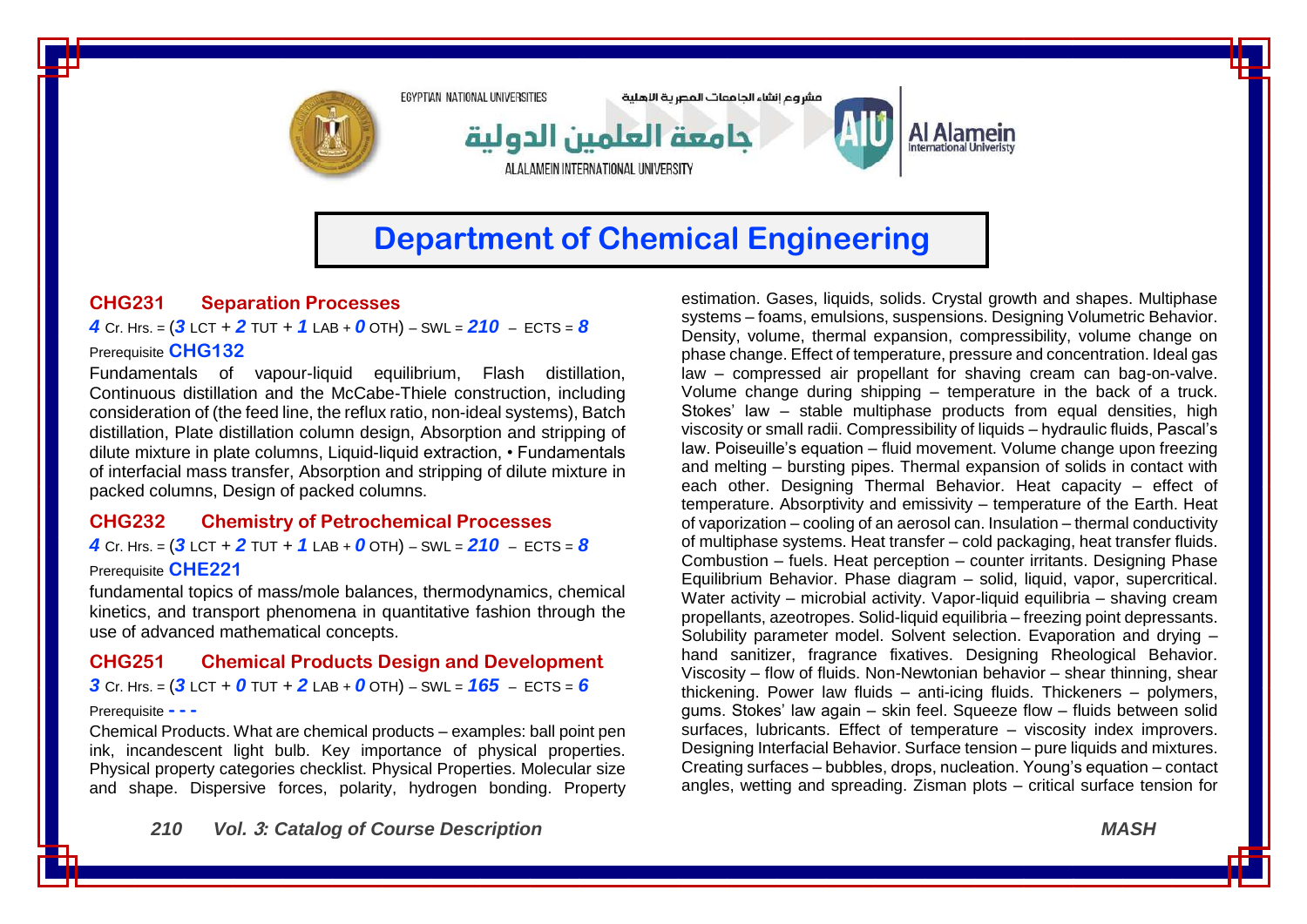

مشروع انشاء الحامعات المصرية الاهلية



Al Alamein

wetting. Kelvin equation – phase behavior and curved surfaces. Ostwald Ripening – activity, pressure and concentration. Capillary rise – ink on paper. Interfacial tension – behavior of detergents. Surfactants – molecular structure, general behavior. Critical micelle concentration – effectiveness, efficiency. HLB – surfactant selection. Packing parameter – structure formation. Designing Sensory Behavior. Taste – bittering agents, flavoring chemicals. Smell – odor threshold, perfume notes, odorants. Sound – speed of sound, Hertzian impact. Perception – human sight, human touch. Human strength - grip, finger. Designing Optical Behavior. Electromagnetic spectrum – visible light, colors. Light and chemicals – reflection, refraction, transmission, absorption. Invisible light – optical brighteners, infrared reflective coatings. Ultraviolet – skin protection, chemical reactions. Chromophores – electronic transitions. Effect of pH – indicators. Colorants – pigments, dyes. Inks, paints, cosmetics. Sources – carmine. William Henry Perkin. Designing for Environmental, Health and Safety. Toxicity – concentration not chemical, LD50, LC50. Dose-response curves. Degradation in the environment – branching, biodegradability rules. ThOD – theoretical oxygen demand. Flammability – combustion, flash points, mixtures. Flame retardant additives. Designing for Reactivity. Reactivity with oxygen, light, water. Autooxidation – free radical formation. Preservatives – antimicrobials, free radical scavengers. Corrosion – chemical reactions, electrochemistry. Corrosion inhibitors. Designing for Mechanical Behavior. Applied forces – compression, tension, torsion. Deformation – stress, strain, modulus. Stress-strain curves – strength, yield, fracture. Metals, plastics, elastomers, glasses. Reinforcements – glass fibers, carbon fibers. Composite materials. Designing for Electromagnetic Behavior. Electricity – flow of electrons. Conductors, insulators, semiconductors. Conductivity – metals, polymers. Flow of ions – batteries.

# **CHG271 Applied Chemistry**

*3* Cr. Hrs. =  $(3$  LCT + 0 TUT + 2 LAB + 0 OTH) – SWL =  $165$  – ECTS = 6

Prerequisite **- - -**

Physical chemistry: Gases, Liquids, Solids. Thermochemistry, Thermodynamics, Solutions, Ionic equilibrium, Electrochemistry. Applied chemistry: Corrosion of metals, Alloys, Water chemistry and treatment, Chemistry of cements, Chemistry of polymers, Fuels and Combustion, Environmental pollution and its control.

#### **CHG352 Environment and Safety Management/P**

*2* Cr. Hrs. = (*2* LCT + *0* TUT + *0* LAB + *0* OTH) – SWL = *90* – ECTS = *4*

Prerequisite **- - -**

Understand in detail about Environment, Health & Safety (EHS) Management. Explain the Objectives of Environment, Health & Safety Management. Describe the Types of EHS Management Plan. Explain about the Elements of EHS Management. Explain the Types of EHS Inspections. Describe the Strategies for EHS Management. Explain in detail about the EHS Management Process. Explain Ways of Effective EHS Program.

### **CHG353 Fuel Processing**

*3* Cr. Hrs. = (*3* LCT + *0* TUT + *2* LAB + *0* OTH) – SWL = *165* – ECTS = *6*

#### Prerequisite **- - -**

equipment and processes primarily focused on the handling of fuel and its associated liquids. Main topics covered include fundamentals, fuel characterization, phase behavior, vapor-liquid equilibrium, basic thermodynamics, and water-hydrocarbon behavior, as well as all the key equipment to process fuel.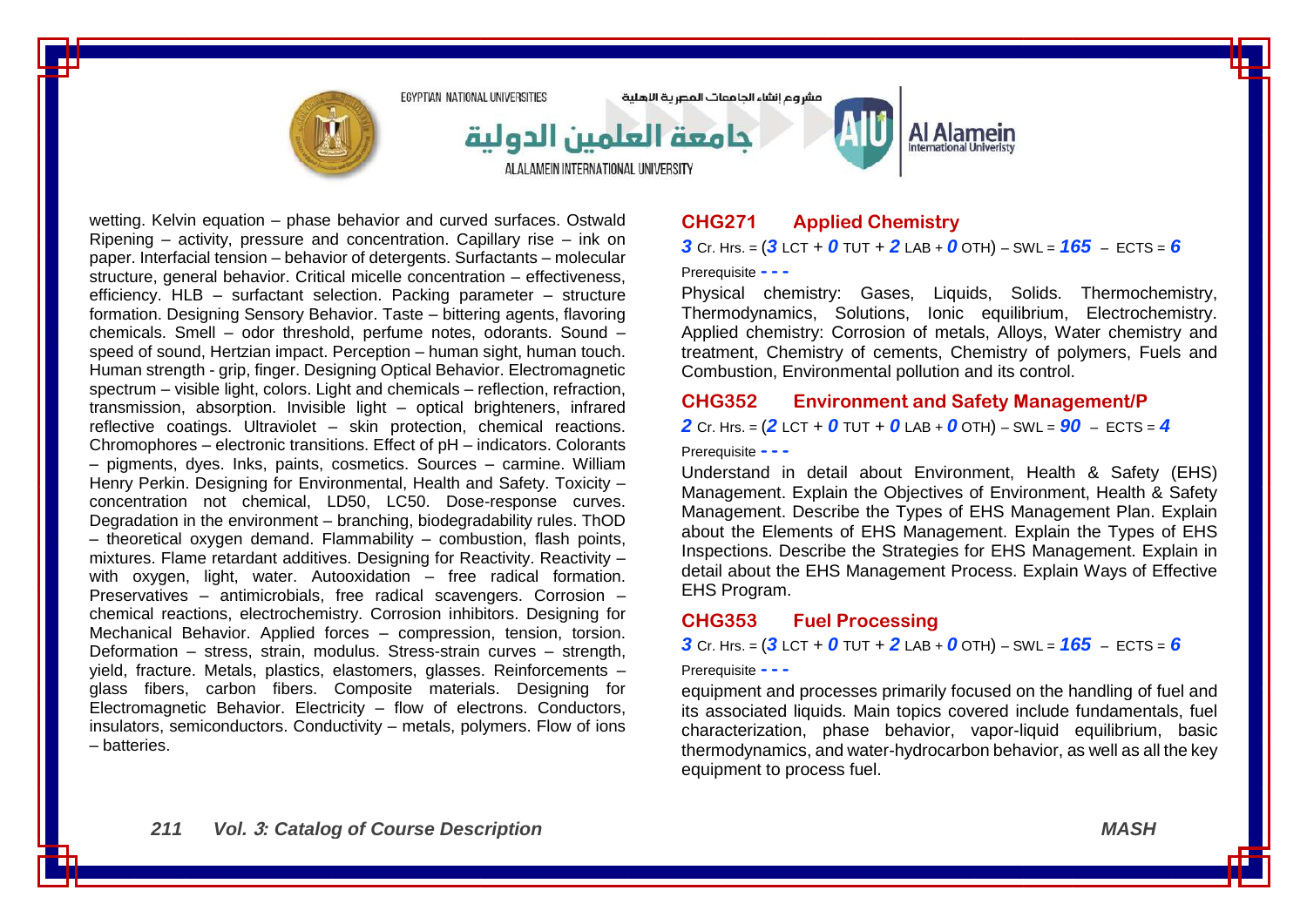

### **CHG357 Advanced Reaction Engineering**

#### $3$  Cr. Hrs. =  $(3$  LCT + 0 TUT + 2 LAB + 0 OTH) – SWL =  $165$  – ECTS = 6

Prerequisite **- - -**

chemical kinetics and transport phenomena, review of elements of reaction kinetics, rate processes in heterogeneous reacting systems, design of fluid-fluid and fluid-solid reactors, scale-up and stability of chemical reactors and residence time analysis of heterogeneous chemical reactors.

### **CHG370 Environmental Chemistry**

*3* Cr. Hrs. = (*3* LCT + *1* TUT + *1* LAB + *0* OTH) – SWL = *165* – ECTS = *6* Prerequisite **CHE221**

Teaching and Learning Methods.

#### **CHG371 Renewable Energy Resources Interfacing**

*2* Cr. Hrs. = (*2* LCT + *1* TUT + *1* LAB + *0* OTH) – SWL = *135* – ECTS = *4*

#### Prerequisite **- - -**

society's present needs and future energy demands, examine conventional energy sources and systems, including fossil fuels and nuclear energy, and then focus on alternate, renewable energy sources such as solar, biomass (conversions), wind power, geothermal, and hydro.

### **CHG391 Industrial Project**

*3* Cr. Hrs. = (*1* LCT + *0* TUT + *6* LAB + *0* OTH) – SWL = *195* – ECTS = *6*

#### Prerequisite **- - -**

The project is to be completed within the student's junior year. The student is requested to consider a simple engineering problem that is materials engineering related. The student should analyze the problem and find a systematic approach towards solving the problem. Practical work to achieve the goals are accomplished, the stages and results are analyzed. By the end the student is requested to submit a technical report and make an oral presentation to persuade the audience of his approach.

# **CHG421 Reservoir Simulation**

*3* Cr. Hrs. = (*2* LCT + *2* TUT + *2* LAB + *0* OTH) – SWL = *180* – ECTS = *6*

#### Prerequisite **- - -**

"Buckley Leverett displacement. One dimensional water oil displacement. Model components, types, and modern gridding methods. Two dimensional displacement. Grid orientation and refinement. Routine and special core analysis. Single phase up-scaling of geo-cellular model parameters".

#### **CHG422 Petroleum Economics**

#### *3* Cr. Hrs. = (*2* LCT + *2* TUT + *0* LAB + *0* OTH) – SWL = *150* – ECTS = *6*

#### Prerequisite **- - -**

"Cash Flow Components and Economic Indicators. Upstream Petroleum Economics. Midstream and Downstream Petroleum Economics. Managing and Mitigating Uncertainty and Risk. Sensitivities, Simulations and Decision Analysis. Valuing Petroleum Assets, Portfolios and Companies.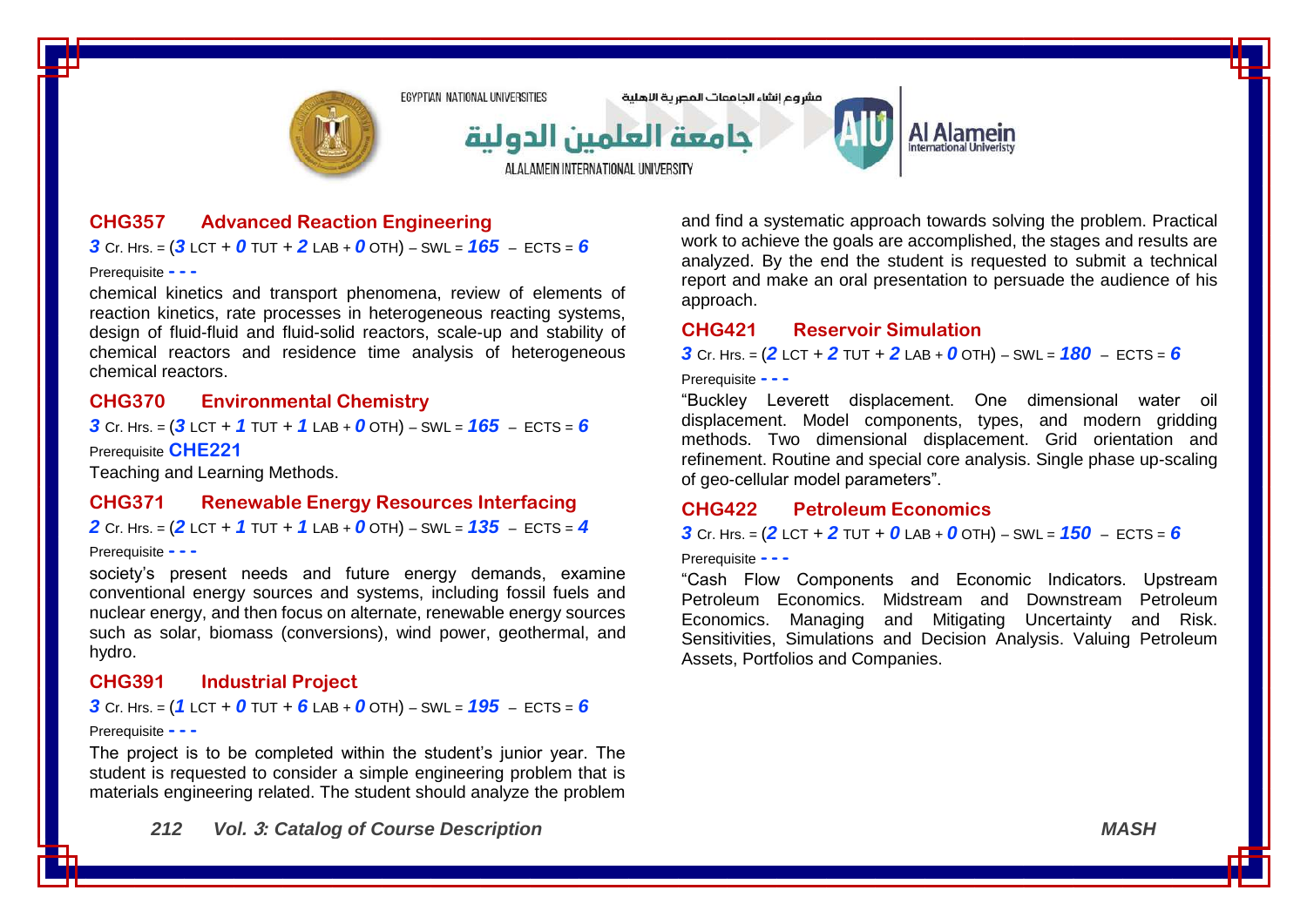

مشروع انشاء الحامعات المصرية الاهلية



# Al Alamein

**CHG454 Project Planning and Management**

*3* Cr. Hrs. =  $(2$  LCT + 2 TUT + 0 LAB + 0 OTH) – SWL =  $150$  – ECTS = 6

Prerequisite **- - -**

Recommended processes, tools and techniques, oil and gas project management case studies, class exercises, team working, production of business case and project plan, video, presentation and rapid response assessment based on a situational analysis.

## **CHG455 Instrumentation and Process Control**

*3* Cr. Hrs. = (*3* LCT + *1* TUT + *1* LAB + *0* OTH) – SWL = *165* – ECTS = *6*

#### Prerequisite **- - -**

application, hardware, installation, and performance of process measurement instrumentation and control valves.

#### **CHG456 Material Synthesis and Characterization**

*3* Cr. Hrs. = (*3* LCT + *1* TUT + *1* LAB + *0* OTH) – SWL = *165* – ECTS = *6*

#### Prerequisite **- - -**

Introduction to feedback control systems. Characteristics of closed loop systems. Advantages and disadvantages of feedback. Obtainment of transfer functions along with illustrative examples. Block diagram reduction. Signal flow graphs. Sensitivity to parameter variation. Performance of control systems. Standard test signals. Time response of first and second order systems and response specs. Identifications of systems from time response. Static error analysis. Classical controllers P, PI, PD, PID. Routh - Method for stability analysis. Root locus. Frequency response. Identifications of systems from frequency response. Design of PID controllers and compensators. State space representation in canonical forms. State feedback gain matrix design method. Observability and controllability analysis.

# **CHG457 Petroleum Refinery Engineering**

*3* Cr. Hrs. = (*2* LCT + *2* TUT + *2* LAB + *0* OTH) – SWL = *180* – ECTS = *6*

Prerequisite **- - -**

Oil Refineryis concerned with the study of crude oil refining, natural separation methods, distillation, absorption, cracking, coking, waxes, improvement, fuel, lubricants, flow sheets, plant design, and economics.

#### **CHG458 Principles of Enhanced Oil Recovery**

 $3$  Cr. Hrs. =  $(2$  LCT +  $2$  TUT +  $2$  LAB +  $0$  OTH) – SWL =  $180$  – ECTS =  $6$ 

Prerequisite **- - -**

fundamentals of miscible, chemical and thermal oil recovery methods. Enhanced Oil Recovery (EOR) projects are usually handled by multidisciplinary teams. This course targets technical staff not involved in detailed engineering design and non-technical staff involved in the legal, financial and decision-making aspects of EOR projects.

#### **CHG474 Biomass**

**3** Cr. Hrs. =  $(2$  LCT + 2 TUT + 2 LAB + 0 OTH) – SWL =  $180 -$  ECTS = 6

Prerequisite **- - -**

Biomass fiber morphology, cellulose, hemicellulose and lignin chemistry and their chemical analyses. It also covers biomass pretreatment/fractionation, enzymatic hydrolysis of lignocellulose and biochemical conversion of hydrolysate to ethanol or butanol.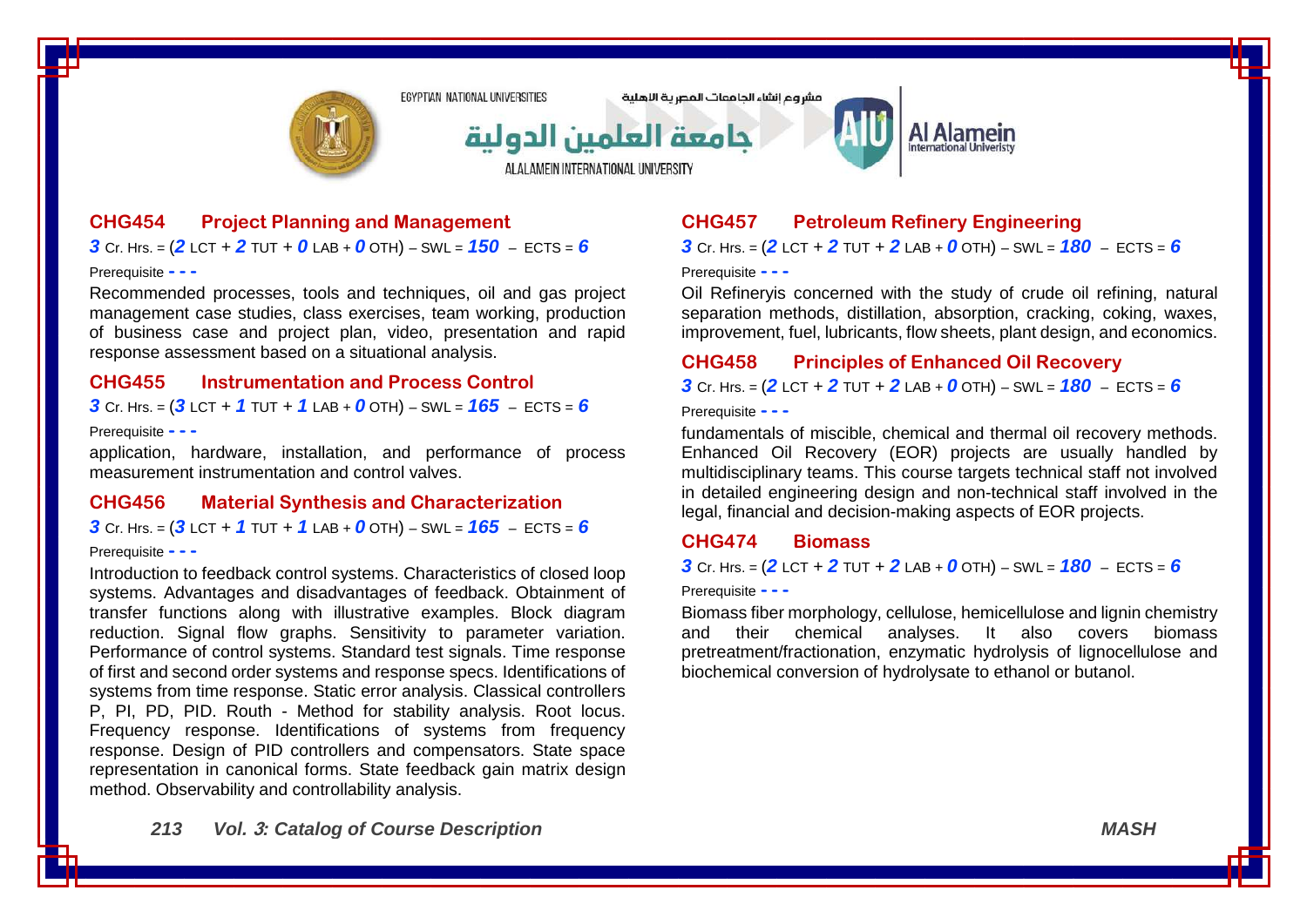

# **CHG491 Graduation Project 1**

*3* Cr. Hrs. = (*1* LCT + *0* TUT + *6* LAB + *0* OTH) – SWL = *195* – ECTS = *6*

Prerequisite **- - -**

Under supervision, the student should approach his graduation project within his Senior year. The purpose of this graduation project is to provide students with an opportunity to engage in an activity that will allow them to demonstrate their ability to apply the knowledge and skills they have gained throughout their years in the educational system. The project is designed to ensure that students are able to apply, analyses, synthesize, and evaluate information and to communicate significant knowledge and understanding. Problems/ topics to be considered should be materials engineering oriented, in any of the related disciplines offered by the faculty.

# **CHG492 Graduation Project 2**

*3* Cr. Hrs. = (*1* LCT + *0* TUT + *6* LAB + *0* OTH) – SWL = *195* – ECTS = *6*

### Prerequisite **CHG491**

This graduation project may be seen as a continuation of the first part (MEC 491: Graduation Project) of a major topic, or it might be a new subject that the student is considering proving his competence in materials engineering practice.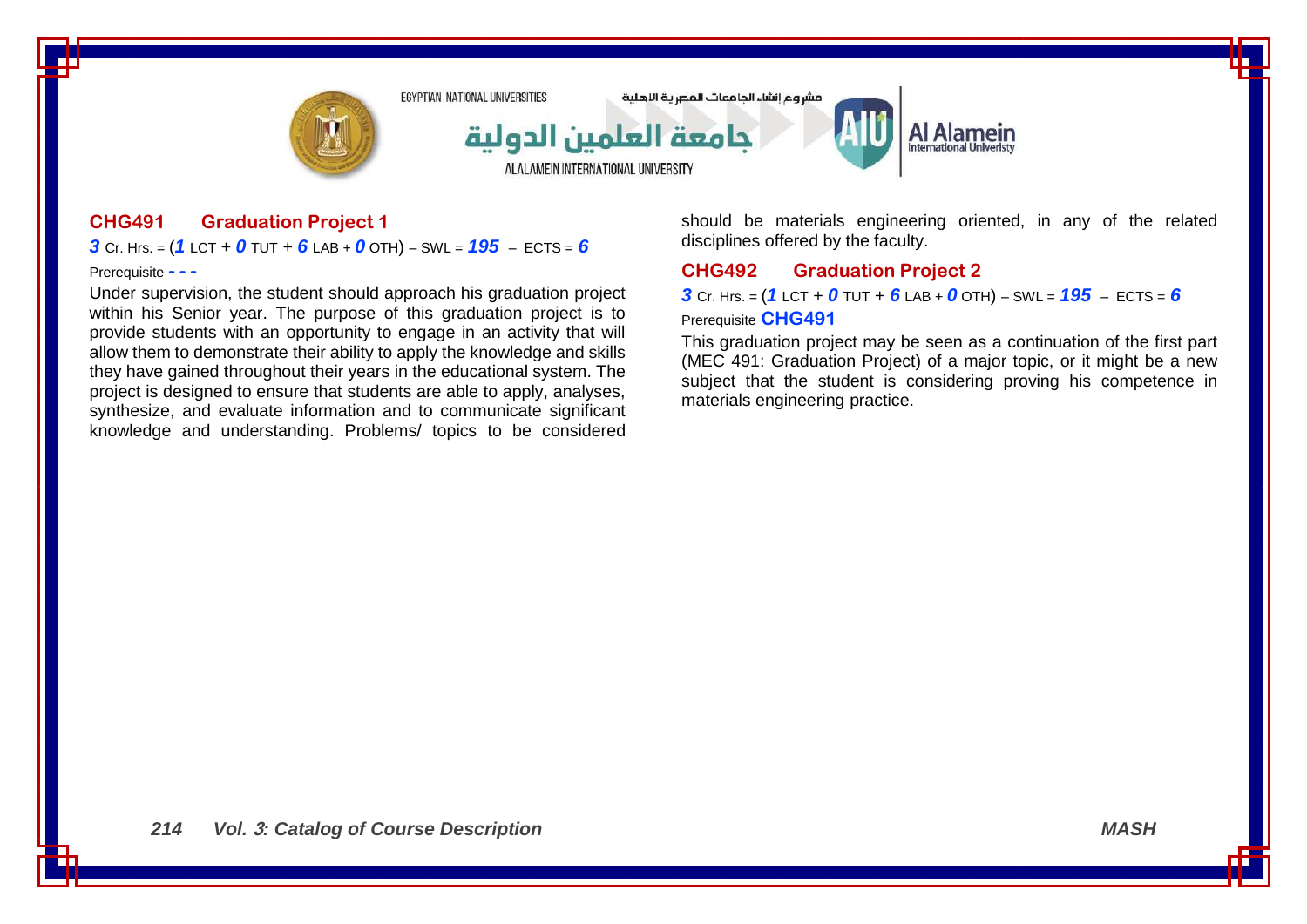

**ARC010 Introduction to History of Art and Architecture** *2* Cr. Hrs. = (*2* LCT + *0* TUT + *0* LAB + *0* OTH) – SWL = *90* – ECTS = *4*

#### Prerequisite **- - -**

The course is an introduction to art and Architecture from Pre-Historical periods to the modern times in the East and the West. It explains how art and architecture have developed through different cultures, religious beliefs, aesthetic values, and behavioral patterns. Overview of world art and architecture - Ancient Egyptian history of art and architecture - Greek and Roman history of art and architecture - Early Christian history of art and architecture in the West - Romanesque and Gothic history of art and architecture- Renaissance and Baroque history of art and architecture - Byzantine- Coptic history of art and architecture - Islamic history of art and architecture - 20th century history of art and architecture - Modern Art - Modern architecture - Modern Egyptian history of art and architect.

#### **ARC111 Visual Perception, Art and Design**

*3* Cr. Hrs. = (*1* LCT + *4* TUT + *0* LAB + *0* OTH) – SWL = *165* – ECTS = *6*

#### Prerequisite **- - -**

This course introduces the students to the fundamentals of Architectural Design as well as the scope and vocabulary of architecture. Also, the course presents the career range of architects and the role of the architect in the community. It aims to prepare students with all the basic knowledge & skills they need to be able to deal with the design process. The course introduces the generic issues that influence and shape

*215 Vol.* **3***: Catalog of Course Description MASH*

architectural design, and aims at developing the skills to address them. The studio focuses on such elements as tectonics, design method and representation, human scale, space, form and light, function, place and time.

### **ARC121 Architectural Studio 1**

*4* Cr. Hrs. = (*2* LCT + *4* TUT + *0* LAB + *0* OTH) – SWL = *210* – ECTS = *8*

Prerequisite **- - -**

This course introduces the students to the fundamentals of Architectural Design as well as the scope and vocabulary of architecture. Also, the course presents the career range of architects and the role of the architect in the community. It aims to prepare students with all the basic knowledge & skills they need to be able to deal with the design process. The course introduces the generic issues that influence and shape architectural design, and aims at developing the skills to address them. The studio focuses on such elements as tectonics, design method and representation, human scale, space, form and light, function, place and time.

#### **ARC131 History and Theory of Ancient Architecture**

*2* Cr. Hrs. = (*1* LCT + *2* TUT + *0* LAB + *0* OTH) – SWL = *105* – ECTS = *4* Prerequisite **SPD 111**

The course focuses on studying the factors and features for Mesopotamian Architecture, Ancient Egyptian Architecture, Greek Architecture - Roman Architecture – Lessons Learned from History (Programming of Building Types – building Systems and Techniques-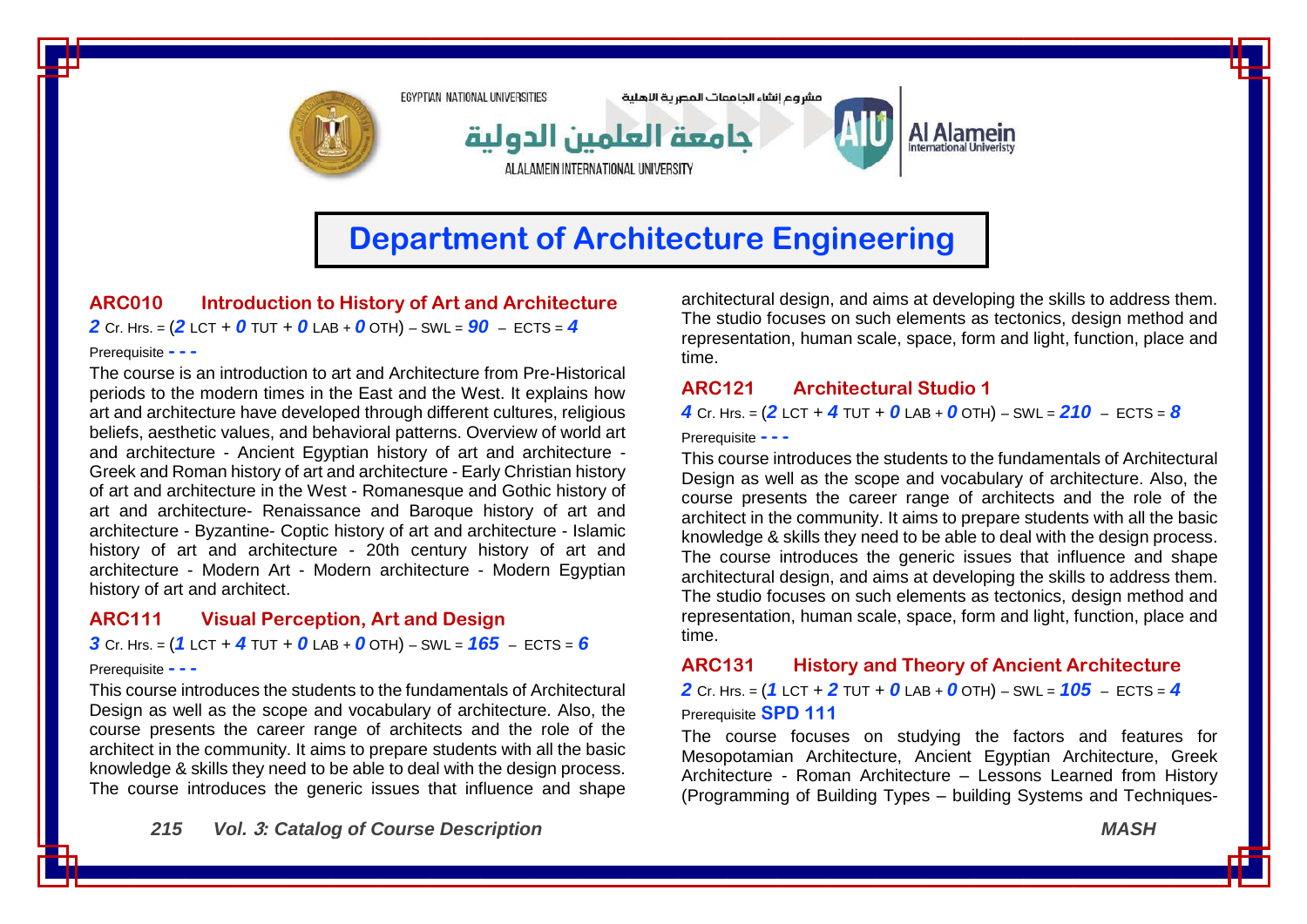

Design Elements and Geometry). The course works both chronologically as a history of phases and styles, and methodologically, examining the contextual issues that give each period a distinctive architecture. Students will learn to understand and make critical judgments on buildings and be ready for more specialized studies in the history of architecture.

# **ARC132 History and Theory of Medieval Architecture**

*3* Cr. Hrs. = (*2* LCT + *2* TUT + *0* LAB + *0* OTH) – SWL = *150* – ECTS = *6*

#### Prerequisite **ARC142**

Early Christian, Byzantine, Romanesque, Gothic, Renaissance, Baroque, Rococo, and till the Industrial Revolution. As well as identify, analyze, compare and judge the formulation and preprogramming of building types, various architectural elements and styles, building material and constructions techniques, vernacular aspects embodied and associated arts. Special emphasis is put on Coptic (Egyptian) Architecture.

### **ARC141 Introduction to Building Systems**

*3* Cr. Hrs. = (*2* LCT + *2* TUT + *0* LAB + *0* OTH) – SWL = *150* – ECTS = *6*

#### Prerequisite **- - -**

Environment and human needs. Construction methods: Masonry, Concrete, Timber, Steel, building elements: walls, openings, floors, roofs. Introduction to Climate-responsive design, Lighting, Acoustics and Ventilation.

### **ARC212 Interior Design and Modern Art**

*3* Cr. Hrs. = (*1* LCT + *4* TUT + *0* LAB + *0* OTH) – SWL = *165* – ECTS = *6*

#### Prerequisite **- - -**

This course is meant to direct the students throughout the process of

*216 Vol.* **3***: Catalog of Course Description MASH*

design starting from deriving the concept and reaching to fully developed multi-layered design allowing students understand the different aspects incorporated with the design process covering Utilitarian, Structural, Socio-cultural, Environmental and Economic aspects. Also, the course aims to train the students to effectively use various illustration media to express their work and express themselves including manual, digital, and mixed media as well as the written word.

## **ARC222 Architectural Studio 2**

*4* Cr. Hrs. = (*2* LCT + *4* TUT + *0* LAB + *0* OTH) – SWL = *210* – ECTS = *8*

Prerequisite **- - -**

This course is meant to direct the students throughout the process of design starting from deriving the concept and reaching to fully developed multi-layered design allowing students understand the different aspects incorporated with the design process covering Utilitarian, Structural, Socio-cultural, Environmental and Economic aspects. Also, the course aims to train the students to effectively use various illustration media to express their work and express themselves including manual, digital, and mixed media as well as the written word.

### **ARC223 Architectural Studio 3**

*4* Cr. Hrs. =  $(2$  LCT + *4* TUT + *0* LAB + *0* OTH) – SWL =  $210$  – ECTS =  $8$ 

#### Prerequisite **- - -**

This course focuses on the ways in which the nature of the structural system, method of construction and building materials affect and inform the process of design and the final form. By means of experimental physical models, students should be able to select building materials and methods of appropriate physical/formal characteristics to create an iconic building. This course encourages to develop a project with a comprehensive approach to programmatic organization, energy load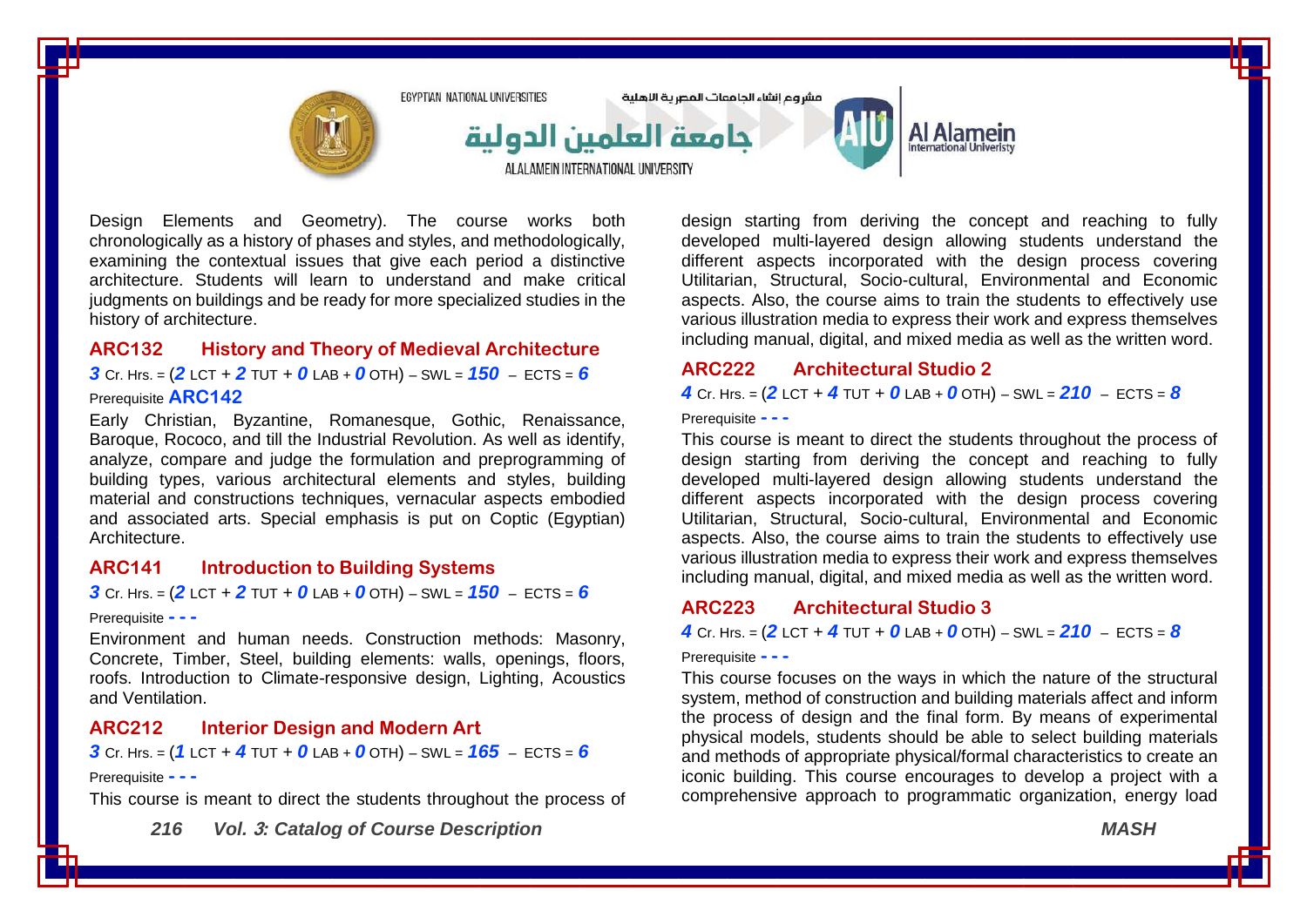

considerations, building material assemblies, exterior envelope and structure systems.

#### **ARC233 History of Islamic Architecture**

#### *2* Cr. Hrs. = (*1* LCT + *2* TUT + *0* LAB + *0* OTH) – SWL = *105* – ECTS = *4*

#### Prerequisite **- - -**

Critical review of literature of Islamic architecture and analyzes its historical and theoretical frameworks. Challenges the tacit assumptions and biases of standard studies of Islamic architecture and addresses historiographic and critical questions concerning how knowledge of a field is defined, produced and reproduced.

#### **ARC234 Theory and Criticism of Modern and Contemporary Architecture**

*2* Cr. Hrs. = (*1* LCT + *2* TUT + *0* LAB + *0* OTH) – SWL = *105* – ECTS = *4*

#### Prerequisite **ARC244**

Re-interpreting Historical Traditions- The Modern Movement and Anti-Ornament- New Responses to Site- New Technique, Materials and Visions- Organic Design Approaches- The Purpose of Manifestos- The Responsibility for Housing- Industry and Commerce- Modernism Outside of Europe- Critique of Modernism - The Rise of Post-modern Theory 1969–1979 - Pluralism of Thought – the 1980s- Millennial Excursions - 1990s and beyond the new millennium.

### **ARC235 History and Theory of City Planning**

*2* Cr. Hrs. = (*1* LCT + *2* TUT + *0* LAB + *0* OTH) – SWL = *105* – ECTS = *4* Prerequisite **- - -**

Introduction to plumbing systems, hygienic facilities design, piping installations placing. Plan procedures, drawing, structure of water systems and interpretation. Plumbing fixtures, traps, sanitary draw-of taps and flushing devices. disposal of wastewaters from buildings, hydraulic as applied to plumbing, materials for drainage elements. Sanitary & storm water drainage systems. Backflow prevention, building sewers. Statutory and private water supplies, pressure boosting, pressure reducing. Protection of potable water supply, thermal insulations, equipment for fire-water supply, water service pipes. General principles of natural gas supplies, requirements for gas appliances placing. Gas installation for buildings, gas service pipes….

### **ARC242 Sanitary Installations**

**3** Cr. Hrs. =  $(2$  LCT + 2 TUT + 0 LAB + 0 OTH) – SWL =  $150$  – ECTS = 6

Prerequisite **- - -**

Introduction to plumbing systems, hygienic facilities design, piping installations placing. Plan procedures, drawing, structure of water systems and interpretation. Plumbing fixtures, traps, sanitary draw-of taps and flushing devices. disposal of wastewaters from buildings, hydraulic as applied to plumbing, materials for drainage elements. Sanitary & storm water drainage systems. Backflow prevention, building sewers. Statutory and private water supplies, pressure boosting, pressure reducing. Protection of potable water supply, thermal insulations, equipment for fire-water supply, water service pipes. General principles of natural gas supplies, requirements for gas appliances placing. Gas installation for buildings, gas service pipes….

#### **ARC271 Introduction to Urban Design**

*3* Cr. Hrs. = (*1* LCT + *4* TUT + *0* LAB + *0* OTH) – SWL = *165* – ECTS = *6*

#### Prerequisite **ARC012**

The course provides an overview of the design of urban areas. Students learn theories and principles of urban design and issues concerning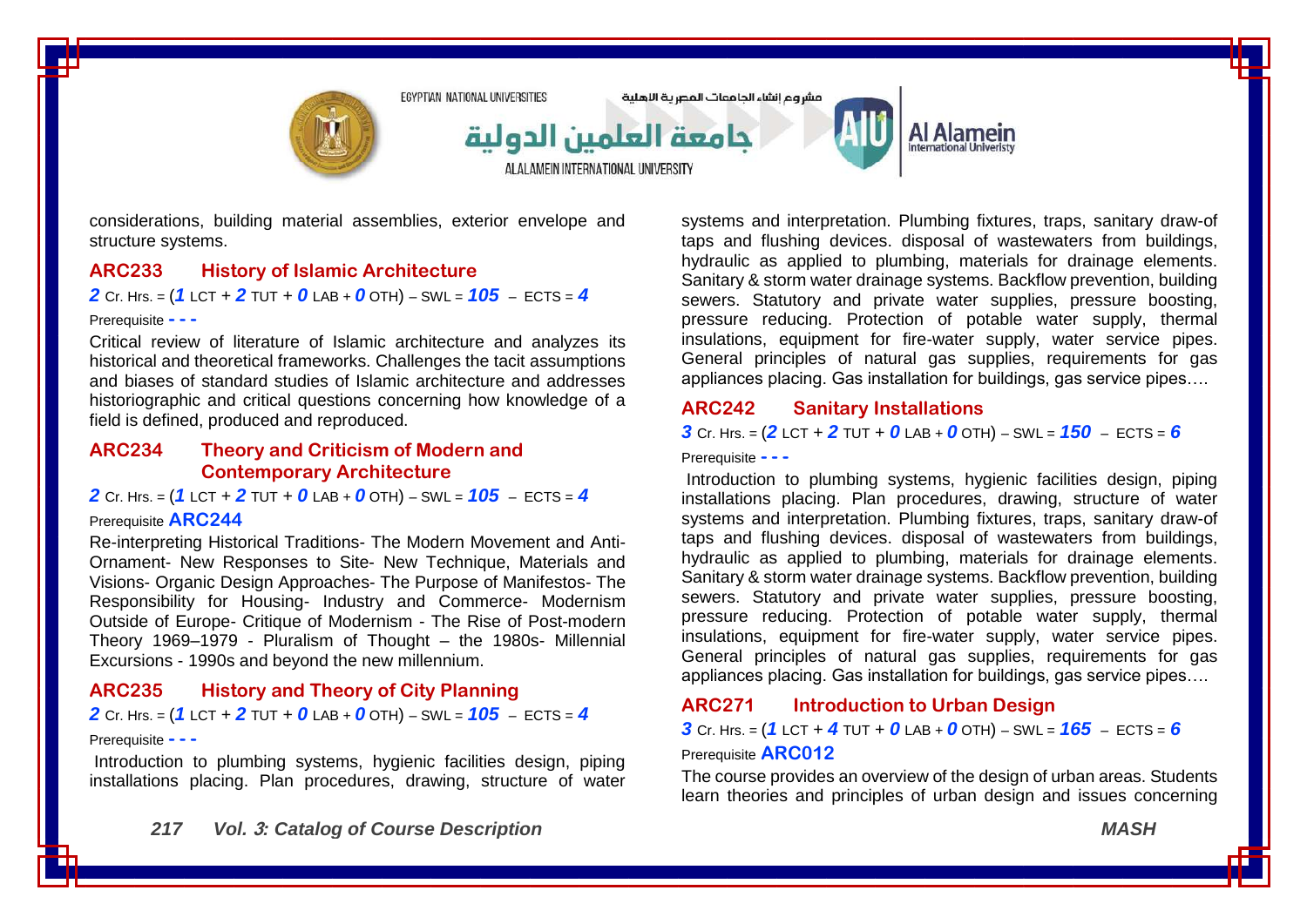

process and practices. the physical and social structure of cities, models of urban form analysis, city and urban design, contemporary theories of urban design, suburbs, and metropolitan areas, implementation strategies, urban problems, projects analyzing the evolution of urban place, factors of high-quality urban design and development.

### **ARC272 Landscape Architecture**

*3* Cr. Hrs. = (*1* LCT + *4* TUT + *0* LAB + *0* OTH) – SWL = *165* – ECTS = *6*

#### Prerequisite **- - -**

Form and space generation in landscape architecture. Elements of Landscape Architecture. The integration of both the building and the environment through the theories and principles of landscape design. Students with an in-depth understanding of how the two disciplines can be combined to produce integrated sustainable solutions. This is followed by the theoretical and historical backgrounds of landscape studies, site analysis plant materials and landscape elements.

### **ARC325 Environmental Design Studio 1**

# *3* Cr. Hrs. = (*2* LCT + *4* TUT + *0* LAB + *0* OTH) – SWL = *165* – ECTS = *6* Prerequisite **ARC216 - ARC274**

This course is a practical application of the environmental design elements that the students studied in the Environmental Studies course. The development of architectural concept, character and language is of particular importance. Course material combined with an understanding of appropriate environmental systems is a must. Environmental awareness and sustainability are studied and addressed throughout the course and within given projects.

# **ARC326 Environmental Design Studio 2**

*3* Cr. Hrs. = (*2* LCT + *4* TUT + *0* LAB + *0* OTH) – SWL = *165* – ECTS = *6* Prerequisite **ARC321**

This course is a practical application of the environmental design elements that the students studied in the Environmental Studies course. The development of architectural concept, character and language is of particular importance. Course material combined with an understanding of appropriate environmental systems is a must. Environmental awareness and sustainability are studied and addressed throughout the course and within given projects.

### **ARC335 20Th Century Egyptian Architecture andArts**

*2* Cr. Hrs. = (*1* LCT + *2* TUT + *0* LAB + *0* OTH) – SWL = *105* – ECTS = *4*

Prerequisite **- - -**

The course introduces students to the importance of culture and heritage in architectural design and development process. It develops students' analytical and descriptive skills in order to understand the meaning and significance of Human Heritage as a product of Culture and Civilization, with special reference to Egyptian Architectural Heritage.

# **ARC336 Architecture, Culture and Heritage**

*3* Cr. Hrs. = (*2* LCT + *2* TUT + *0* LAB + *0* OTH) – SWL = *150* – ECTS = *6*

#### Prerequisite **- - -**

The course introduces students to the importance of culture and heritage in architectural design and development process. It develops students' analytical and descriptive skills in order to understand the meaning and significance of Human Heritage as a product of Culture and Civilization, with special reference to Egyptian Architectural Heritage.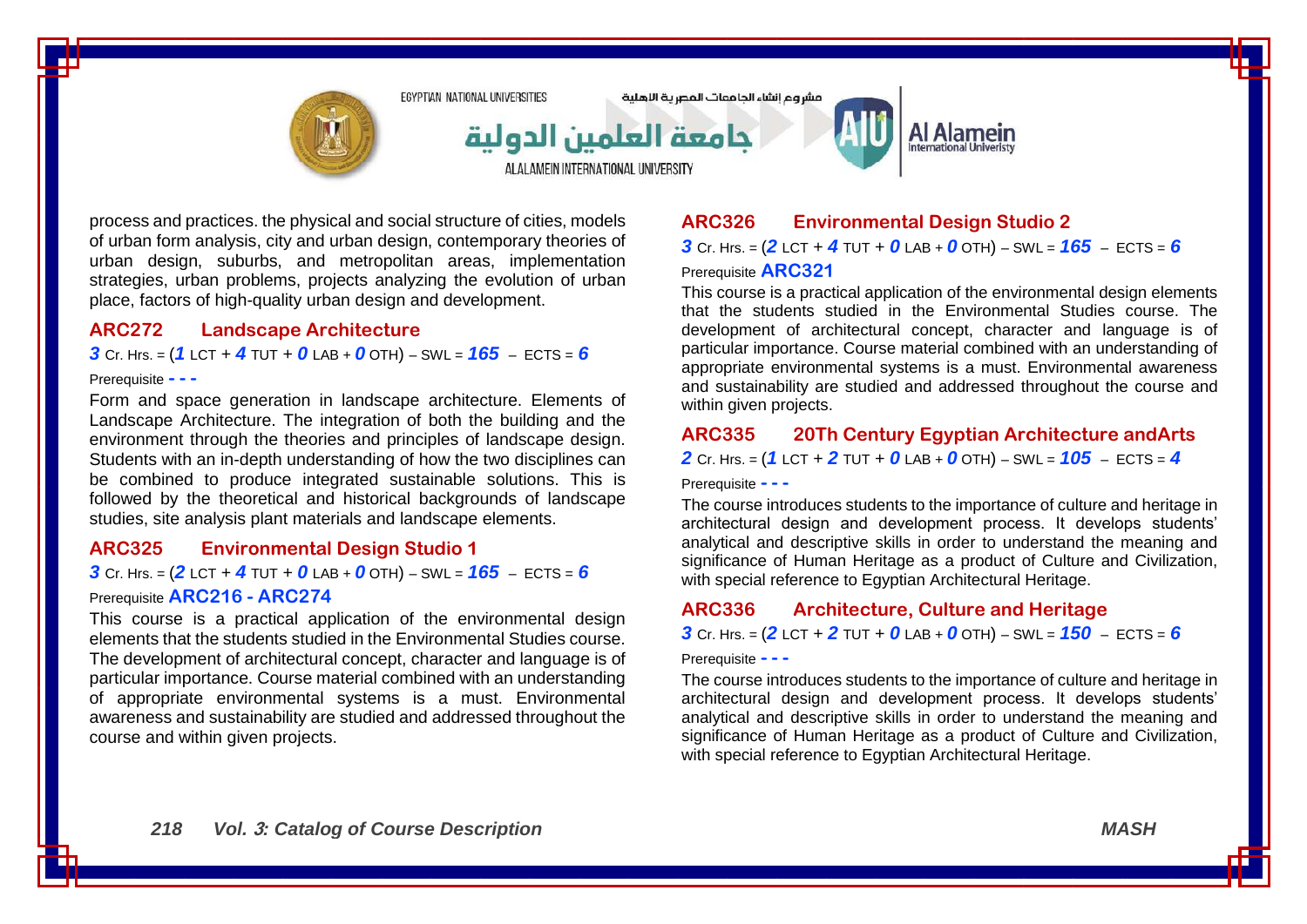

## **ARC343 Working Drawing Studio 1**

*4* Cr. Hrs. =  $(2$  LCT + *4* TUT + *0* LAB + *0* OTH) – SWL =  $210$  – ECTS =  $8$ 

Prerequisite **- - -**

Lighting principles for different uses. Lighting fixtures and fixations, Moist air properties and conditioning processes. Air-conditioning systems. Indoor and outdoor design conditions (Indoor air quality, thermal, comfort, and weather data. Space air diffusion and duct design. Heat transmission in building structures. Solar radiation. Infiltration and ventilation. Cooling/heating load calculations. Building energy calculations.

### **ARC344 Working Drawing Studio 2**

*4* Cr. Hrs. = (*2* LCT + *4* TUT + *0* LAB + *0* OTH) – SWL = *210* – ECTS = *8*

#### Prerequisite **- - -**

Lighting principles for different uses. Lighting fixtures and fixations, Moist air properties and conditioning processes. Air-conditioning systems. Indoor and outdoor design conditions (Indoor air quality, thermal, comfort, and weather data. Space air diffusion and duct design. Heat transmission in building structures. Solar radiation. Infiltration and ventilation. Cooling/heating load calculations. Building energy calculations.

#### **ARC355 Illumination and Ventilation in Buildings**

*2* Cr. Hrs. = (*1* LCT + *2* TUT + *0* LAB + *0* OTH) – SWL = *105* – ECTS = *4*

#### Prerequisite **- - -**

Lighting principles for different uses. Lighting fixtures and fixations, Moist air properties and conditioning processes. Air-conditioning systems. Indoor and outdoor design conditions (Indoor air quality, thermal, comfort, and weather data. Space air diffusion and duct design.

*219 Vol.* **3***: Catalog of Course Description MASH*

Heat transmission in building structures. Solar radiation. Infiltration and ventilation. Cooling/heating load calculations. Building energy calculations.

### **ARC356 Architectural Acoustics**

*2* Cr. Hrs. = (*1* LCT + *2* TUT + *0* LAB + *0* OTH) – SWL = *105* – ECTS = *4*

#### Prerequisite **- - -**

Leadership strategies in the professional practice of architecture, how architecture fits among associated professionals and the opportunities for professional engagement relative to the encapsulated expertise of an architectural office. Key learning topics include the architect's skill set, non-traditional creative uses of the architect's skill set, the leading edge of traditional practice, virtual building technologies and their relationship to practice. Types of architecture firms. Design process management. Business management of architecture firms. Procurement of architectural services. Architects' administrative role. Architecture practice stakeholders. Building contracts and legal aspects. Building codes. Introduction to real-estate investment concepts. Applications on design projects.

#### **ARC373 Urban Planning**

**3** Cr. Hrs. =  $(2$  LCT + 2 TUT + 0 LAB + 0 OTH) – SWL =  $150$  – ECTS = 6

#### Prerequisite **- - -**

Leadership strategies in the professional practice of architecture, how architecture fits among associated professionals and the opportunities for professional engagement relative to the encapsulated expertise of an architectural office. Key learning topics include the architect's skill set, non-traditional creative uses of the architect's skill set, the leading edge of traditional practice, virtual building technologies and their relationship to practice. Types of architecture firms. Design process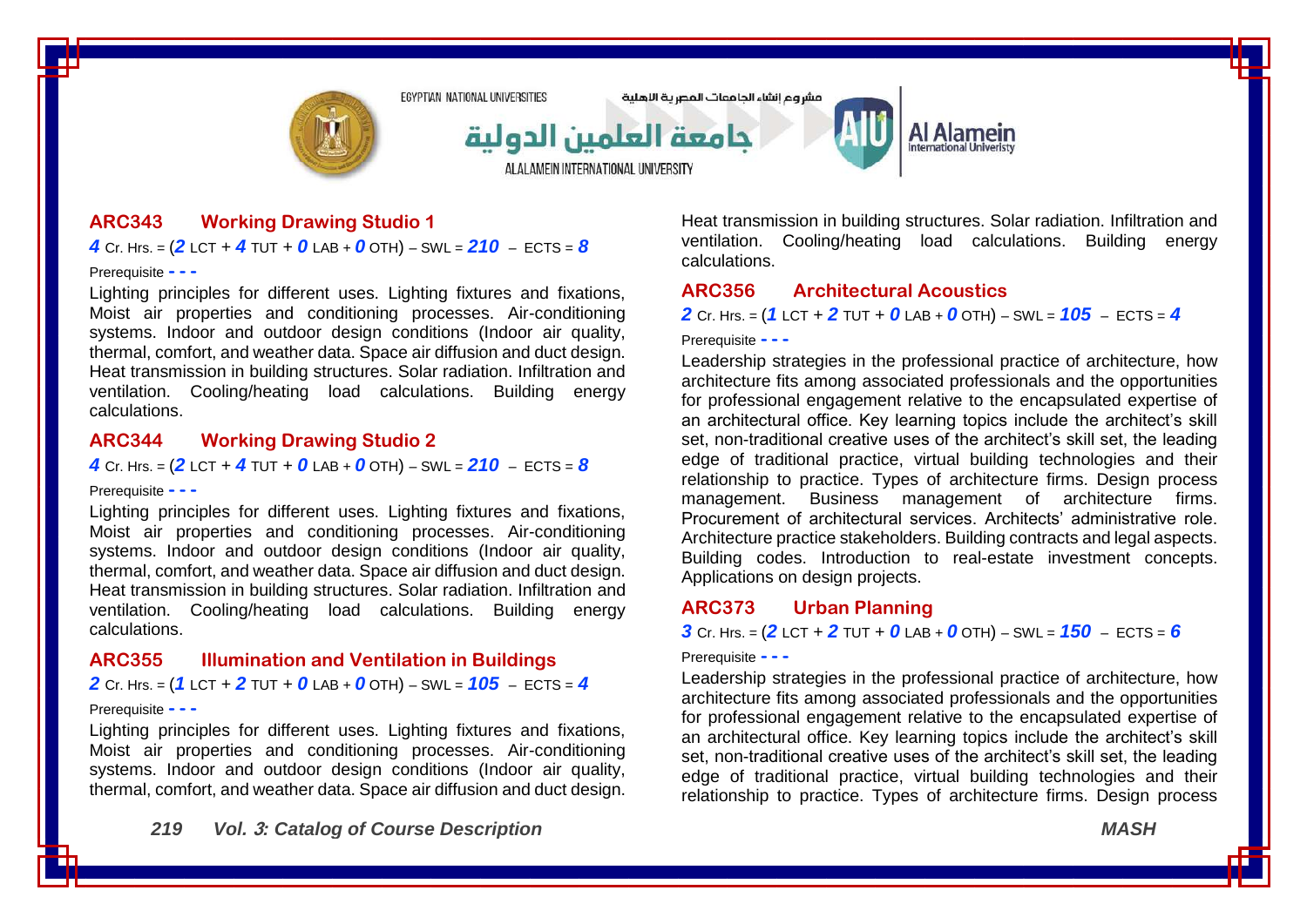

management. Business management of architecture firms. Procurement of architectural services. Architects' administrative role. Architecture practice stakeholders. Building contracts and legal aspects. Building codes. Introduction to real-estate investment concepts. Applications on design projects.

### **ARC375 Community DevelopmentandParticipatory Design**

*3* Cr. Hrs. = (*2* LCT + *2* TUT + *0* LAB + *0* OTH) – SWL = *150* – ECTS = *6*

#### Prerequisite **- - -**

Leadership strategies in the professional practice of architecture, how architecture fits among associated professionals and the opportunities for professional engagement relative to the encapsulated expertise of an architectural office. Key learning topics include the architect's skill set, non-traditional creative uses of the architect's skill set, the leading edge of traditional practice, virtual building technologies and their relationship to practice. Types of architecture firms. Design process management. Business management of architecture firms. Procurement of architectural services. Architects' administrative role. Architecture practice stakeholders. Building contracts and legal aspects. Building codes. Introduction to real-estate investment concepts. Applications on design projects.

#### **ARC381 Professional Practice and Legislations**

*2* Cr. Hrs. = (*2* LCT + *1* TUT + *0* LAB + *0* OTH) – SWL = *105* – ECTS = *4*

#### Prerequisite **ARC483**

Leadership strategies in the professional practice of architecture, how architecture fits among associated professionals and the opportunities for professional engagement relative to the encapsulated expertise of an architectural office. Key learning topics include the architect's skill

*220 Vol.* **3***: Catalog of Course Description MASH*

set, non-traditional creative uses of the architect's skill set, the leading edge of traditional practice, virtual building technologies and their relationship to practice. Types of architecture firms. Design process management. Business management of architecture firms. Procurement of architectural services. Architects' administrative role. Architecture practice stakeholders. Building contracts and legal aspects. Building codes. Introduction to real-estate investment concepts. Applications on design projects.

# **ARC382 Building Economics and Cost Benefit Analysis 3** Cr. Hrs. =  $(2$  LCT + 2 TUT + 0 LAB + 0 OTH) – SWL =  $150$  – ECTS = 6

#### Prerequisite **- - -**

This course is a practical application of the environmental and technological design elements that the students studied in the Environmental Studies and building technologies courses. The development of architectural concept, character and language is of particular importance. Course material combined with an understanding of appropriate environmental and technological systems. Environmental awareness and sustainability are studied and addressed throughout the course and within given projects. Smart systems applications in design.

# **ARC427 Environmental Design and Technology Studio** *4* Cr. Hrs. = (*2* LCT + *4* TUT + *0* LAB + *0* OTH) – SWL = *210* – ECTS = *8*

# Prerequisite **ARC322A - RC343**

This course is a practical application of the environmental and technological design elements that the students studied in the Environmental Studies and building technologies courses. The development of architectural concept, character and language is of particular importance. Course material combined with an understanding of appropriate environmental and technological systems. Environmental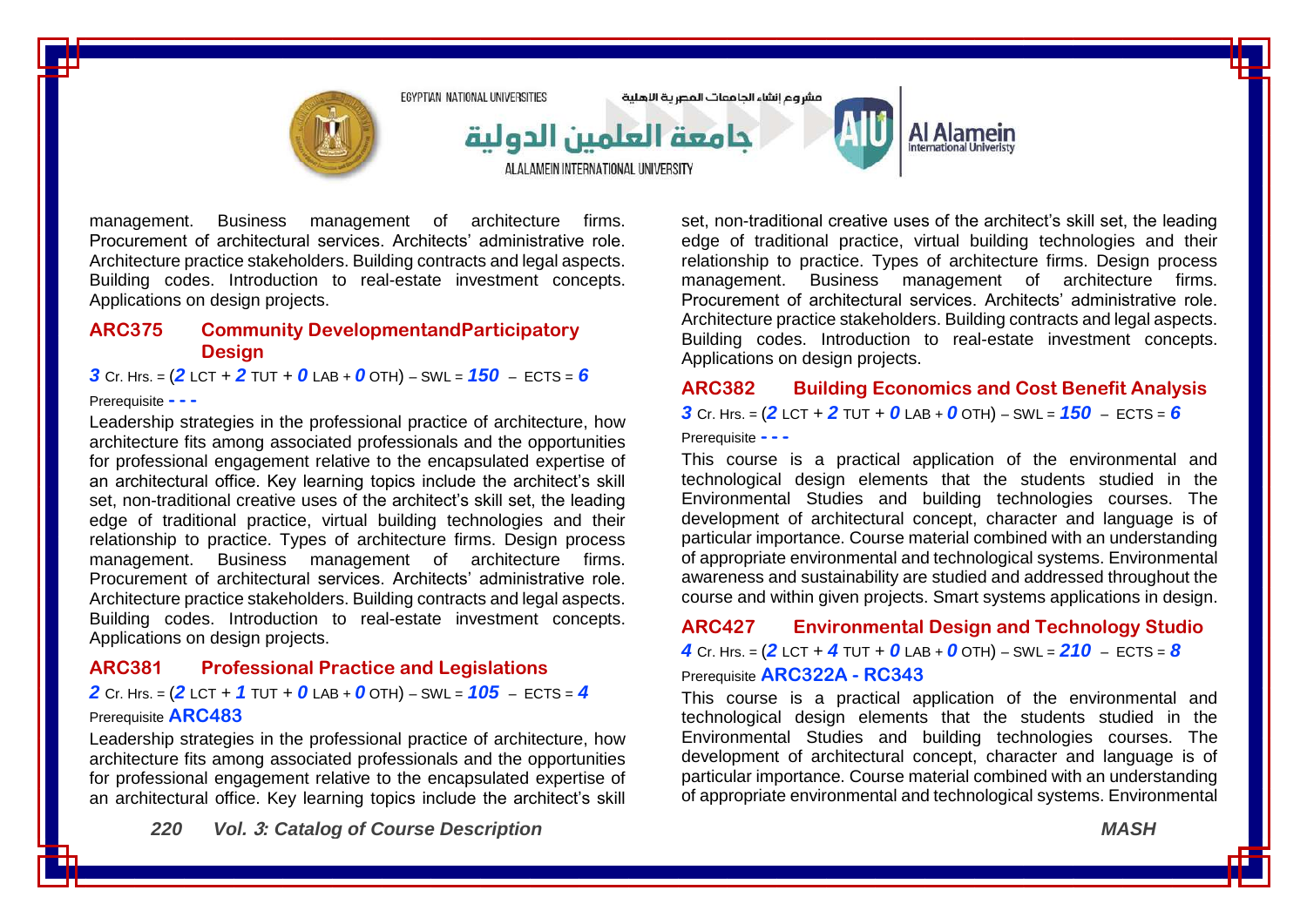

مشروع انشاء الحاممات المصرية اللهلية

جامعة العلمين الدولية

ALALAMEIN INTERNATIONAL UNIVERSITY



awareness and sustainability are studied and addressed throughout the course and within given projects. Smart systems applications in design.

## **ARC437 Documentation of Heritage Buildings**

**3** Cr. Hrs. =  $(2$  LCT + 2 TUT + 0 LAB + 0 OTH) – SWL =  $150$  – ECTS = 6

#### Prerequisite **- - -**

Concepts, heritage and practices, analyzing historic buildings, public history meaning and value, community activism.

### **ARC438 Heritage Management**

*3* Cr. Hrs. = (*2* LCT + *2* TUT + *0* LAB + *0* OTH) – SWL = *150* – ECTS = *6*

#### Prerequisite **- - -**

Concepts, heritage and practices, analyzing historic buildings, public history meaning and value, community activism.

### **ARC439 Restoratio and Upgrading of Heritage Buildings**

**3** Cr. Hrs. =  $(2$  LCT + 2 TUT + 0 LAB + 0 OTH) – SWL =  $150$  – ECTS = 6

#### Prerequisite **- - -**

Strategic marketing planning, action planning, developing and promoting effective content marketing. Specific techniques of branding, testing, analytics and attribution.

#### **ARC458 Feasibility Studies and Project Management**

*3* Cr. Hrs. = (*1* LCT + *4* TUT + *0* LAB + *0* OTH) – SWL = *165* – ECTS = *6*

#### Prerequisite **- - -**

Strategic marketing planning, action planning, developing and promoting effective content marketing. Specific techniques of branding, testing, analytics and attribution.

# **ARC474 Housing**

*3* Cr. Hrs. = (*1* LCT + *4* TUT + *0* LAB + *0* OTH) – SWL = *165* – ECTS = *6*

#### Prerequisite **- - -**

Strategic marketing planning, action planning, developing and promoting effective content marketing. Specific techniques of branding, testing, analytics and attribution.

#### **ARC476 Sustainable Urbanism**

*3* Cr. Hrs. = (*2* LCT + *2* TUT + *0* LAB + *0* OTH) – SWL = *150* – ECTS = *6*

Prerequisite **- - -**

Strategic marketing planning, action planning, developing and promoting effective content marketing. Specific techniques of branding, testing, analytics and attribution.

### **ARC477 Urban Sociology**

*3* Cr. Hrs. = (*2* LCT + *2* TUT + *0* LAB + *0* OTH) – SWL = *150* – ECTS = *6*

Prerequisite **- - -**

Strategic marketing planning, action planning, developing and promoting effective content marketing. Specific techniques of branding, testing, analytics and attribution.

#### **ARC478 Sustainable Landscape**

**3** Cr. Hrs. =  $(2$  LCT + 2 TUT + 0 LAB + 0 OTH) – SWL =  $150$  – ECTS = 6

Prerequisite **- - -**

Strategic marketing planning, action planning, developing and promoting effective content marketing. Specific techniques of branding, testing, analytics and attribution.